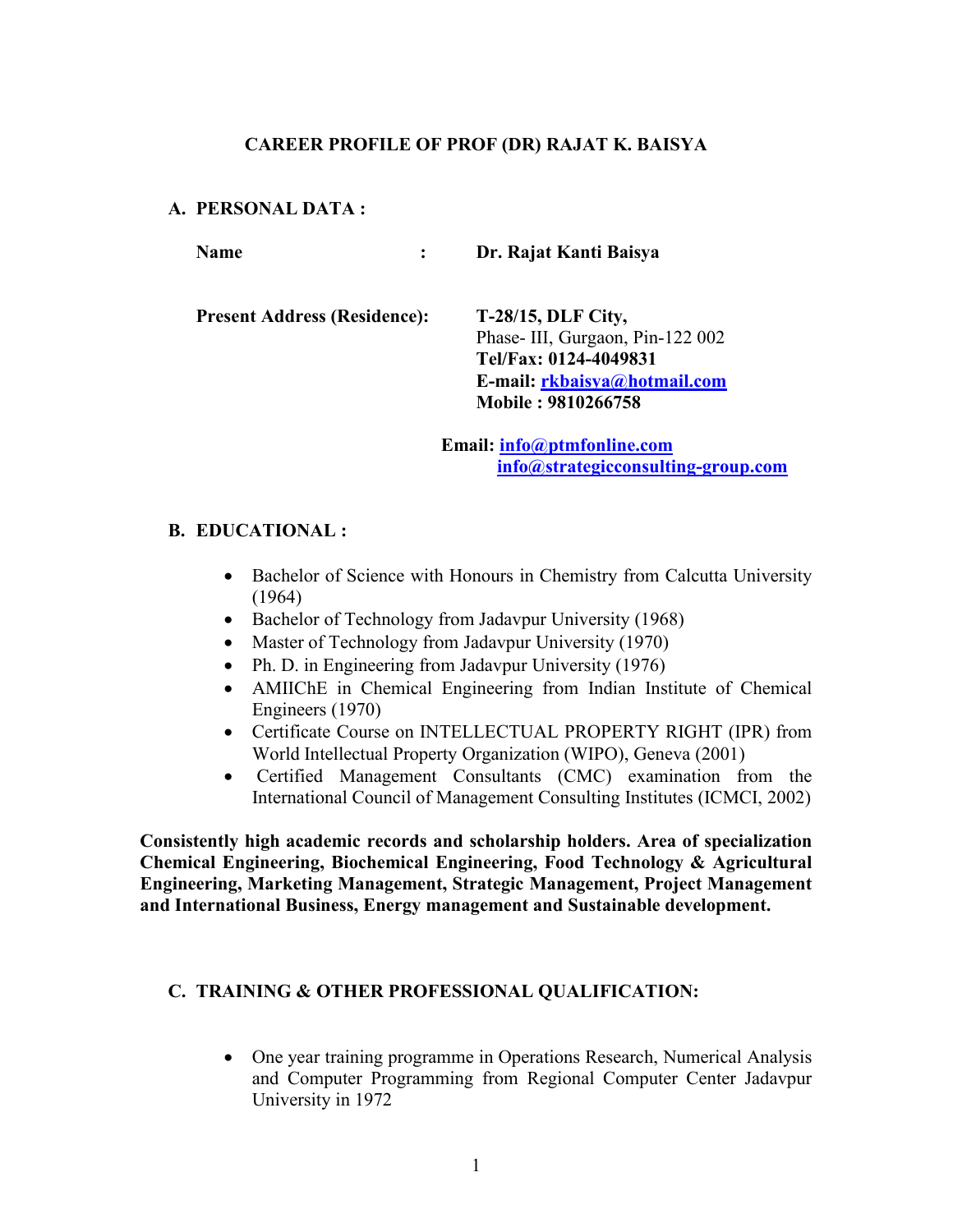- Attended a training programme in Strategic Marketing jointly conducted by Stanford University, USA and INSEAD, France
- Attended International Programme on MARKET RESEARCH in 1994
- Attended a programme on Finance for Non-finance Executive conducted by Institute of Chartered Financial Analyst of India
- Attended a training course on Total Quality Management(TQM) conducted by Eicher Consultants jointly with A.T.Kearney .
- Attended a training programme on Top Management Overview on MRPII conducted by Oliver Wight Education Association, USA.
- Attended a course on Mergers  $&$  Acquisitions at the Administrative Staff College of India, Hyderabad.
- Certified lead Assessor of International Project Management Association

#### **D. RESEARCH EXPERIENCE AND SCIENTIFIC ACHIEVEMNT**

- Have got six years of research experience in various research projects sponsored by Council of Scientific and Industrial Research (CSIR), ministry of Defense and University Grant Commission (UGC), Govt. of India. Major areas of research activities are Heat and Mass Transfer, Fermentation Technology, Food Technology, Oil Technology and Biotechnology.
- Published several research papers in various leading technical journals covering broader areas of my research. I have also published several technical articles and presented technical papers in symposia. Total scientific and technical publication is over fifty (List enclosed).
- Published over 300 research articles in the area of marketing management, project management and strategic management.
- Published over 250 industry series articles on processed food industry in India.

### **1. AWARDS :**

- Awarded **Gardner Award** of the Association of Food Scientists and Technologists (India) for the year 1974 for publishing best research paper during the year.
- Awarded **Dr J.S.Pruthi Award** for the year 2001 for significant contribution to the Processed Food Industry
- Awarded **National Institute of Management & Technology Commendation Award** for the year 2002 for corporate Excellence & significant contribution in the areas of corporate turnaround strategies and change management.
- Awarded **Siksha Ratan Award for 2009** by International Friendship Society of India, New Delhi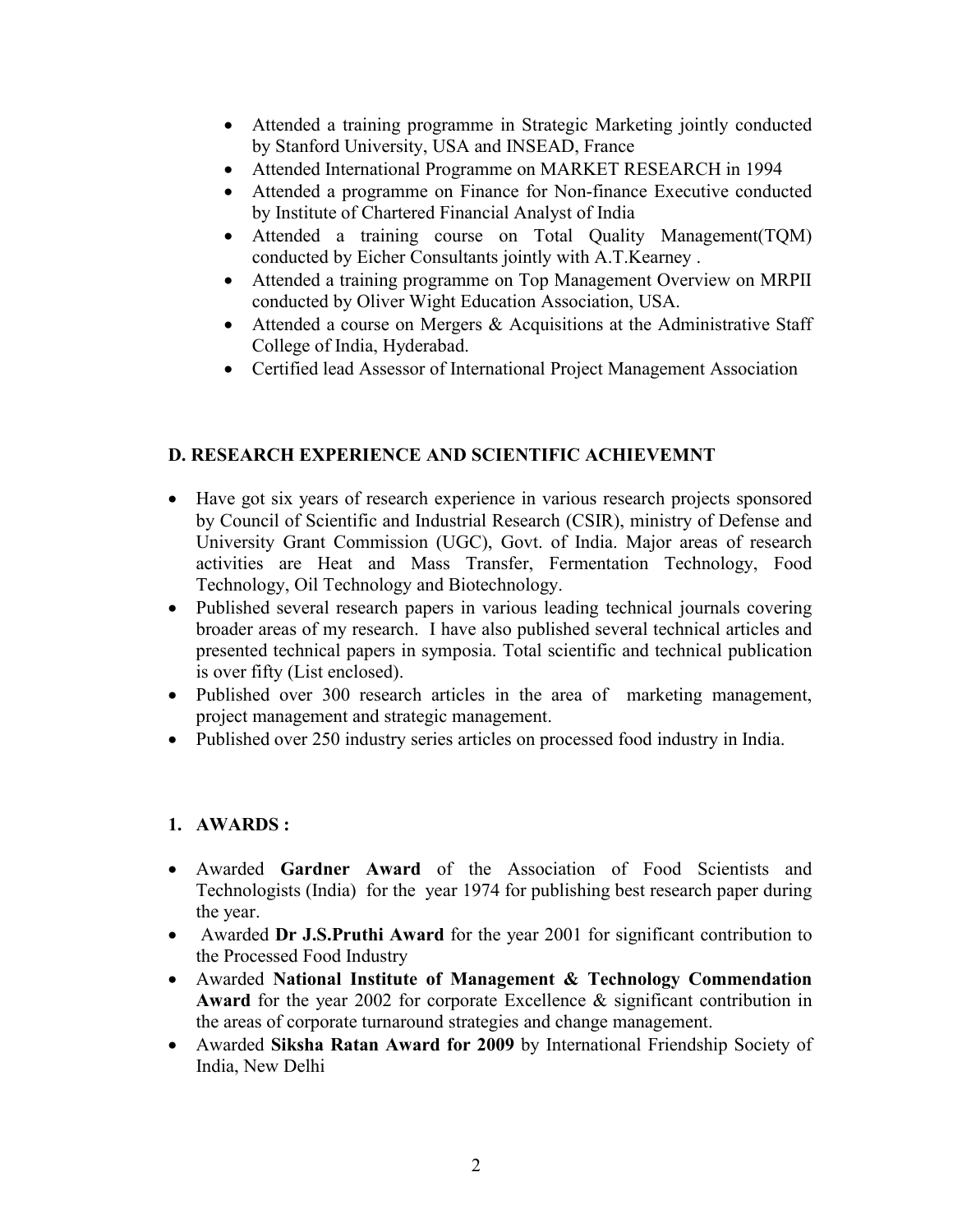#### **E. Editorial Board Member:**

I have been inducted to the editorial board of the following reputed Indian and International journals as member of the editorial board:

- a. Journal of Scientific & Industrial Research 60 years old leading publication of CSIR)
- b. International Journal of Project Management (an Elsevier Publication)
- c. PM Today, USA
- d. PM Research
- e. International Journal of Asia Entrepreneurship & Sustainability (published from Philippines)
- f. Consulting Editor of Processed Food Industry (a trade journal from India)
- g. Journal of Food Science & Technology (Journal of Association of Food Scientists & Technologists)
- h. Indian Food Packer (60 years old journal of Food Processors Association of India)
- i. Journal of Economica of Romania (published by Human Resource Ministry of Govt of Romania Publication)
- j. Chief Editor of Newsletter of Research Management Board of International Project Management Association (IPMA) published quarterly – between 2005-2010.
- k. Founder Chief Editor of Journal of Advances on Management Research (first time design, named, registered and introduced under my editorship when I served as HOD DMS). This is now been taken over by Emerald.
- l. **Consulting Editor** for the Journalof Beverage and Food world.
- m. **International Advisory Board Member** of the leading journal on Project Management PM Today published from USA
- n. **Guest Editor of special Issue (March 2007) focused on Telecom Industry and Management of Journal of Scientific & Industrial Research**
- o. **Guest editor of Special Issue (June 2007) focused on Agro, Food and Bioprocess Engineering of Journal of Scientific & Industrial Research.**
- p. **Appointed as Panel of Experts for 2007-2009 by NISCAIR (National Institute of Science Communication and Information Resources under CSIR) for Dissemination of Information.**

### **F. PATENT:**

- **Designed** and patented an electrical device with unique features for mosquito repellent mat. The product is now in the market.
- **Designed** and patented improved version of continuous liquid insecticide spray pump, which has been marketed.

### **G. LANGUAGES KNOWN:**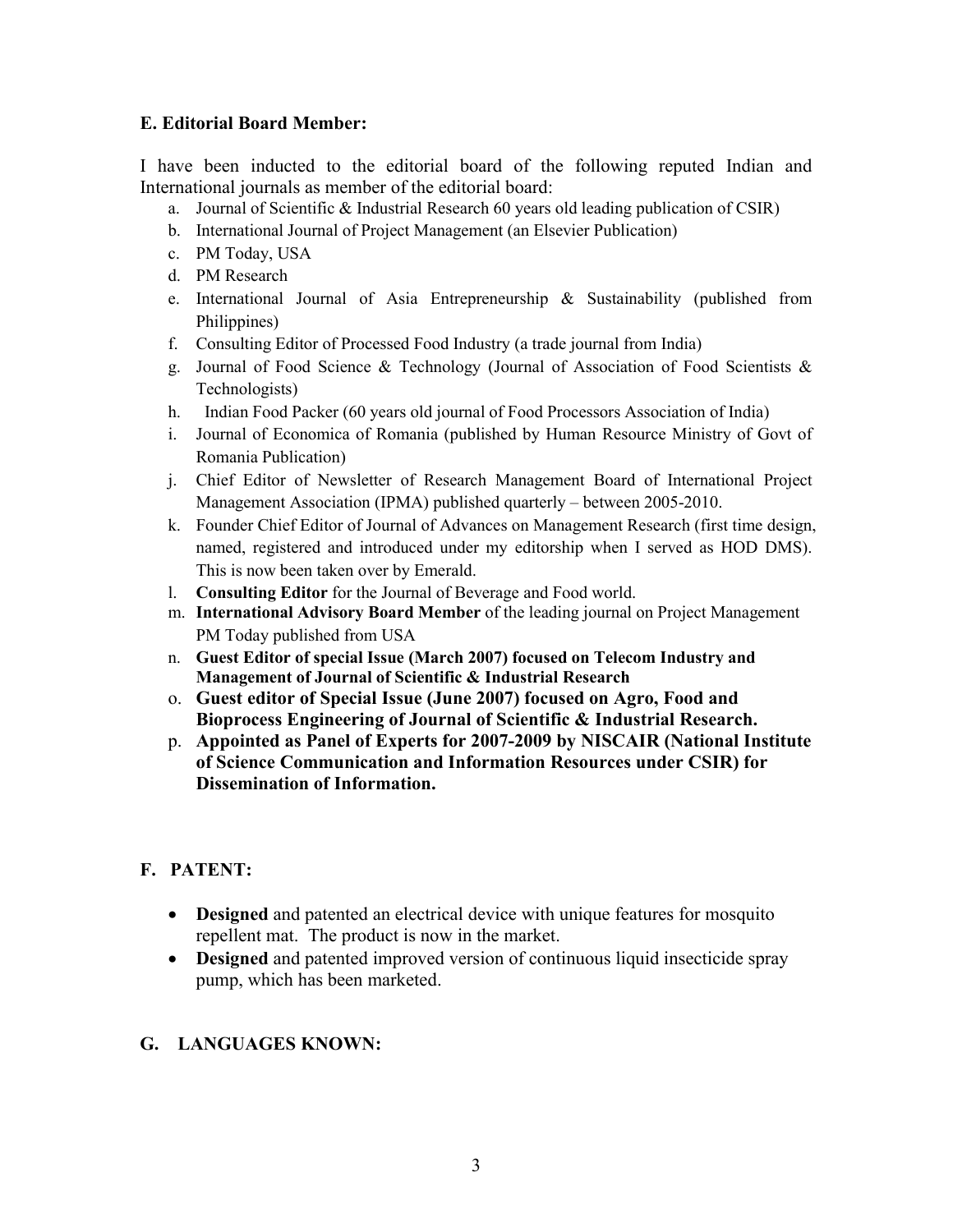Can read, write and speak English, Bengali and Hindi Languages. Also got working knowledge of German language having scored highest marks in foreign language paper in the University.

### **H. OTHER EXPERIENCE:**

- Have negotiated various deals in Technology Management and Project Export
- Have experience of working with all financial institutions for term loan for projects and also working capital loan.
- Founder Director of Household Insecticide Manufacturers Association (HIMA)
- Visiting Professor at Asian Council of Logistic Management, Calcutta.
- Founder President of 'Project and Technology Management Foundation'

### **I. PROFESSIONAL MEMBERSHIP AND FELLOW:**

I am a Life member of the following professional bodies:

- Indian Institute of Chemical Engineers
- Institution of Engineers (India)
- Institution of Standard Engineers (India)
- All India Food Processors Association
- All India Association of Food Scientists & Technologists (India)
- Association of Biotechnologists (India)
- Strategic Planning Society of UK
- Delhi Advertising Club
- Alumni Association of Administrative Staff College of India
- Consultancy Development Centre promoted by Ministry of Science & Technology, Govt. of India
- Institute of Management Consultants of India
- American Institute of Technology Management
- Asian Council of Logistic Management
- Society for Scientific Value
- Project Management Association

#### **I have been elected a Fellow of:**

- **Institute of Engineers (India)**
- **Indian Institute of Chemical Engineers**
- $\bullet$  Institute of Management Consultants of India
- **World Academy of Productivity Sciences Canada**

### **J. OTHER QUALIFICATIONS, ACHIEVEMENTS AND RECOGNITION:**

Qualified chartered Engineer and registered valuer.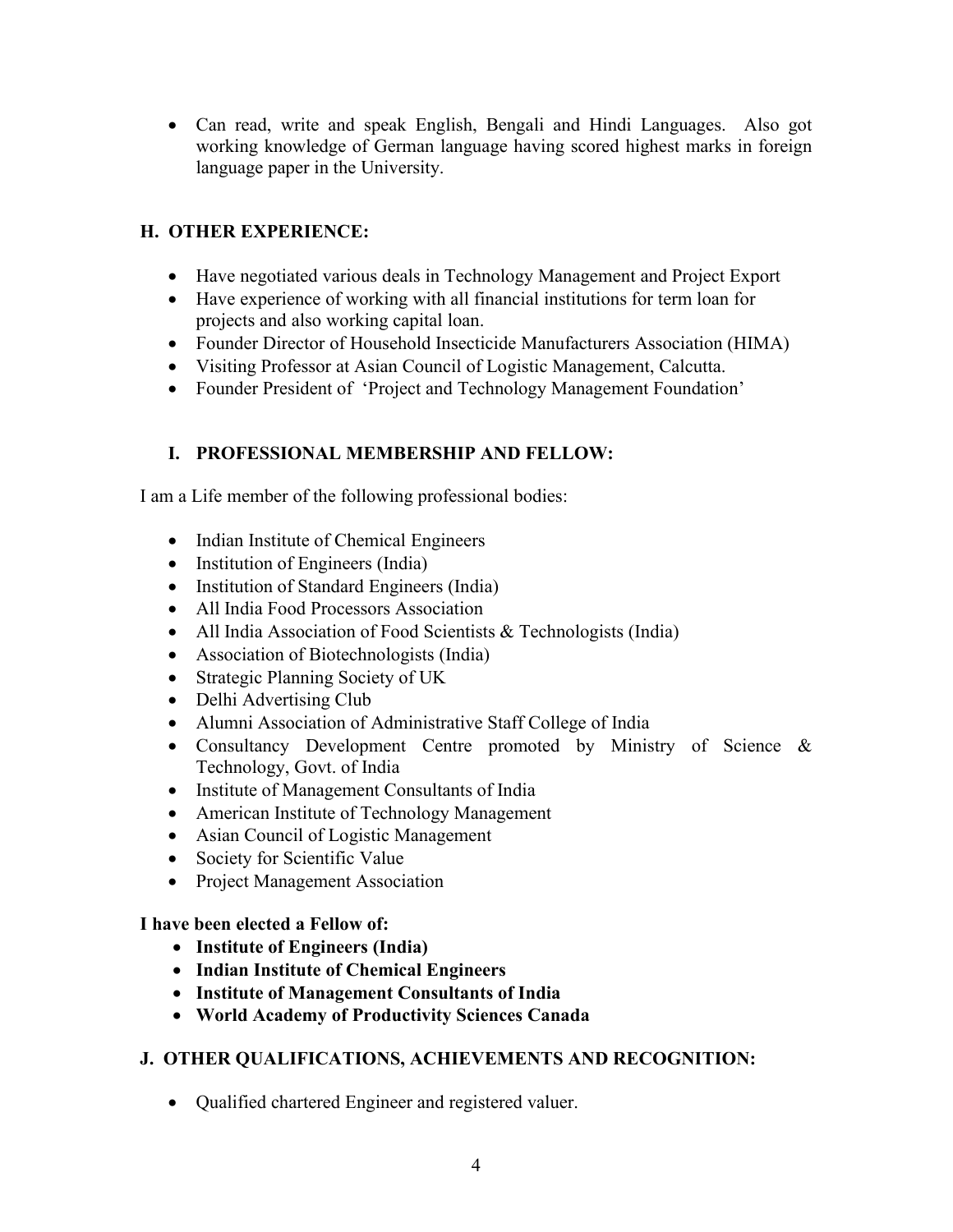- Served as a Member of several committee of Bureau of Indian Standards (BIS).
- Member of Technical Advisory Committee attached to the Ministry of Food, Govt. of India.
- Regular guest speaker in IIT, IIM and other technical and management institutions. Even before joining IIT Delhi I served as Honorary Visiting Professor of IIT Delhi as well as IIT Kharagpur.
- Ph.D thesis examiner of Bombay University, Delhi University, Assam University, Gauhati University, Kurukshetra University, Thapar Institute, BITS Pilani, IITs and IIMs, Pune University.
- Member of the Indian delegation in International Standardization Organization (ISO) in 1980.
- Paper setter and examiner in Indian Administrative Service and state civil service for many states
- Represented Confederation of Indian Industries (CII) In the Committee for The Ministry of Environment & Forest, Govt. of India, on Labeling requirements for environment friendly food products.
- Member Executive Committee- Northern Region of Indian Institute of Packaging.
- Member of the Steering Committee on Technology Development Mission (of Govt. of India) on Genetic Engineering and Biotechnology in the areas of human health, plant tissue culture and manufacture of biochemical.
- Written a chapter in Convenience foods in "Encyclopedia on Life Support System" published by the Govt. of UAE.
- Contributed a series of articles in The Processed Food Industry (a monthly magazine) under the theme "Changing Face of Processed Food Industry in India". Written over 120 articles and published one book under the same title.
- Founder Member of Global Institute of Flexible System Management (GIFT).
- Honorary visiting Professor of Strategic management and Marketing management at the Department of Management Studies, Indian Institute of Technology, Delhi.,
- Invited as guest to participate by Canadian Government in the World Food Convention held in Vancouver, Canada in 1990.
- Invited by the Italian government to visit the Industrial trade fair "Cosmoprof" in Bologna, Italy in 1999 as part of the Italian global trade delegation.
- Honorary visiting Professor of Marketing at the Vinod Gupta Institute of Management and also a Professor at the Department of Food, Dairy and Agriculture Engineering at Indian Institute of Technology, Kharagpur.
- Visiting Faculty and also post graduate thesis examiner at the Department of Biochemical Engineering and Biotechnology, Indian Institute of Technology, Delhi.
- Honorary treasurer of Indian Institute of Chemical Engineers, Bombay Chapter for two years.
- Have widely traveled in India and abroad and have negotiated many joint ventures in food processing, food retailing and FMCG industries.

### **K. OTHER RECOGNITION:**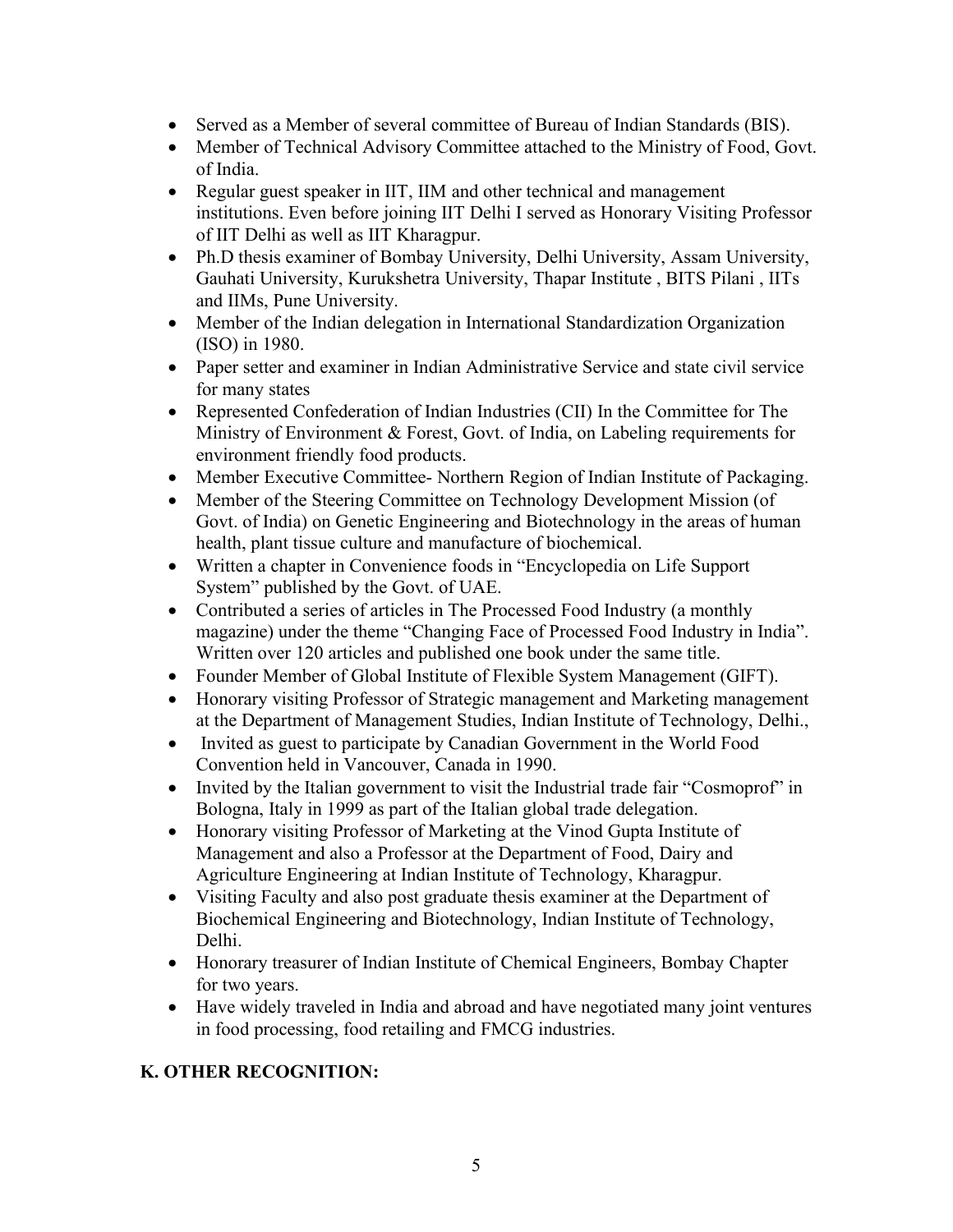- 1. Appointed as the Visitor's nominee to the selection committee for faculty recruitment at Indira Gandhi National Open University (IGNOU)
- 2. Appointed as the Visitor's nominee to the selection committee for faculty recruitment at Assam University (a central university).
- 3. Appointed as the nominee of the Board of Governors of IIT- Kharagpur as member of the selection committee of the faculty in the Vinod Gupta School of Management.
- 4. Appointed as member of the board of Governors of Army Institute of Management, Greater Noida under the Armed Forces of The Ministry of Defense, Govt. of India
- 5. Appointed as the nominee of the Board of Governors of Mata Vaishnu Devi University as member of the selection committee of the faculty in the School of Management.
- 6. Appointed as Member of the Committee on Advanced Study & Research (CASR) of Aligarh Muslim University (AMU)
- 7. Appointed as the Visitor's nominee for selection and also promotion of the faculty at Department of Commerce as well at Faculty of Management Studies (FMS) Delhi University

#### **L. Special Recognition:**

- 1. Inducted as the country (India) representative in the Research Advisory Board Member of the International Project Management Association.
- **2.** Appointed as Member of the Task Force formed by the Ministry of Heavy Industries and Public Sector Enterprises for signing MOU between PSUs with the concerned administrative ministry of Govt. of India **(Task Force Member of Petroleum Group)**
- 3. Member of the Research Advisory Board of the Ministry of Agriculture, Govt. of India
- 4. Appointed Visitors nominee at IGNOU, NIT Kurushektra, Delhi University, Department of Commerce.
- 5. Appointed Member of the Board of Studies of All India Management Association (AIMA)
- 6. Appointed as member of Academic Council of Narsee Manjee Institute of Management & Higher Studies (deemed university) , Mumbai
- 7. Appointed as member of Governing Council of Mata Vaishnu Devi University, Jammu
- 8. Appointed as Member of the Advisory Committee for Centre for Research, Planning & Action, New Delhi
- 9. Appointed as Member of the Programme Committee of the Consultancy Development Centre, An Autonomous institution promoted by DSIR, Ministry of Science & Technology, Govt. of India.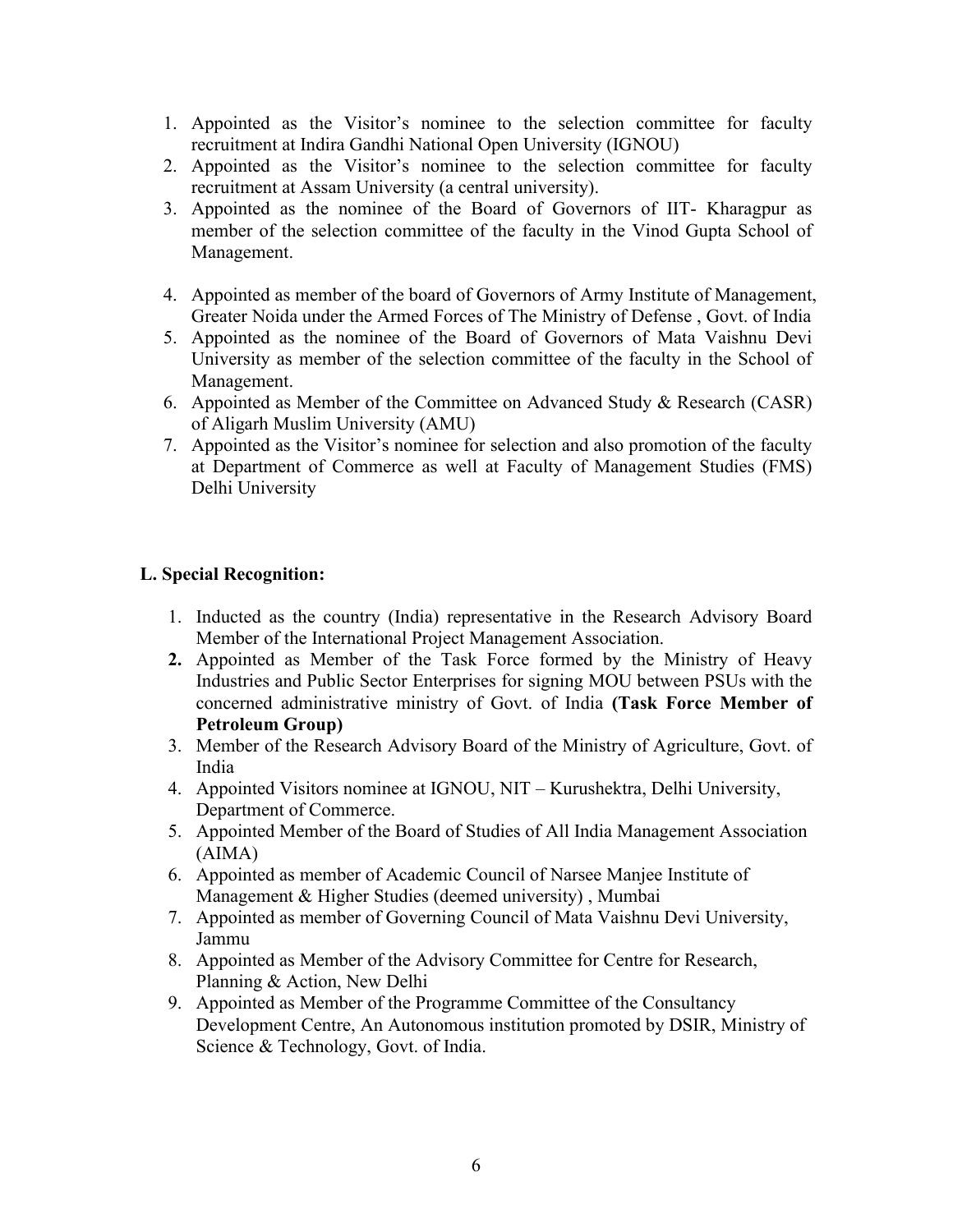- 10. Appointed a member of the Task Force For Curriculum Development for the academic programme at National Institute for Food Technology Entrepreneurship Management (NIFTEM).
- 11. Member of the three-member committee for granting Deemed University status to **NIFTEM**

#### **M. Company Directorship:**

Appointed as Independent Director by Govt of India for the following companies:

- 1. Rajasthan Electronics & Instruments Ltd (A PSU a nominee Director of Govt of India)
- 2. Booker India Pvt. Ltd –a wholly owned subsidiary of Booker Group Plc. UK (a USD 10 billion multinational corporation famous for their literary award BOOKER Prize)
- 3. North Eastern Development Finance Corporation Ltd (NEDFI) a leading financial institution promoted by a consortium of banks including SBI, IDBI, ICICI and Ministry of DONER, Govt of India for the development of north eastern states.

I am also Director on board of the following companies :

1.Frontier Agro Industries Pvt. Ltd

2.Strategic Consulting Group Pvt. Ltd

#### **N. Founder of Scientific Society :**

**1.** Founder President of "Project & Technology Management Foundation" (PTMF)**. The foundation is devoted topromotion of research and scientific knowledge in the areas of Project and Technology management. There are five more senior professors of IIT Delhi and eight very senior industry executives are the co-promoters of this nonprofit society. PTMF publishes a peer reviewed quarterly-International Journal of Project & Technology Management**

#### **O. Visiting Professorship:**

- Served as **Visiting Professor of Strategic Management at Ecole Nationale des pont Chaussets ENPC- International Business School, Paris.** Taken a full course on the subject.
- Served as **Visiting Professor at The Northwestern Polytechnical University (NPU), Xian, China on Marketing Management, Strategic Management and Project Management**
- **Served as Visiting Professor at Faculty of Logistics, University of Maribor, Slovenia and taught three courses on Supply Chain Management, Logistics Management and Strategic Management.**
- **Delivered Lecture as Visiting Professor at University of South Denmark, Odense, Denmark.**
- Serving as Visiting **Professor of Strategic Marketing and International Business at Department of Business Administration, Assam University ( a central University).**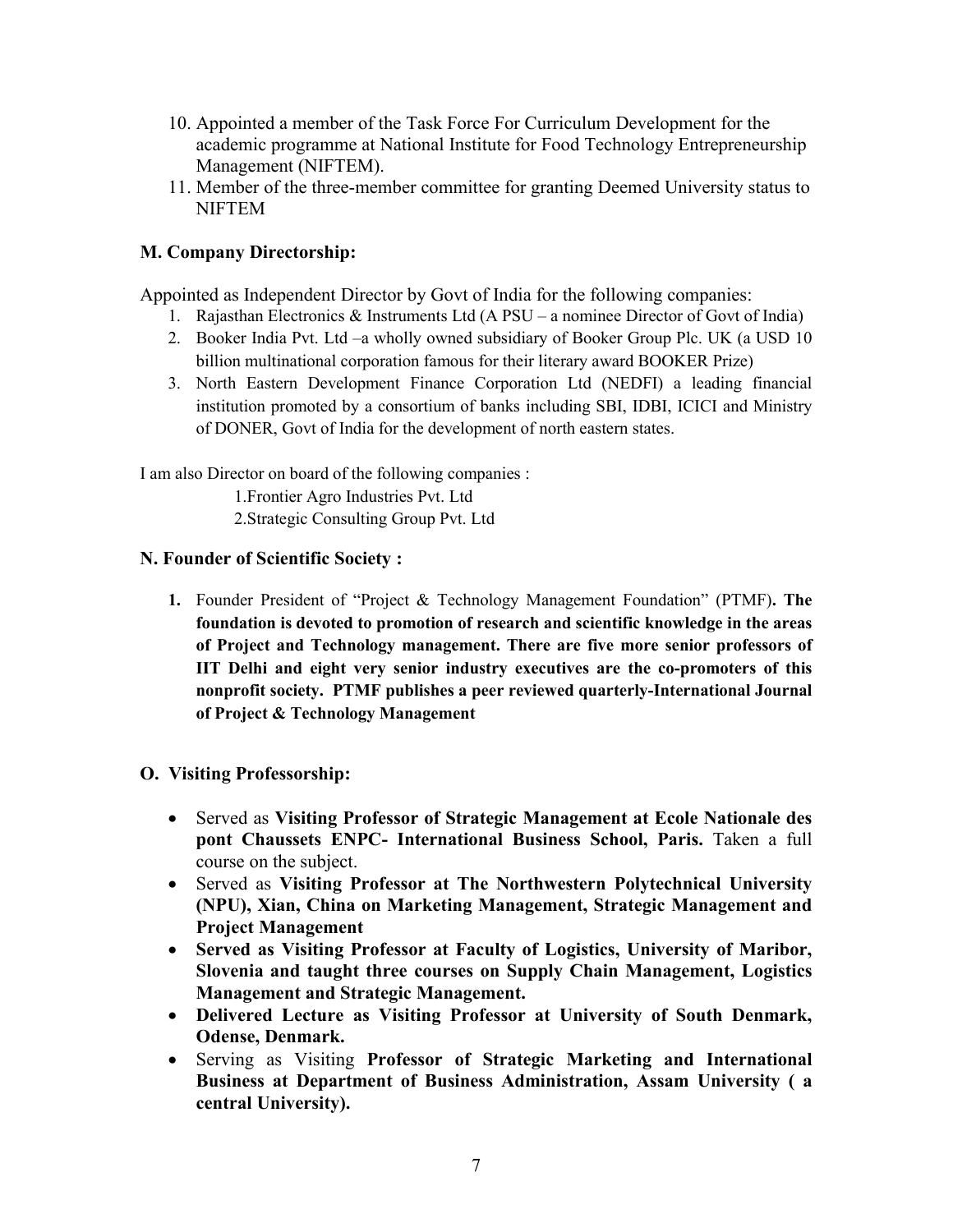- Serving as **Visiting Professor of Cranefield College of Project and Programme Management., Jonesburg, South Africa.**
- **Adjunct Professor of Indian Institute of Management, Rohtak and teaching New Product Development Strategy.**
- **Serving as Visiting Professor at National Institute of Technology (NIT) Silchar, Assam and teaching Project Management**
- **Distinguished Professor of Marketing and Strategy and also member of the Academic Council of Woxsen School of Business at Hyderabad.**
- **Visiting Professor at Dept of Business Administration at Gauhati University.**

#### **P. Ph. D. Thesis Guided:**

**Ph.D. thesis guided :**

- **Study on the Competitiveness of Indian Apparel Industry in the postquota regime under WTO by Anuradha Balaram. The degree was awarded in the year 2004**
- **Role of Aesthetics in Marketing: A study In the Indian Context – By Ganesh Das. The degree was awarded in 2005.**
- **Customer Satisfaction in The Service Sector: A case Study of The Domestic Airlines Industry – By Robin Sarkar – The degree was awarded in Feb 2006.**
- **Consumer Innovativeness: A select study of Organic Food and Fashionable Ethnic Wear in India- By Somnath Chakraborty, Degree awarded in 2009.**
- **Select Issues in Supply Chain Performance Measurement System- By Parikshit Charan- Degree awarded in 2010.**
- **Model for E- Governance to manage Treasury Functions – A study in the Indian context – By Siddharth. Degree Awarded in 2011**
- **Consumer Purchase Behavior of Store label brands – a Study of select Processed Food Categories in India - By Pankaj Priya – Degree Awarded in 2014**
- **Impact of Knowledge and Technology Management on the Performance of Small & Medium Industries in India- A study of select SME categories-By T. Vijaykumar- research work in advanced stage**
- **How E- Governance Initiatives helped improving Organizational Performance – A study of select industries in health and agricultural sector – By Siddarth Tiwari- work is in progress**
- **Performance Measurement of Supply Chain Management in the Organized Retail sector in India - By Susmita Paul ( she has been registered under me for her Ph.D. in Aligarh Muslim University. Registered through All India Management Association (AIMA)- Degree Awarded in 2014**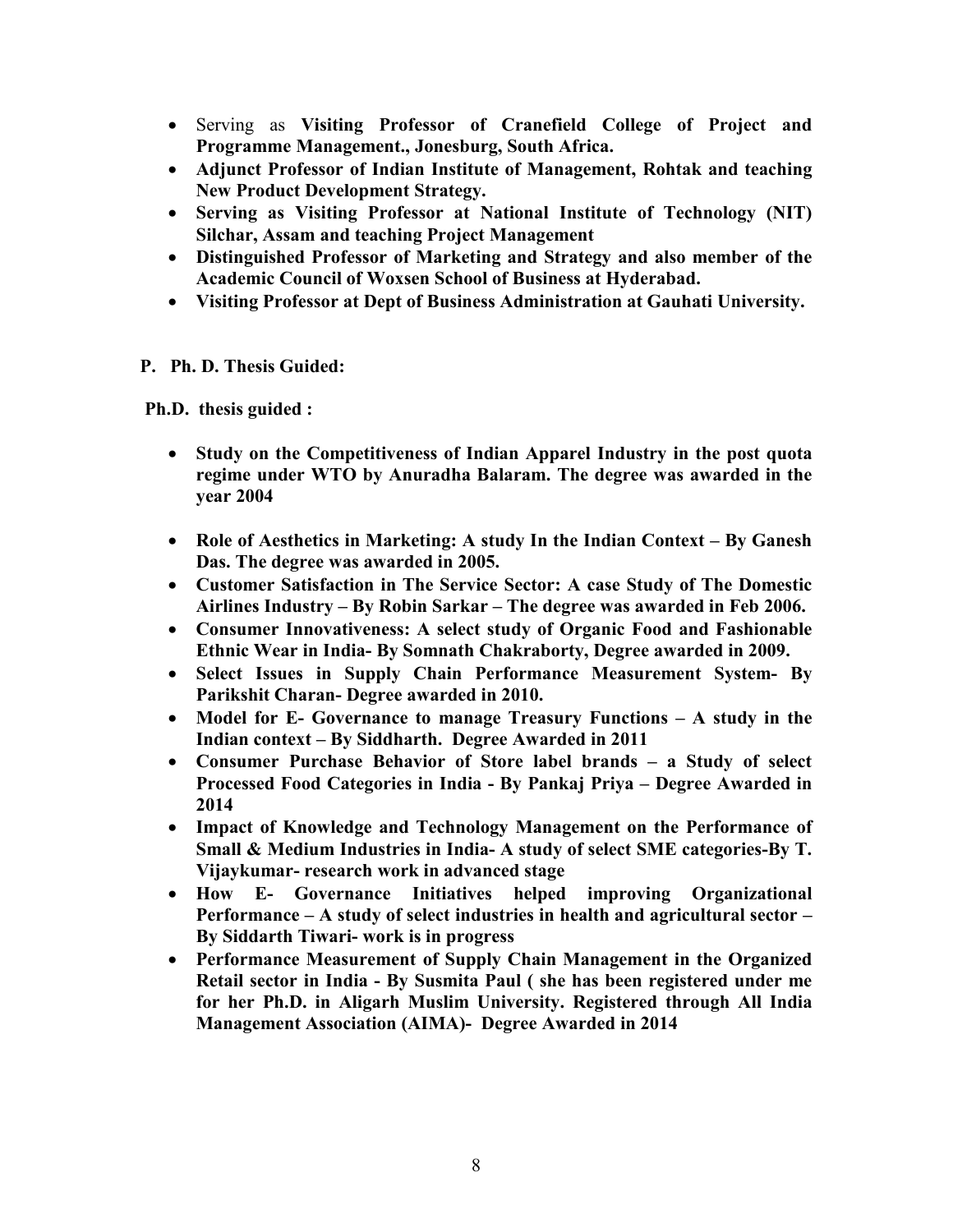## *Q. CONTRIBUTION IN THE FIELD OF MANAGEMENT*

 Regular contributor of management articles and articles on business strategy and policy in The Economic Times, The Business Standard, The Observer and other leading economic dailies and magazines. Also presented papers on topical management issues in various symposia. For the Observer I was writing a **fortnightly column (Third Eye)** on Strategic management published every alternate Wednesday. Published over fifty articles (List attached). I have been **recognized as a turn around specialist in industry**.

### *R. WORK EXPERIENCE (INDUSTRIAL)*

• I have got over twenty eight years of industrial experience having worked in very senior capacities as Head of Research and Development and Design (two and half years), Quality Control and Standards and Technical Management (two and half years), Production and Plant Management (two years), Project Management (two years), Technical Services (two and half years), Corporate Planning and Business Coordination (four years), International Trading (two and half years), Information Technology & Systems Management (five years), Business Development ( six years), Commercial & General Management (eight years), and Marketing (ten years)**.Given below is the brief details of my industrial experience:**

- Two and half years (January 1998 to June 2000) as **PRESIDENT & CEO of M/s EMAMI GROUP OF COMPANIES** engaged in the manufacturing and marketing of cosmetics, consumer healthcare, food, pharmaceuticals, paper, hospitals and engineering goods having group turnover of Rs.35 billion. The key achievements is the merger of group companies to reduce complexity, setting up joint ventures in Bangladesh, business growth of over 40% and profit growth of over 50% over earlier years, systems orientation by implementing IT tools and ERP and signing two joint venture collaboration.
- Seven and half years (August 1990 to December 1997) as **SENIOR VICE PRESIDENT BUSINESS DEVELOPMENT of M/s RECKITT BENCKISER OF INDIA LTD**.- An Anglo Dutch Multinational Corporation engaged in the manufacture and marketing of global brands like Dettol, Cherry Blossom, Dispirin, Mortein and Lyzol etc., OTC pharmaceuticals and household products. Key achievements are turning around food and chemical businesses, successfully launching household insecticide range of products (MORTEIN) which has now become the biggest category for the company, successful disposal of brands and non strategic businesses, implemented ERP package (BPCS) on mainframe IBM AS 400 platform. When joined company's turnover was Rs.850 million and when left the turnover was Rs 5000 million.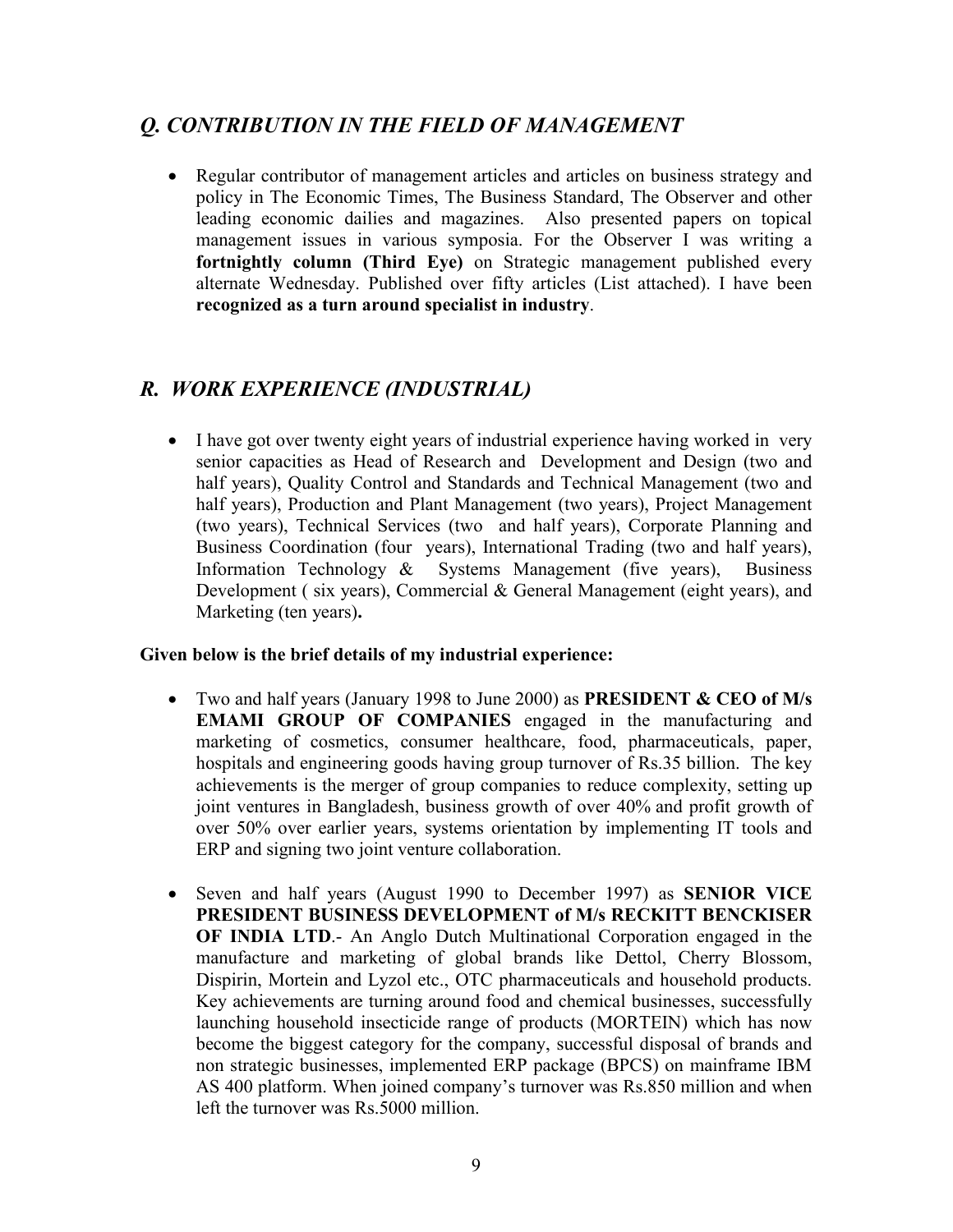- Two and half years (January 1988 to July 1990) as **GENERAL MANAGAER (PROJECTS) & CHIEF EXECUTIVE** of Consumer Product Division and also of International Trading of **ESCORTS LTD -** a very large corporation in Automotive and Engineering and agriculture sectors.The key contribution includes setting up of food retails stores (supermarkets) in joint venture collaboration with **NANZ Gruppe** (Group) **of Germany and Marsh of USA**. Also developed international trading business in the agri sector.
- Seven years (June 1981 to December 1987) with the **UNITED BREWERIES GROUP**- a Rs.55 billion group in the business of food, beverage (alcoholic and nonalcoholic), pharmaceuticals, biotechnology and IT industries where I worked as **CONTROLLER CORPORATE PLANNING AND COORDINATION** for one-year, TECHNICAL **CONTROLLER** for two years and as **TECHNICAL SERVICES MANAGER** for four and half years. Key contribution includes setting up many new projects in record time and within the budgeted time and limit, developed new formulation of beverage for launch, improved the performance standards of the manufacturing operations, cost reduction etc. Setting up system of reporting and control, business growth strategy formulation and implementation, business development activities etc.

Additionally, I was looking after Mumbai plant for two years. As Corporate Planner my responsibilities were to review the performance of group companies and coordination, diversification, acquisitions etc.

- Two and half years (February 1979 to May 1981) as PROJECT **ENGINEERING MANAGER of CORN PRODUCTS COMPANY (INDIA) LTD., a member of the global group CPC INTERNATIONAL (currently known as BESTFOODS LTD under Uni-Liver Group) manufacturer** of food products and industrial products. Major achievements were modernization of factory, introduction of new products and computerization.
- Five months (September 1978 to January 1979) as **TECHNICAL DEVELOPMENT MANAGER of DALMIA DAIRY INDUSTRIES LTD** manufacturer and marketer of food and dairy products. I had set up their quality assurance systems. Also standardized the process parameters for dairy products manufacturing. Written Process Manual and Plant Operation Manual to meet GMP standards.
- Three years (June 1975 to August 1978) as **STANDARDS & QUALITY CONTROL MANAGER of HERBERTSONS LTD –** manufacturer and marketer of food and soft carbonated beverages. Major contributions were in the areas of plant layout improvement and project execution within time and cost budget. Developed new product which was launched under the brand name 'Frolic'. Also established quality standards for the products and written Quality Assurance Manual for the company.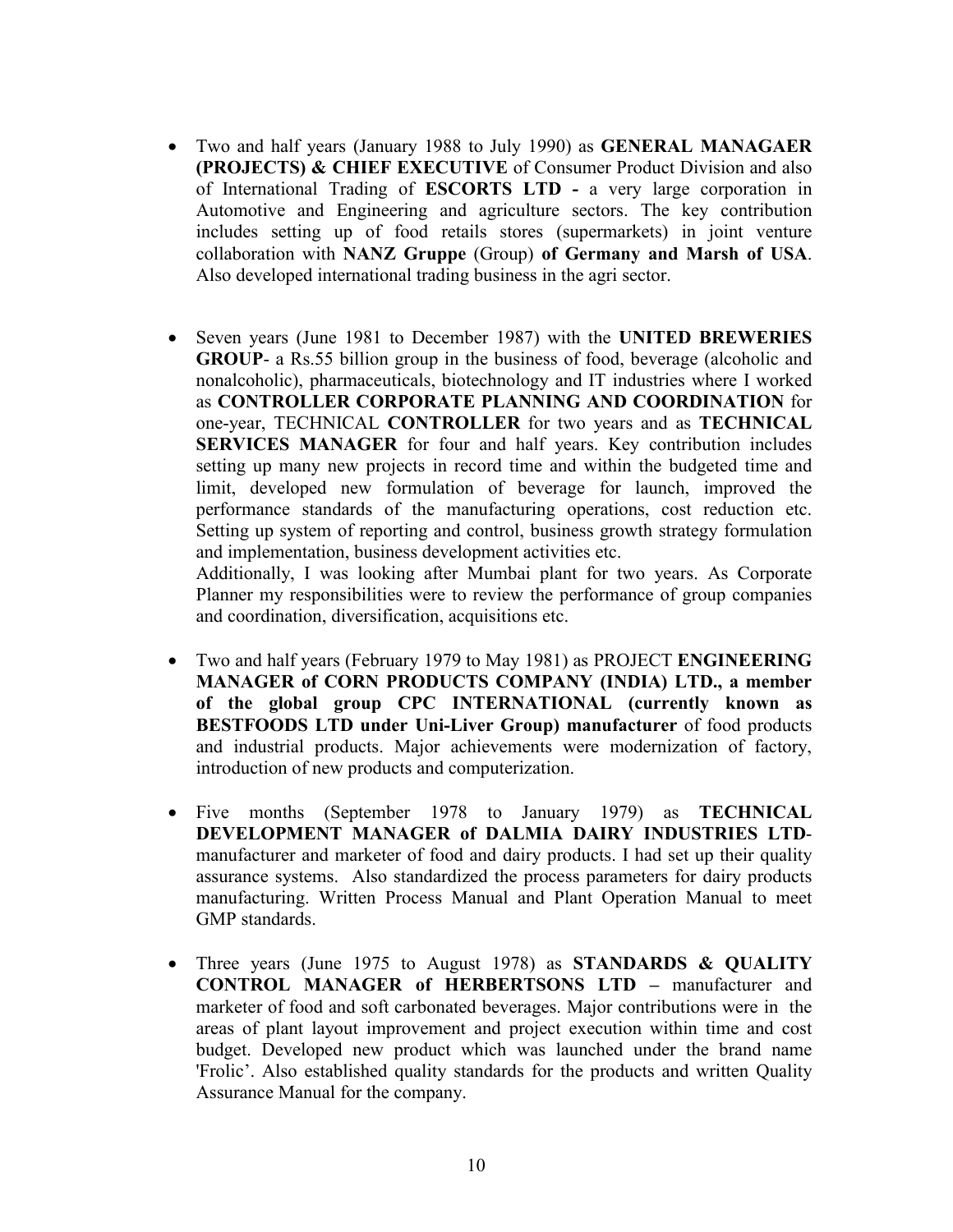Three years (April 1973 to June 1975) as **DEVELOPMENT ENGINEER and later on as PROJECT MANAGER of BISLERIINDIA PVT.LTD –** manufacturer of food and carbonated soft beverages and bottled mineral water which is the country's largest brand of mineral water. Major achievement was to develop a protein food based on vegetable protein sources and milk protein which was introduced in the market under the brand name 'Milekta'.

#### **S. PROFESSIONAL EXPERTISE:**

 Major expertise lies in Manufacturing Management, Project Management, Acquisition & Mergers, Diversification and New Business Activities, Strategic Marketing, Corporate planning and Strategic Management and Technology Development. I have got good insight and ability of formulation and implementing corporate turnaround strategies and also of providing leadership for growth and change management**.**

#### **T. EXPERIENCE (ACADEMIC):**

- Since June 2000 till June 2010 (10 years) I worked as **Senior Professor of Marketing and Strategic Management as well as of International Business and Project Management. Also, Chairman- Marketing Management Group.** I also served as the **Head of the Department of Management Studies (Dean of the Business School), Indian Institute of Technology, Delhi**. For three years (2001-2004)
- Regularly conducting **Management Development Programme (MDP)** and consulting assignments for organizations in India and Abroad in the areas of **marketing, strategy and business development.** I also run regular training programme and short-term courses for senior executives in the area of **sales, marketing and strategic management as well as project management, international business.**

# **U. Consultancy Assignments:**

Worked as consultant for many organizations in India and abroad including the following:

- i. Abdul Lateef Jameel Group, Saudi Arabia
- ii. Gandil Agricultural Company Ltd , Sudan
- iii. Hitech Fze, Dubai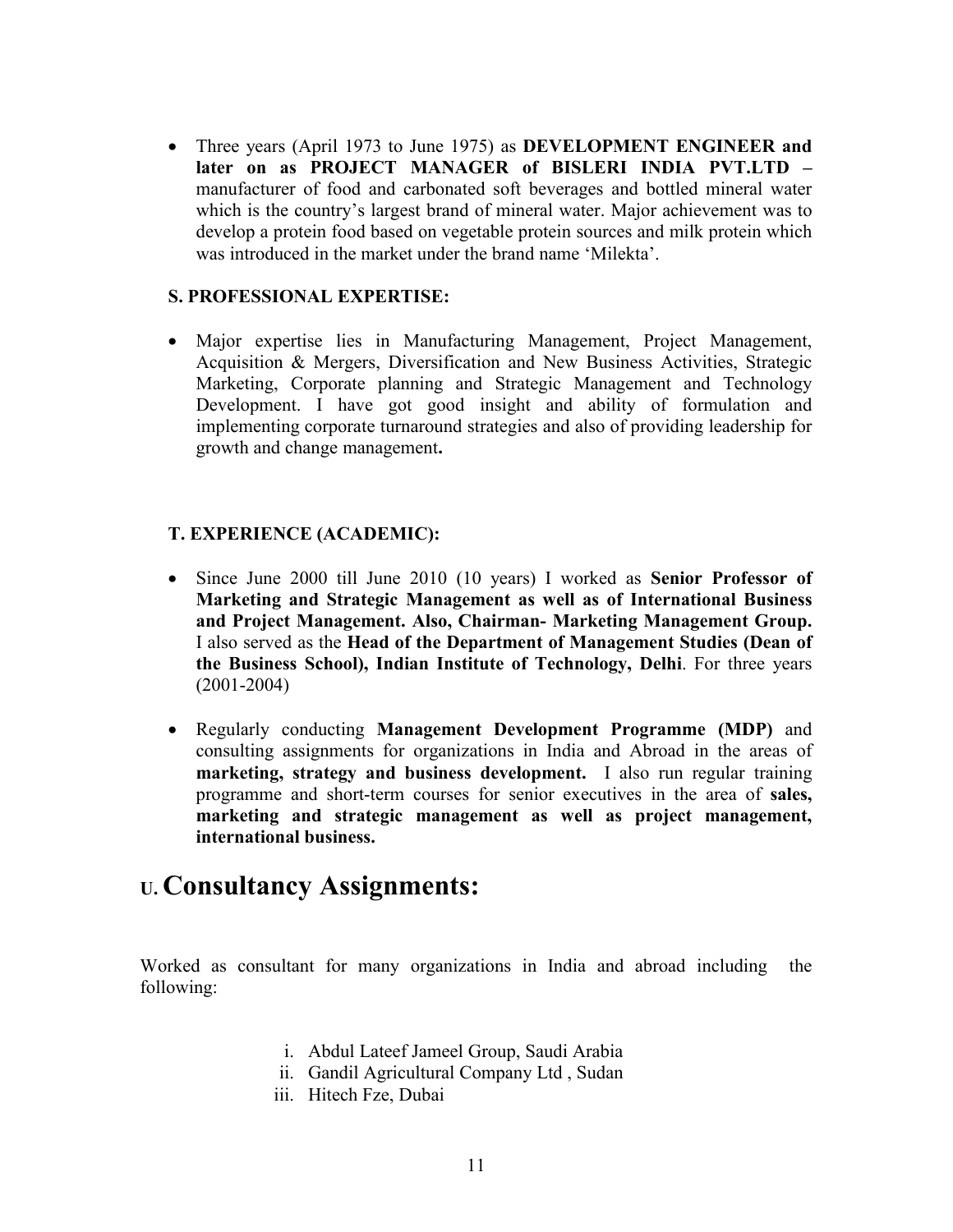- iv. Unisantis, Geneva
- v. Advance Fire Fighting System GmbH
- vi. Airport Authority of India (PSU)
- vii. Bharat Sanchar Nigam Ltd (PSU)
- viii. Ministry of Information Technology, Govt of India
- ix. Balmer Lawrie & Co Ltd (aPSU)
- x. Bookers Plc UK (A British MNC)
- xi. National Council of Applied Economic Research
- xii. Knight Queen Industries Pvt. Ltd
- xiii. Nilgiri Herbal Pvt. Ltd
- xiv. Alpinia Laudanum Institute of Phytopharmaceutical Sciences AG, Switzerland
- xv. Angel Yeast, China.
- xvi. Global Agrisystem Pvt Ltd

Some of my very recent assignments are:

- 1. Market Entry strategy for cosmetic products Heaven Gardens Pvt. Ltd , Kolkata
- 2. Preparation of Long term corporate Planning document of Airport Authority of India
- 3. C- Class Testing for new range firefighting equipments of Advanced Fire Fighting Technology – GmbH.
- 4. Sustainability of Community Information Centers under Ministry of Information Technology., Govt.of India
- 5. Recruitment management system in Bharat Sanchar Nigam Ltd
- 6. E- Readiness of states and union territories of India, an assignment from Ministry of Information Technology, Govt. of India
- 7. India Entry strategy for Booker Plc, UK the largest cash & carry operator from Europe. Prepared entire plan and helping, advising to set up their operation now.
- 8. AID Education programme in India- UNDP supported project

# **V. Books Published:**

I have written and published the following nine books:

- **1. Aesthetics in Marketing published bySAGE in 2008**
- **2. Changing Face of Processed Food Industry in India – by ANE BOOKS in 2009**
- **3. Winning Strategies for Business by SAGE in 2010**
- **4. Globalization and Innovative Business Models by ANE BOOKS in 2012**
- **5. Branding in a Competitive Marketplace by SAGE in 2013**
- **6. Integrated Supply chain and Logistics Management by SAGE in 2019**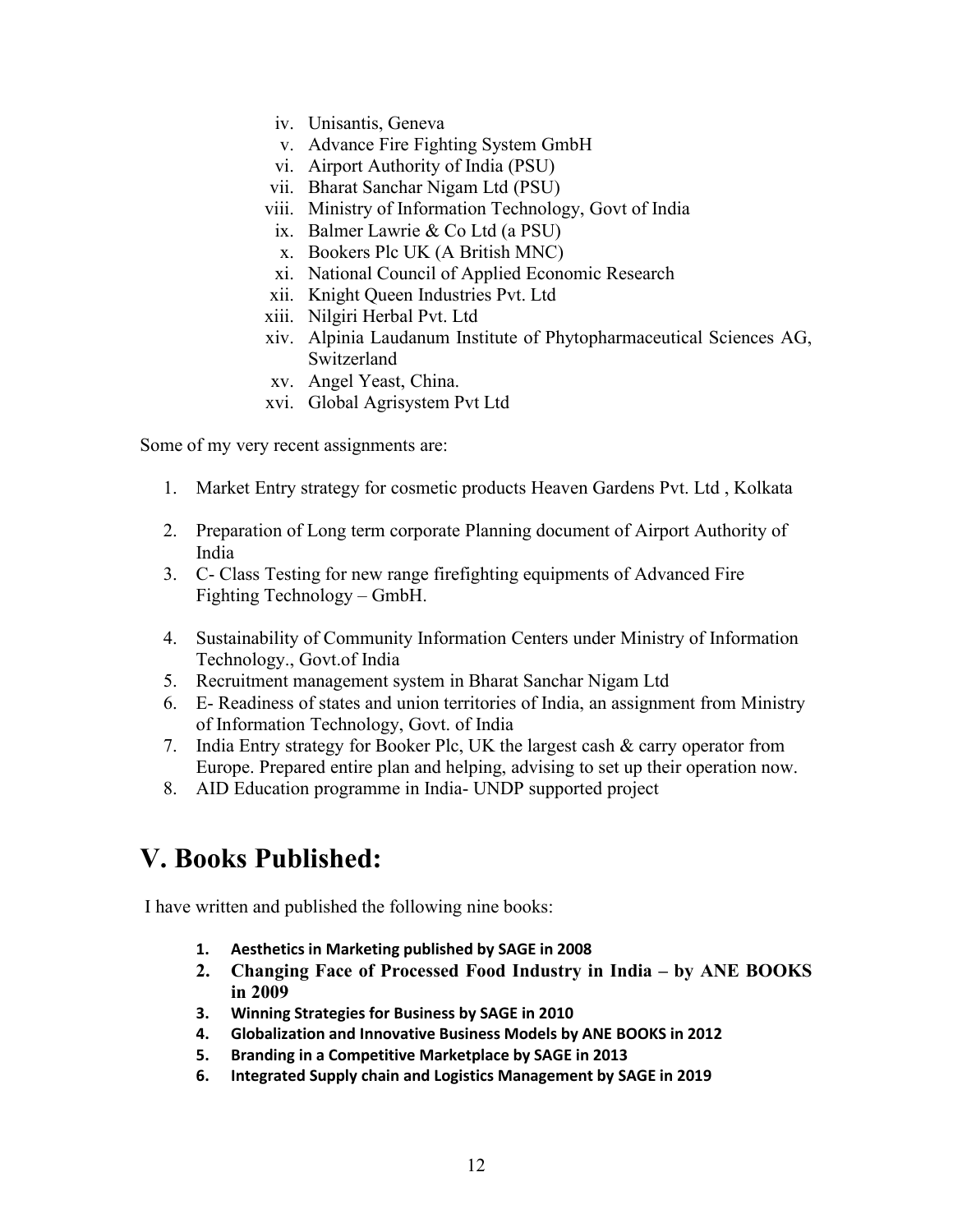- **7. Managing Start-Ups for Success - Entrepreneurship- in Difficult Times by Taylor & Francis, UK 2021**
- **8. Makers of Jadavpur- A Technological Perspective by Jadavpur University Press, Kolkata, 2021**
- **9. 25 years of Processed Food Industry in India ( new book under press)**

# **Authored two chapters in Reference books:**

**1.** '**Evolving Corporate Education : Relevance of Management Education'- a Chapter in the book titled " Evolving Corporate Education Strategies for Developing Countries- The Role of Universities"- A premier Reference Resource** published by **IGI Global ,USA** in 2013;

**2.'Knowledge Management and Capacity Building In Higher Education Holds Key To The Development of A Nation–a chapter in the book titled-***Handbook of Research on Science Education and University Outreach as a Tool for Regional Development*., published by **IGI Global, USA**, in 2017. **(Premier reference source)**

- Appointed as Chairman of R&D and Education committee of Asia Pacific Federation of Project Management (APFPM) headquartered in Australia. **Many initiatives have been taken involving member associations.**
- Served as Research Advisory Board Member at International Project Management Association (IPMA) for 5 years
- **Served as Research Advisory member with Ministry of Agriculture,Govt of India for 3 years.**

All of my books are published by global publishers and released globally. Books were released simultaneously in New Delhi, Singapore, London and California. The remaining two also will be released simultaneously globally. All these books are well reviewed and commercially successful.

Currently working on the following titles:

- 1. Sales Management
- 2. Strategic Management-Theories & Cases
- 3. Project Management
- 4. Business Consulting

# **W. Books Reviewed:**

I have reviewed following books for CSIR:

1. Applied Materials Management By S. Chatterjee, A Response Book Publication, Journal of Scientific & Industrial Research, volume 64, February 2005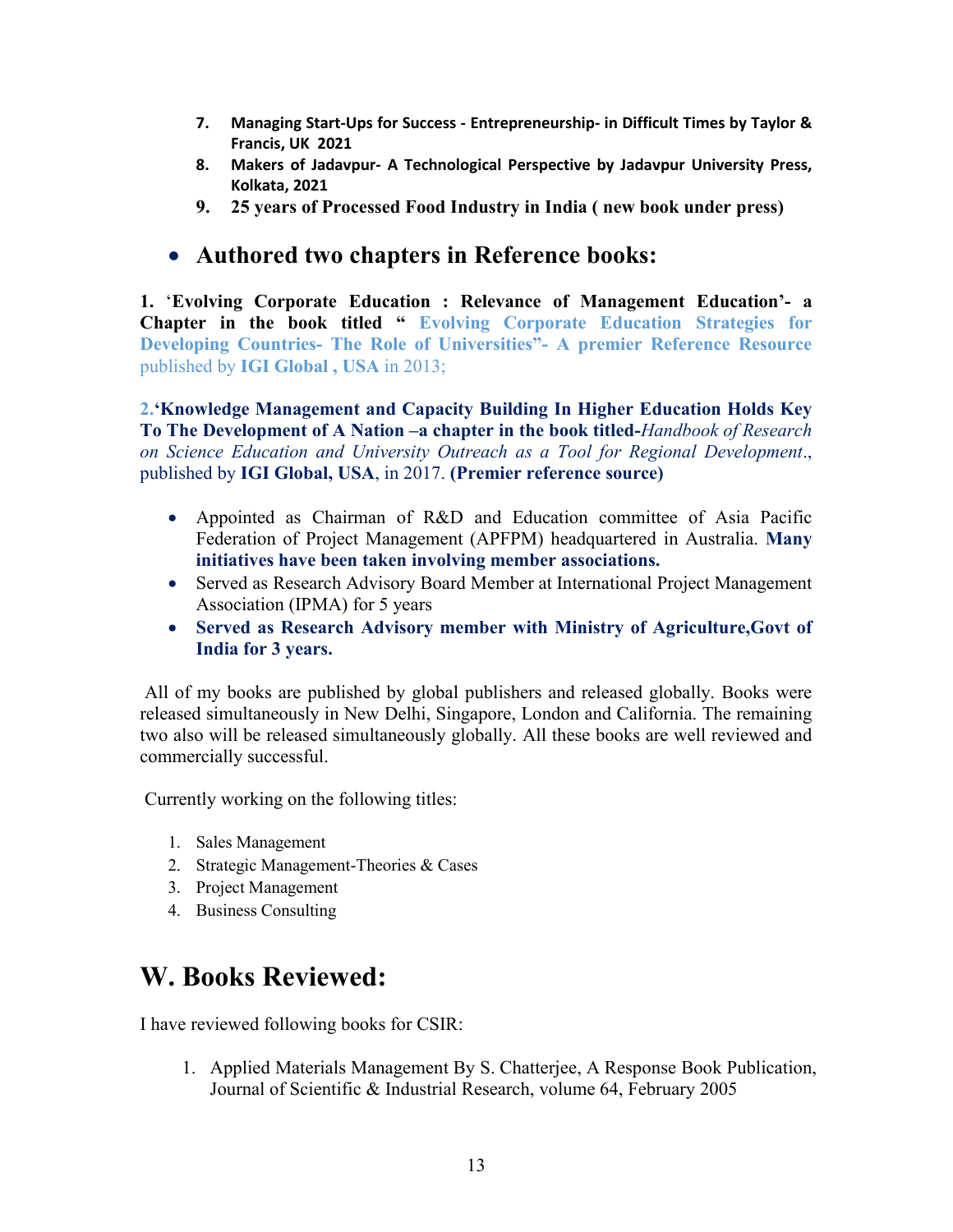- 2. Opportunities and Strategies for Indian Business by S.J. Phansalkar, A Response Book Publication, Journal of Scientific & Industrial Research, Page534-535, Volume 64, July 2005.
- 3. Industrial Districts A New Approach to Industrial Change By Giacomo Becattini, An Edward Elgar U.K. Publication, Journal of Scientific & Industrial Research, volume 64, May 2005. page 381
- 4. Globalization, Industrial Restructuring and Labour Standards by Debdas Banerjee, A Sage Publication, New Delhi, Journal of Scientific & Industrial Research Volume 64, September 2005
- 5. International Yearbook of Industrial Statistics 2005, A UNIDO Publication Journal of Scientific & Industrial Research, Volume 65, January 2006
- 6. Change Management: Alerting Mindsets in a Global Contest by V.Nilakant & S Ramanarayan, A Sage Publication India Pvt.Ltd, New Delhi, Journal of Scientific & Industrial Research, volume 65, August 2006, pp 684.
- 7. Concise Encyclopedia-Management & Economic Sciences- edited by S.R.Monot, Journal of Scientific & Industrial Research, volume 67 (7), July 2008, pp 540.

# **X. Special invited Lectures Delivered:**

- 1. Total Quality Management Indian perspective at Brahmos India Pvt Ltd (An Indian Govt and Russian Joint venture for missile production in April 2006
- 2. International Marketing of high value sophisticated defense equipment at Brahmos India Pvt.Ltd ( An Indian Govt. and Russian Joint Venture) June 2006
- 3. Situational Leadership Lecture delivered to participants on the programme Leadership and Team Effectiveness, in New Delhi in April 2006 organized by Performance Edge Pvt.Ltd
- 4. Negotiation Skill Lecture delivered at the workshop on Negotiation Skill  $\&$ Effective Selling through Dealer Network organized by The Institute of Management Consultants of India on 21<sup>st</sup> January 2006
- 5. Contemporary models of consulting Practices- Lecture delivered at International Consultants' day on 19<sup>th</sup> June 2006 at New Delhi organized by IMCI
- 6. Delivered lecture on 'How to start your own Industry' a lecture delivered on 9 th April 2005 at India International center.
- 7. Customer Acquisition and Retention a lecture delivered in a seminar in Kolkata and Ahmedabad, Ludhiana and Cochin organized by Microsoft for CEO of SMEs. During the month of May and June 2005.
- 8. A CEO perspective of the SCM Issues a lecture delivered in the workshop on "Recent Advances on Supply Chain Management" at the Department of Management Studies, IIT- Delhi.
- 9. Baisya, R.K., Entrepreneurship Creating Successful Entrepreneurial Venture- A Lecture delivered At G.C. College – Silchar, Assam at a programme Organized by A Women Cell- Kiran Sashi engaged in social work for local development on 1 st July 2005.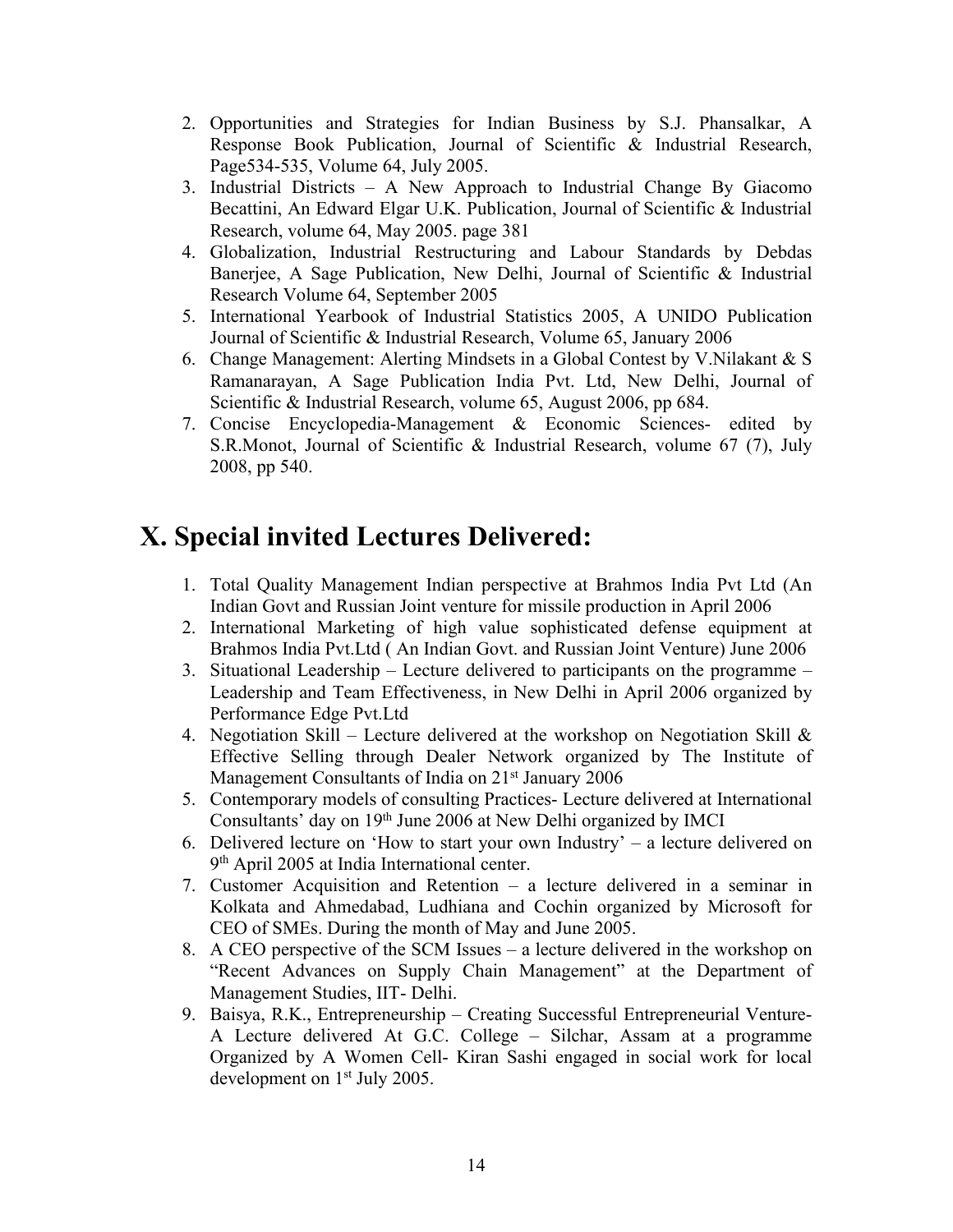- 10. Delivered lecture on 'How to start your own Industry' a lecture delivered on 9 th April 2004 at India International center.
- 11. Customer Acquisition and Retention a lecture delivered in a seminar in Kolkata and Ahmedabad, Ludhiana and Cochin organized by Microsoft for CEO of SMEs. During the month of May and June 2005.
- 12. A CEO perspective of the SCM Issues a lecture delivered in the workshop on "Recent Advances on Supply Chain Management" at the Department of Management Studies, IIT- Delhi.
- 13. Baisya R.K, Strategic Marketing to improve organizational competitiveness, lecture delivered at Department of Management Studies , IIT Delhi , QIP program on  $16<sup>th</sup>$  Sept 2005
- 14. Baisya, R.K., Indian Food Industry Impact of Globalization, Plenary lecture delivered on 17<sup>th</sup> Nov 2006, at Hyderabad at ICFOST (an international event).
- 15. Baisya, R.K., Emergence of Service Sector Led Growth Myth and Reality Key Note Address Delivered at the National Seminar at Sri Mata Vaishnu Devi University, School of Business, College of Management on  $6<sup>th</sup> - 7<sup>th</sup>$  January 2007.

# **Y. Master Thesis Supervised:**

During the year 2004 to 2009 I have supervised the following thesis at Masters (MBA) level: **(prior to that period between 2000 to 2003 I supervised 26 MBA projects)**

- 1. Strategic Analysis of Upstream Oil And Natural Gas Sector in India By Rupali Srivastava
- 2. Market Entry Prospects For A New Player in The Personal Care Products Category – By Saumil Mody
- 3. Strategies To Enhance Sales Satisfaction And SSI Scores For Maruti Udyog Ltd \_ Akshat Sharma
- 4. An In Depth Study of The Retail Sector and A Business Intelligence Model To Enhance Competitiveness Of Indian Retail – By Devrup Ghosh
- 5. An In- Depth Study of The Indian Biotechnology Sector Vineet Gupta
- 6. Devising Marketing Strategies for The Launch of Range of Telivisions By Media Video Ltd. – Sumit Gupta
- 7. Strategies To Retain the Dominance Of Indian Liquor Industry Against The Entry of Global Brands – By B.A. Naveen
- 8. Study of Mergers and Acquisitions in Fast moving consumer goods sector in India- Amit Gupta
- 9. Key Factors Affecting the Purchase Decision For A Cosmetic Category For Deciding On A Positioning Statement– Shalin Trivedi.
- 10. Strategic Analysis of Downstream Oil and Petroleum Sector in India– Jaykumar P. Shah.
- 11. Strategies For Indian Liquor Industry to Go Global Rahul Sehgal
- 12. A Study on the Effect of Basel II on Banking operations Deepak Gugnani
- 13. A Study on Cigarette smoking trends in Women By Siddarth Sibal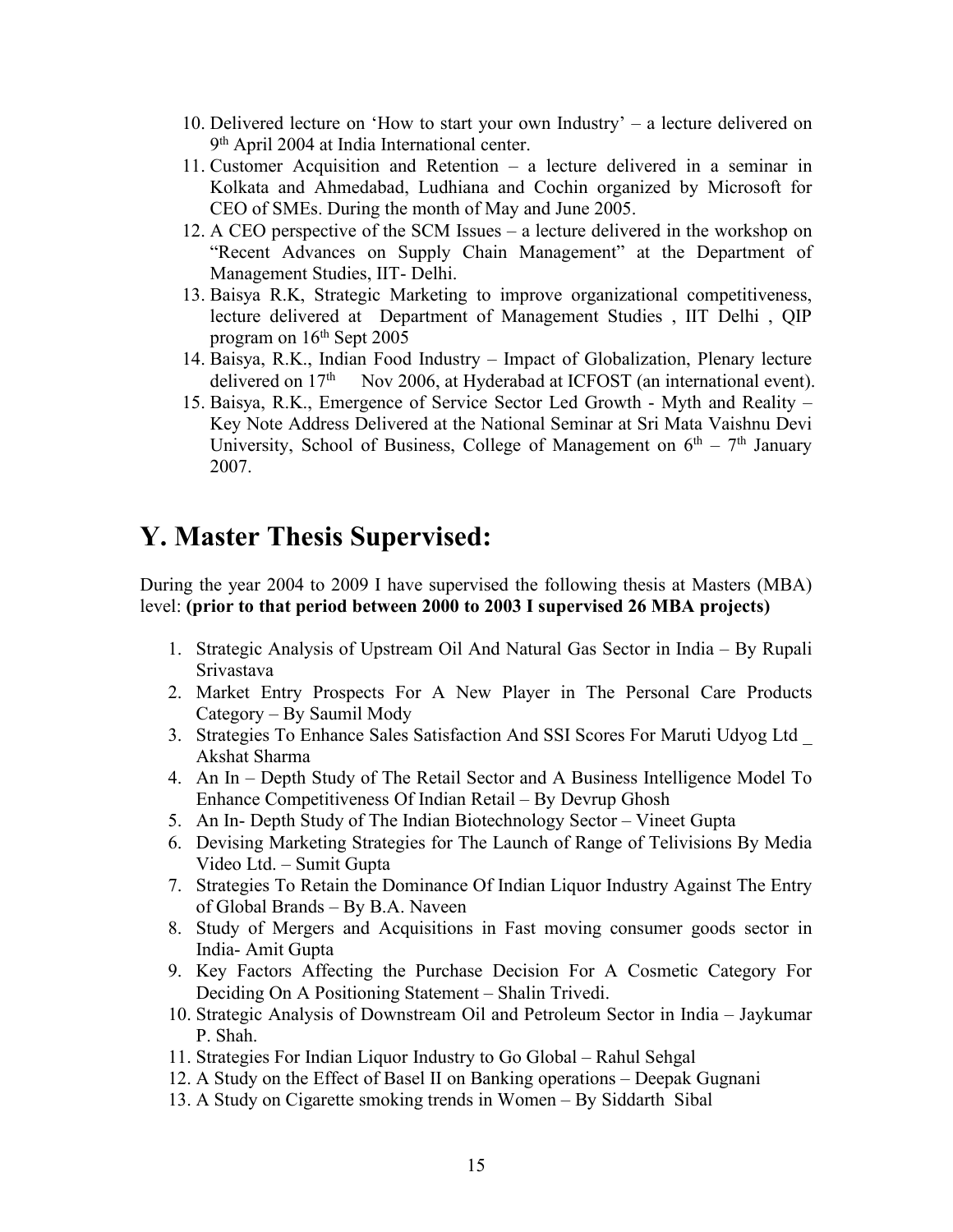- 14. Prospect of Adventure Tourism in India By Abhinav Tandon
- 15. Mergers of Adidas and Reebok-By B.Kartik
- 16. Study of the sales and distribution practices in Fruit juice market by Dabu and Pepsi – By Subhasree Chakraborty
- 17. Feasibility of establishing organic food retail chain in India By Amber Roy
- 18. Customer satisfaction study in domestic airlines Industry By Suprteep Maitra
- 19. Forecasting the penetration of mobile phone in India- By Ashish Kumau ( Minor project for PH.D. Scholar)
- 20. Mergers of Adidas and Reebok By B.Kartik
- 21. Prospect of Adventure tourism in India by Abhnav Tandon
- 22. Study on Cigarette Smoking Trend in Women in India Bt Siddarth Sibal
- 23. Positioning of new range of cosmetic products By Shalin Trivedi
- 24. An overview of Indian Tourism Industry Brand Management for TreksnRapid , an Indian Player in Adventure tourism ( Abhinav Kumar Tandon)
- 25. Study of Smoking Behaviours among women cigarette smokers (Siddarth Sibal)
- 26. Strategic E- sourcing concept, methodology, best practices and future outlook of E-sourcing Industry in India ( Brijesh Qadar S.Ansari )
- 27. Marketing of Private Airlines in India Thrusts & Challenges for low cost airlines ( Suprateep Maitra)
- 28. Sales & Distribution Practices branded fruit juices A case of Dabur & PepsiCo (Ambar Roy)
- 29. Business Plan for setting up an organic food retail chain ( Subhashree Chakraborty)
- 30. Evaluation of Indian sports market  $-A$  case study on Adidas (Kathik Balakrishnah)
- 31. Diffusion of Mobile Communications in India Application of the Bass Diffusion Model (Ashish Kumar – Ph. D. scholar)
- 32. Entry strategies for Retail Trade Organisations in India ( Abhmanyu Lodha)
- 33. Feasibility of setting up a Fashion Promoting Management Organisation (Lallianfeli Pachuau)
- 34. Determinants of Grocery Store Loyalty of Consumers (Madhur Arora)
- 35. Study of Design & Development of IT solutions in the Retail Industry (Anupama Vishwanathan)
- 36. Entry Strategy for setting up Cash & Carry operation in India (Vineet Radhakrishnan)
- 37. Creating Success Stories in New Launches \_ A study on Indian Automotive Industry (Sunil Kumar)
- 38. Marketing Strategies for IT engineering services A case of Wipro Technologies (Arvind Kamath )
- 39. . Launch strategy  $\&$  Action study for an Internet Marketing Firm in the Area of Affiliate Marketing (Rohit Mahajan)
- 40. Piped Cooking Gas to Domestic Consumers- A study on present status and key Marketing Challenges (Tarak Sankar Roy )
- 41. Feasibility Study For a Ready To Drink (RTD) Alcoholic Beverages in India, (Vipul Arora, April 2010)
- 42. Opportunity Analysis for a New Entrant in Food Additive Industry in India (Aman Kwatra 2010)
- 43. Marketing Plan for Branded Groceries with Focus on Organic Foods (Nishant Gupta 2010)
- 44. Opportunity Analysis for Branded Tea in India (Harsh Pradhan 2010)
- 45. Customer Loyalty Models Retail and Other Industries in India (Amit Sharma 2010)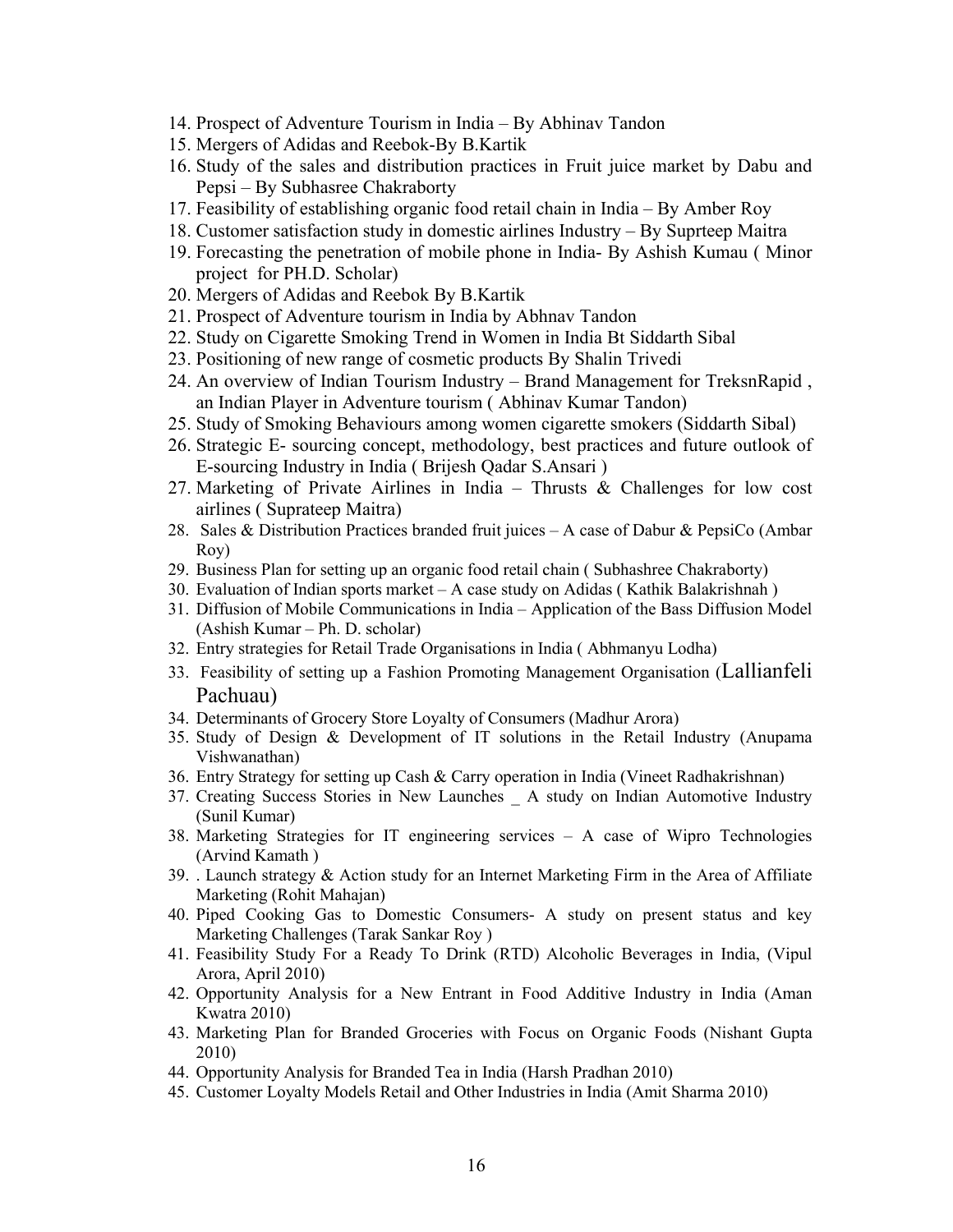- 46. Study of Merchandise selection, Pricing and Sales Promotion at Big Bazar (Ashish Sharma 2010)
- 47. Study on Manufacturing and Marketing Strategy For Setting Up a Winery in India (Richa Singh 2010)

#### **Z. PAPERS PUBLISHED IN THE JOURNAL**

### **a. Scientific Research Papers**

- 1. Baisya, R.K. and Bose, A.N., Effect of different salts and chemical additives upon the quality of curd, journal of food Science and Technology, volume 11, no. 2, page 70-73, March/April 1974.
- 2. Baisya, R.K. and Bose, A.N., Studies and dehydration of Dahi (milk curd), Journal of Food Science and Technology, Volume 11, no.3, page 128-131, May/June, 1974.
- 3. Baisya, R.K.and Bose, A.N., Studies on the stabilization of calcium sensitive L casein by K- casein isolated from fermented milk in making curd, Journal of Food Science and Technology, volume 11, no. 5, page 221-224, Sept/Oct. 1974.
- 4. Baisya, R.K., and Srimani, B.N., Heat Resistance characteristics of spores of Bacillus sp. and Aspergillus sp. Isolated from Fresh Rice Bran, Indian Chemical Engineers, volume XVI, no.3-7, 1974.
- 5. Baisya, R.K., and Bose A.N., Effect of addition of different chemical additives to milk upon the quality of Freeze dried curd (dahi) powder, Journal of Food Science and Technology, volume 12, no. 6 page 306-308, Nov/Dec.1975.
- 6. Baisya, R.K.and Bose, A.N., Water binding characteristics of normal curd and rehydrated curd power gels, Indian journal of Technology, volume 113, no.12, page 578-581, Dec. 1975.
- 7. Baisya, R.K.and Bose, A.N., Role of inoculating organisms on the physicochemical changes of milk and on final curd (dahi) quality, Indian Journal of Dairy Science, volume 28, no. 3 page 179-183, 1975.
- 8. Baisya, R.K.and Bose, A.N., Studies on the changes of Electrophoretic mobility and solubility of casein isolated from fermented milk in making cure, Journal of Food Science and Technology, volume 13, no. 1, page 11-12, Jan/Feb, 1976.
- 9. Baisya, R.K., and Srimani, B.N. Studies on the enzymatic sccharification of Rice bran polysaccharides, Indian Food Packer, volume XXXI, no 5, page 30-35, Sept/ Oct., 1977.
- 10. Baisya, R.K., Chattoraj, D.K., and Bose, A.N.Studies on the physicochemical characteristics of fresh curd (dahi) and rehydrated curd power gels, Journal of Food Science and Technology, volume 15, no.2, page 71-75. March/April, 1978.
- 11. Baisya, R.K.,, Processing and utilization of Soyabean protein, Beverage and Food World, 1979.
- 12. Baisya, R.K., Fruit and Vegetable Industry in Rural India, Beverage and Food World , Oct/Dec, 1979.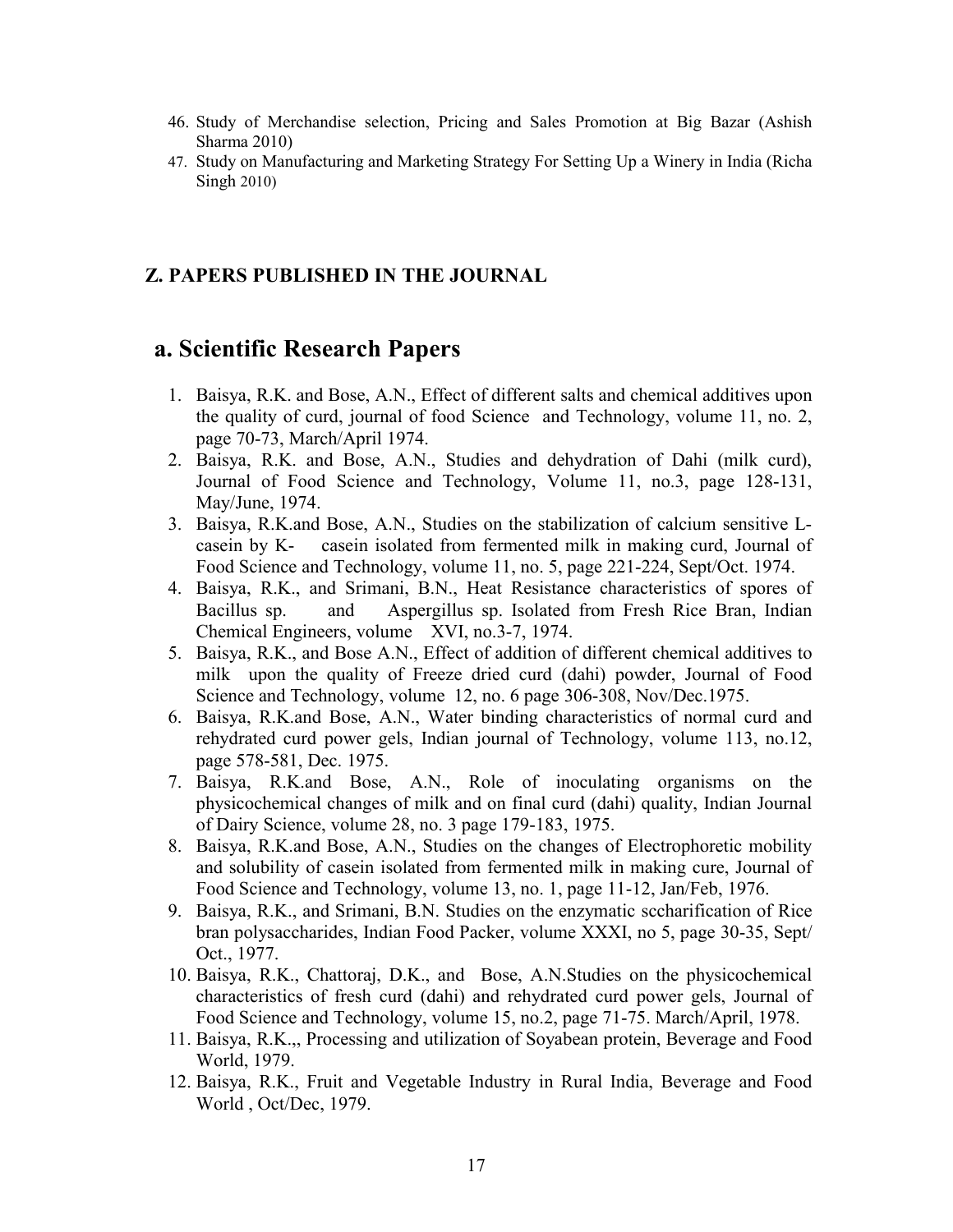- 13. Baisya, R.K.,Fruit and Vegetable Processing Industry in Rural India- Its problems and prospects, Indian Food Packer, volume XXXIV, no.6, page 29-32, Nov ? Dec, 1980.
- 14. Baisya, R.K.,Some aspects of Instant Food Mixes, Indian Food Packer, March/Arpil, page 30-34, 1988.
- 15. Baisya, R.K.,A holistic Approach is needed for growth of Agro Processing Sectors, Processed Food Industry, Volume I, July, 1988.
- 16. Baisya, R.K., Nutrition Labeling of Food, Journal of Food Technology, October- Dec Issue, 1995.

### **b. Papers on management research in Refereed Journal:**

- 1. Balaram Anuradha, Yadav,Surendra S. and Baisya, Rajat .K., Competitive Advantage in the Apparel Export Industry : An Exploratory Study : **Management and Change,** Vol 6, No 1 Summer 2002, pp 131-160
- **2.** Balaram Anuradha, Yadav Surendra S. and Baisya Rajat K. "Competitiveness of Indian Apparel Export Firms: An Analysis of select Delhi based Firms" **Global Business Review,** Vol 4 , No 2, Jan- June 2003 , pp 57-76.
- 3. Baisya R.K. and Sarkar Robin, Customer Care and Service Quality: Implications for Business Performance of Domestic Airlines , Journal of Advances in Management Research , volume 2 , April-May , 2004.
- 4. Baisya R.K., Das Ganesh, Aesthetic Evolution and Its Infusion in Consumer Durable, Journal of Advances in Management Research , volume 1 , page 69-73 , Oct- Dec ( 2004)
- 5. Sarkar, R and Baisya, R.K., Some Aspects of Market Dynamics and Customer Satisfaction in the Indian Domestic Airlines Sector, Global Business Review, Volume 6(1) , page 114 – 124. 2005.
- 6. Baisya, R.K., Post-Harvest Management of Fruit & Vegetable A Technology Management Perspective, Indian Food Packer, vol 58(4) , page 78-82 , July – August 2004
- 7. Sarkar, R. and Baisya, R.K., Customer Satisfaction of the Domestic Airlines Industry . Journal Of Management & Change, July –August 2005.
- 8. Chakraborty, S., and Baisya, R.K., Strategic Brand Marketing for Global FMCG brands in a Competitive Environment. Part I: Key Challenges & Issues. Vikalpa, Jan-Feb, 2005.
- 9. Chakraborty, S., and Baisya, R.K., Strategic Brand Marketing For Global FMCG brands in a Competitive Environment. Part II: Key Success Factors, Vikalpa, Sept-Oct 2005.
- 10. Kumar Ashish, Baisya, R.K., Shankar, Ravi and Momaya Kiran: Diffusion of Mobile Communication: Application of bass diffusion model to BRIC countries, Journal of Scientific & Industrial Research, vol 66, April 2007, pp 312-316
- 11. Chakraborty, S and Baisya, R.K., Purchase motivation and attitude of organic food buyer Decision, volume 34 , No 1, 1-22, 2008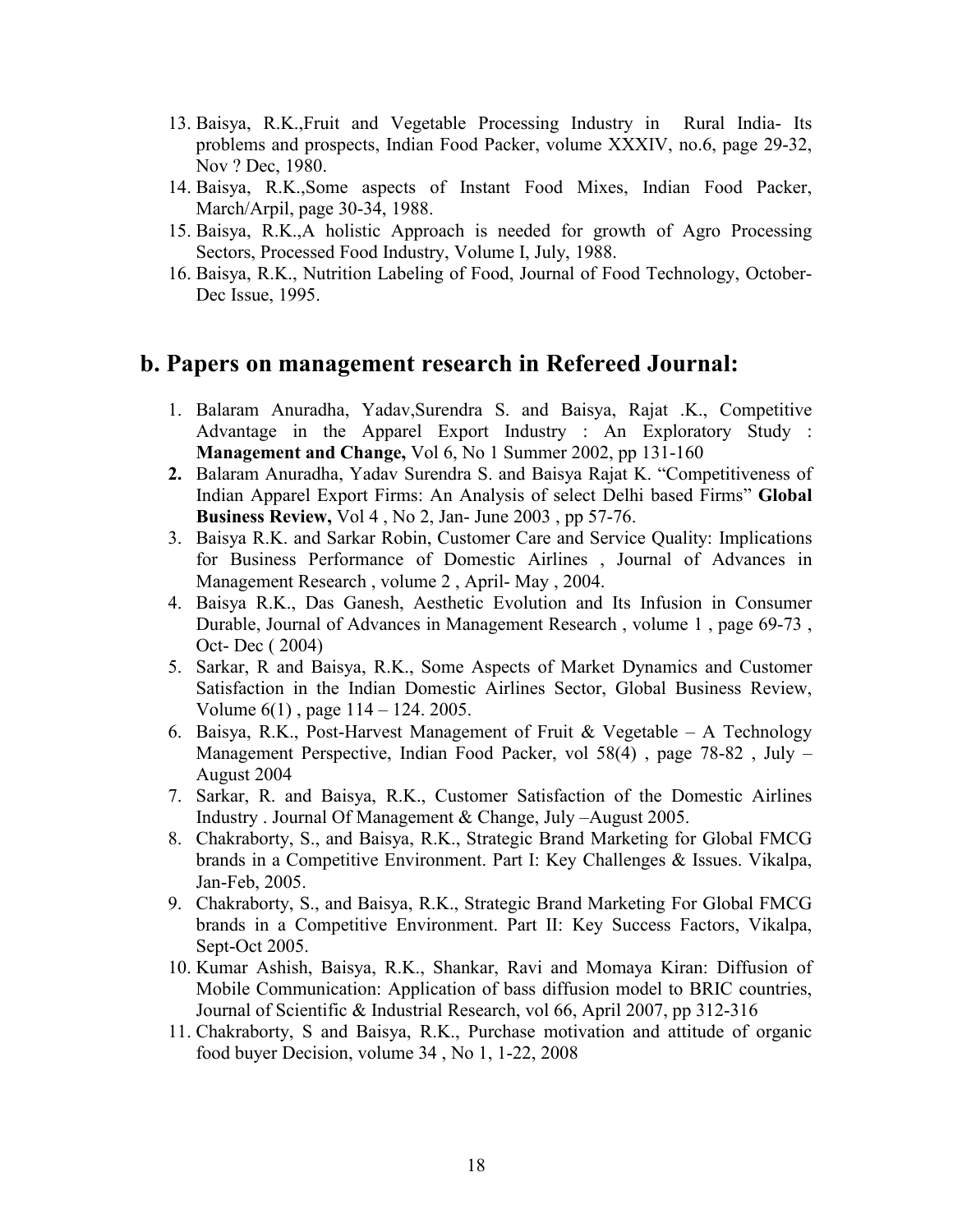- 12. Chakraborty S. and Baisya, R.K., Purchase of Organic Food: Role of Consumer Innovativeness and Personal Influence related construct IIMB Management Review, volume 21, No 1 , March 2009, page 18-29
- 13. Chakraborty, S and Baisya, R.K., Influence of consumer Innovativeness, consumer materialism and personal influence constructs in the purchase of branded ethnic wear clothing in India- International Journal of consumer studies (Paper accepted)
- 14 Baisya, R.K., Challenges of Marketing Traditional Indian Heritage Foods. Indian Food Industry, Volume 25(6), page 69-70, November-December 2006.
- 15 Charan, P., Shankar, R. and Baisya, R.K., "Selection of Supply Chain Performance Measurement System Using AHP Approach", paper accepted for publication in June-July 2007 issue of Brazilian Journal of Project Management.
- 16 Charan, P., Shankar, R. and Baisya, R.K., "Analysis of interactions among the variables of supply chain performance measurement system implementation" Journal **Business Process Management Journal, vol 14, No 4, pp 512-529, 2008**
- 17. Priya Pankaj, Baisya, Rajat K., and Seema Sharma, Advertising & Children Buying **Behaviour, Market Intelligence and Planning (An Emerald Publication), Accepted in Nov 2009 to be published in April 2010**
- 18. Priya Pankaj, Baisya, Rajat K and Seema Sharma, Store Brands Can Set Them Apart, **Indian Management (An AIMA Publication) Vol 47, Issue 7, pp 58-65, 2009**
- 19. Kumar Ashish, Baisya, R, K., Shankar, Ravi and Momaya Kiran; Diffusion of Mobile Communication: Application of Bass Diffusion Model to BRIC countries, **Journal of Scientific & Industrial Research, vol 66, pp 312-316, April 2007**
- 20. Chakraborty, S and Baisya, R.K., Purchase motivation and attitudes of organic food buyers, **Decision (An IIM Kolkata journal) , vol 34, No 1, pp 1-22, 2008**
- 21. Chakraborty, S and Baisya R.K., Influence of Consumer Innovativeness and consumer evaluation attributes in the purchase of branded ethnic wear in India, **International Journal of Consumer Studies,Vol 33, No 6, page 706-714, 2009**
- 22. Charan, P , Shankar, R and Baisya, R.K., Analysis of Interactions among the variables of supply chain performance measurement system implementation, **Business Process Management Journal, vol 14, No 4, pp 512-529, 2008**
- 23. Chakraborty, Somnath and Baisya, R.K., Role of Consumer Innovativeness and Personal Influence Related Constructs in the purchase of Organic Food. **Management Review ( a journal of IIM Bangalore), Vol 21, No 1, page 18-29 , March 2009**
- 24. Charan, P, Shankar, R and Baisya, R.K., Sistema de Medicao de Desempenho de Cadeias Suprimento – Analytical Hierarchical Process Approach Supply Chain Performance Management System (SCPMS), **Mundo Project Management No 15, pp 34-43, June- July 2007 (published both in English and Portuguese language**
- 25. Chakraborty, Somnath and Baisya, R.K., Linkages and Expert Insights for organic food purchase in India, **British Food Journal (an Emerald Group Publication)- accepted**
- 26. Kanwar, G., Kartikeya., R., Kapoor, Rajat and Baisya, Rajat K., Microfinance in The Indian Scenario : A study on the existing models, **The Indian Journal of Commerce, vol 61, No 2, pp 19-40, April-June 2008**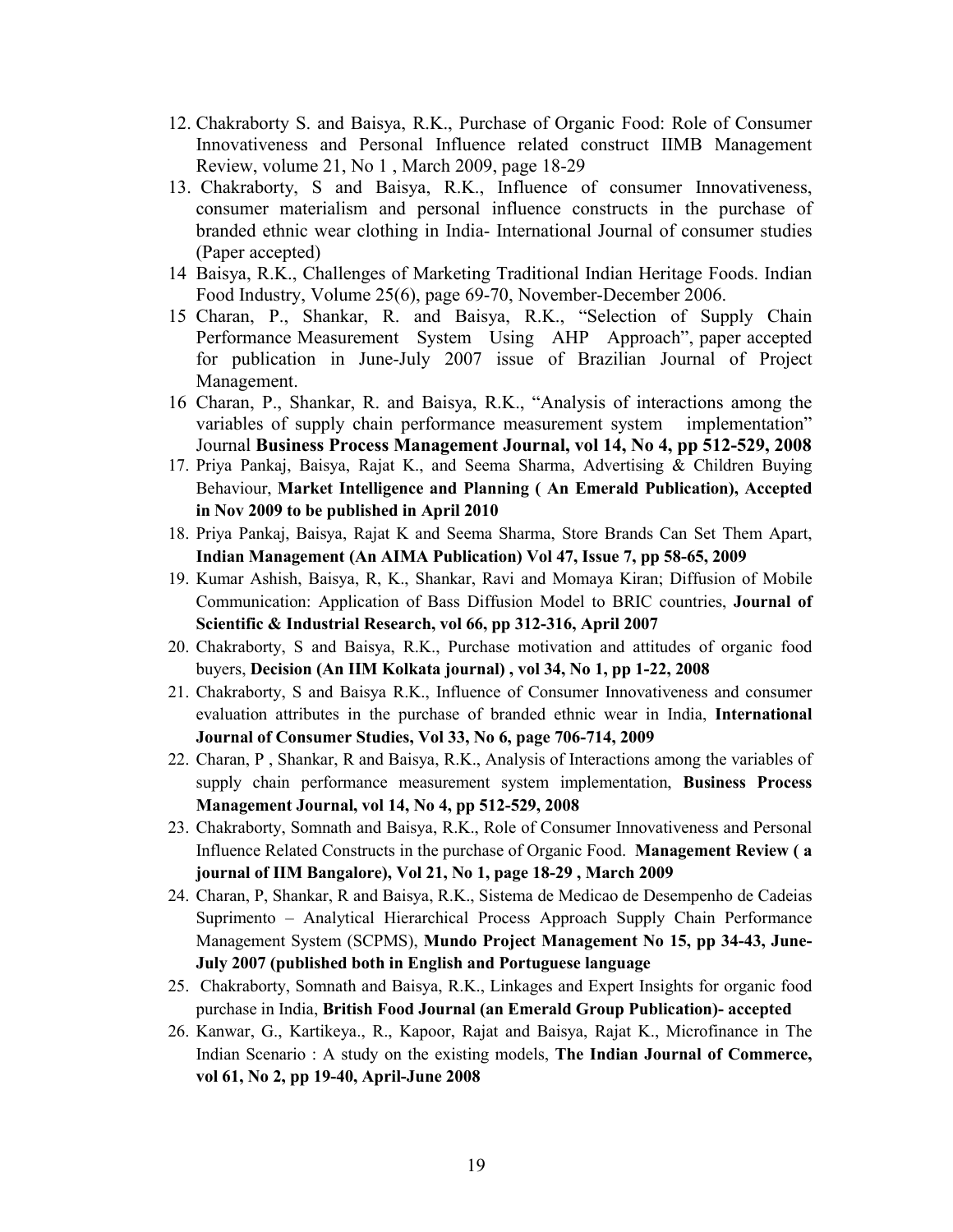- 27. Siddarth, S., Gupta, M.P. and Baisya R.K., Integrated e- business models for government solutions – citizen centric services oriented methodologies and processes Treasury Computerization in : A case Study-, **IGI Global Publications , edited by Chhabra and Kumar, 2009**
- 28. Priya, P., Sharma, S., and Baisya, R.K., Effect of the attitude towards television advertisement on children buying behavior, **International Journal of Market Intelligence and Planning, Vol 28, No 2, pp 151-169, 2010 (An Emerald Publication),**
- 29. Baisya, R.K. and Tiwari Siddarth P., E- Governance Challenges and Strategies for better managed projects, **ICEG publication, pp 203-209 edited by G.P. Sahu**

### **c. Articles published in Business journal:**

- 1. Baisya, R.K., Effect of liberalization of Food and Dairy Industry. Processed Food Industry, Volume 1, Issue 2, December 1997, pp 8-10.
- 2. Baisya, R.K., Nutrition Labeling of foods. Processed Food Industry, Vol.1 Issue 1, January 1998, pp 9-11.
- 3. Baisya, R.K., Multinational Food Companies can upgrade the Industry. Processed Food Industry, Vol. 1 Issue 1, March 1998, pp 8-10.
- 4. Baisya, R.K., Swadeshi Policy and Food Processing Industry. Processed Food Industry, Vol. 1 Issue 1, April 1998, pp 8-10.
- 5. Baisya, R.K., A Holistic Approach is needed for Growth of Agro Processing Sectors. Processed Food Industry, Vol.1 Issue 1, July 1998, pp 8-10.
- 6. Baisya, R.K., Can Processed Food Industry be Cheaper than Fresh Food in India. Processed Food Industry, Vol. 1 Issue 1, August 1998, pp 7-8
- 7. Baisya, R.K., Implementation of Food Laws is the Basic issue. Processed Food Industry, Vol.1 Issue 1, September 1998
- 8. Baisya, R.K, Acquisition of Domestic Food Business by MNCs. Processed Food Industry, Vol. 2 Issue 1, November 1998, pp 7-8.
- 9. Baisya, R.K., MNCs Influencing Growth of Processed Food Industry, Processed Food Industry, Vol.1 Issue 1, December 1998
- 10. Baisya, R.K., Global Competition in processed food,. Processed Food Industry, Vol. 2 Issue 2, December 1998, pp 7-8.
- 11. Baisya, R.K., Technological Up gradation leading to Superior Quality. Processed Food Industry, Vol. 2 Issue 3, January 1999 pp 7-8.
- 12. Baisya, R.K., Proliferation and Extension of Food Brands. Processed Food Industry, Vol. 2 Issue 4, February 1999 pp 7-8.
- 13. Baisya, R.K., MNCs' Entering Traditional Foods Sectors. Processed Food Industry, Vol. 2 Issue 5, March 1999 pp 9-11.
- 14. Baisya, R.K., Food Retailing Has Now Become Industry. Processed Food Industry, Vol. 2 Issue 6, April 1999 pp 7-8.
- 15. Baisya, R.K., Imported Foods in Indian Market. Processed Food Industry, Vol. 2 Issue 7 & 8 May and June 1999, pp 9-10.
- 16. Baisya, R.K., Fads in Processed Food Industry. Processed Food Industry, Vol. 2 Issue 9, July 1999, pp 9-11.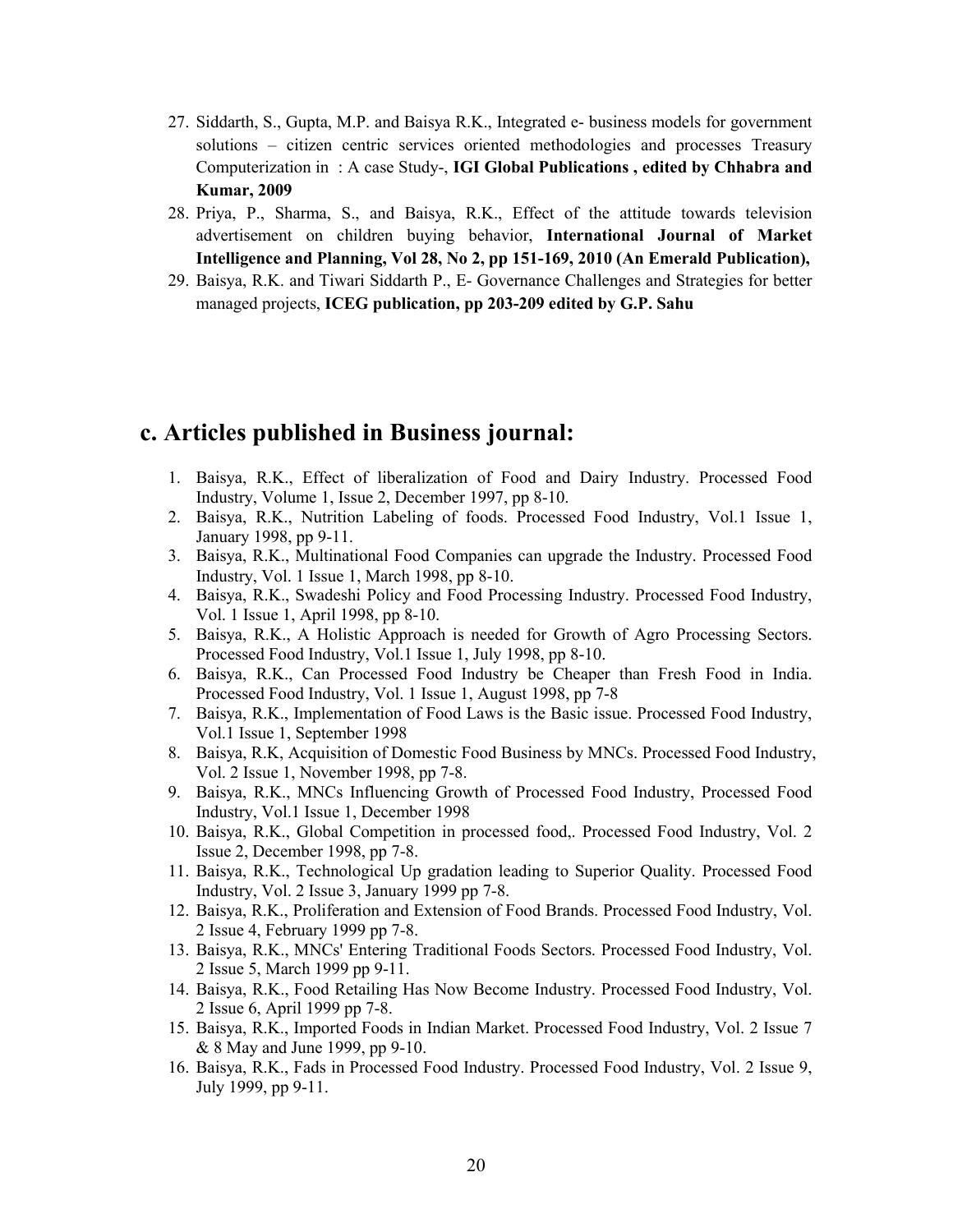- 17. Baisya, R.K., Food Industry in India. Processed Food Industry, Vol. 2 Issue 10, August 1999, pp 9-10.
- 18. Baisya, R.K., Food Service industry has now come to stay. Processed Food Industry, Vol. 2 Issue 11, September 1999, pp 9-10.
- 19. Baisya, R.K., Indian Meat Processing Industry The Problems and Prospects. Processed Food Industry, Vol. 2 Issue 12, October 1999, pp 7-9.
- 20. Baisya, R.K., MNCs Rewriting the New Rules of the Game. Processed Food Industry, Vol. 3 Issue 1, November 1999, pp 7-8.
- 21. Baisya, R.K., Fast Food Restaurants in India is the Latest Craze. Processed Food Industry, Vol. 3 Issue 2, December 1999, pp 11-13.
- 22. Baisya, R.K., New Food Products are Hitting the Market. Processed Food Industry, Vol. 3 Issue 3, January 2000, pp 7-8.
- 23. Baisya, R.K., Processed Food in the New Millennium. Processed Food Industry, Vol. 3 Issue 4, February 2000, pp 7-8.
- 24. Baisya, R.K., Breakfast Habits Fast Changing from Traditional to American and Continental. Processed Food Industry, Vol. 3 Issue 5, March 2000, pp 6-7.
- 25. Baisya, R.K., Why MNC go through Acquisition Route for Growth Strategy. Processed Food Industry, Vol. 3 Issue 6, April 2000, pp 6-7.
- 26. Baisya, R.K., Food Research Institutions in India Produce Little Value. Processed Food Industry, Vol. 3 Issue 7, May 2000, pp 7-9.
- 27. Baisya, R.K., Global Trade of Indian Basmati Rice Facing Difficulties. Processed Food Industry, Vol. 3 Issue 8, June 2000, pp 7-9.
- 28. Baisya, R.K., Quality Raw Material at Acceptable Price the Key to Success of Agri- Business. Processed Food Industry, Vol. 3 Issue  $9 & 10$ , July and August 2000, pp 8-9  $\&$ 12.
- 29. Baisya, R.K., Sweetmeat Industry Talking about Going Global Fearing MNCs. Processed Food Industry, Vol. 3 Issue 11, September 2000, pp 6-7.
- 30. Baisya, R.K., MNCs Fail to Make Dent in Domestic Alcoholic Beverage Industry. Processed Food Industry, Vol. 3 Issue 12, October 2000, pp 11-13 & 35.
- 31. Baisya, R.K., Milk has graduated from the status ofa company to brand. Processed Food Industry, Vol. 4 Issue 1, November 2000, pp 11-12.
- 32. Baisya, R.K., MNCs Jumping into the Fray: Big Opportunity in the Bottled Water Business. Processed Food Industry, Vol. 4 Issue 2, December 2000, pp 10-12.
- 33. Baisya, R.K., High Brand Loyalty: MNCs Facing Difficulty in Establishing New Foreign Brands. Processed Food Industry, Vol. 4 Issue 3, January 2001, pp 6-8.
- 34. Baisya, R.K., Food Industry in India in the New Millennium, Indian Food Industry, Vol.20 No.1, Jan./Feb. 2001
- 35. Baisya, R.K., How Do We Propose to Utilize the Production Capacity of New Food Parks? Processed Food Industry, Vol. 4 Issue 4, February 2001, pp 7-9.
- 36. Baisya, R.K., New Set of Food Traders Launching Global Brands through Free Imports. Processed Food Industry, Vol. 4 Issue 5, March 2001, pp 7-9.
- 37. Baisya, R.K., Indian Sea Food Industry yet to Realize its Potential. Processed Food Industry, Vol. 4 Issue 6, April 2001, pp 7-10.
- 38. Baisya, R.K., Consumers Goods Industry in India in the New Millennium The Shape of Things to Come, Chaos, Dms IIT Delhi – Delhi, Issue 3, April 2001.
- 39. Baisya, R.K., Wine Drinking Habit on the Rise in India. Processed Food Industry, Vol. 4 Issue 7 & 8, May and June 2001, pp 7-9.
- 40. Baisya, R.K., Once Again Health Beverages are Being Relaunched. Processed Food Industry, Vol. 4 Issue 9, July 2001 pp 6-8.
- 41. Baisya, R.K., Indian Dairy Industry: Total Change of Complexion. Processed Food Industry, Vol. 4 Issue 10, August 2001 pp 6-9.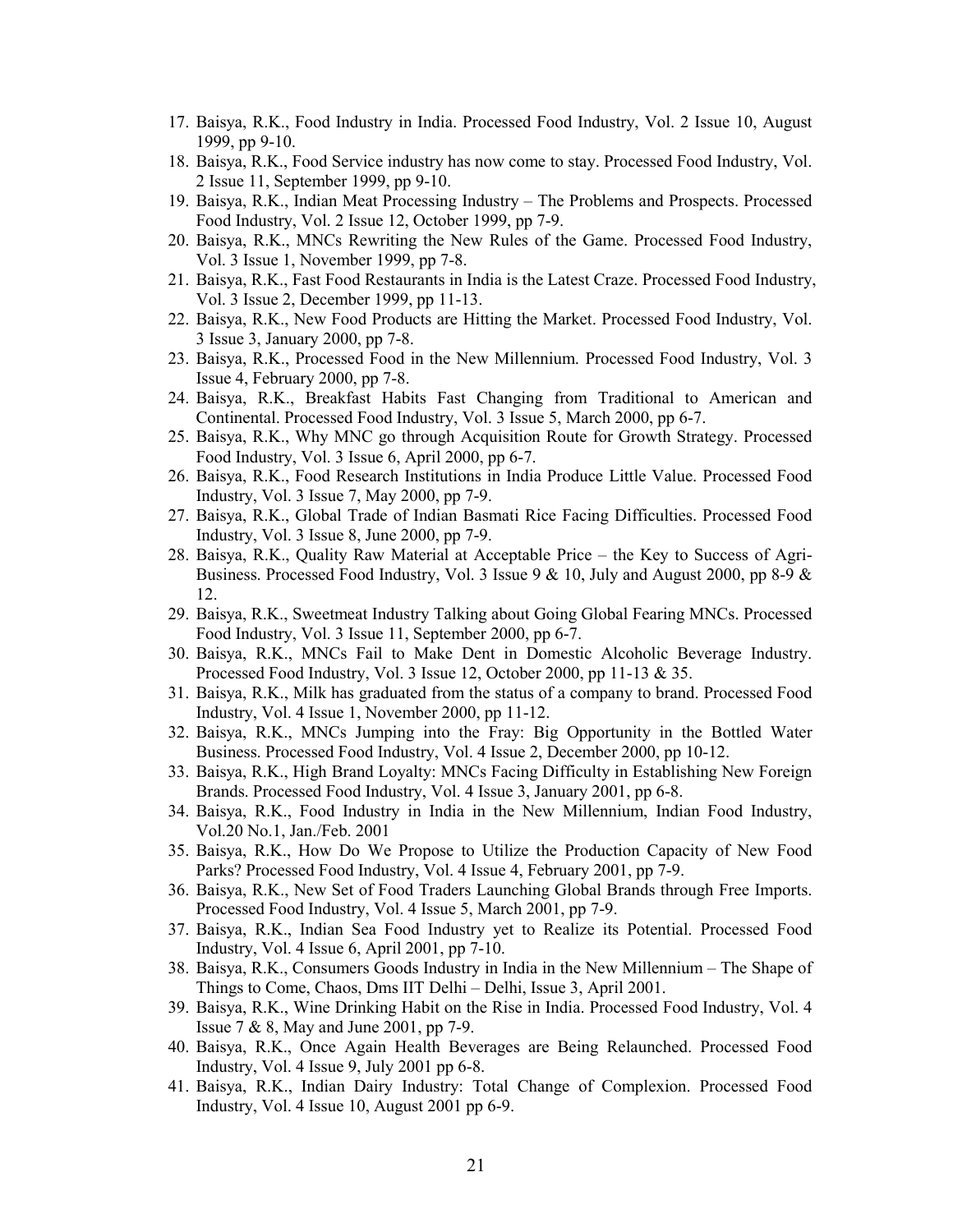- 42. Baisya, R.K., Some traditional Indian food brands survived the test of time. Processed Food Industry, Vol. 4 Issue 11, September 2001, pp 6-8.
- 43. Baisya, R.K., Amul Emerging as a Giant in Processed Food Industry. Processed Food Industry, Vol. 4 Issue 12, October 2001, pp 10-12.
- 44. Baisya, R.K., Yet Another Major Food Joint Venture Breaking Up. Processed Food Industry, Vol. 5 Issue 1, November 2001, pp 6-8.
- 45. Baisya, R.K., New Launches in a Difficult Market Situation. Processed Food Industry, Vol. 5 Issue 2, December 2001, pp 8-9.
- 46. Baisya, R.K., In Key Categories it is now the Fight AmongstOnly Multinationals. Processed Food Industry, Vol. 5 Issue 3, January 2002, pp 9-10.
- 47. Baisya, R.K., Beer Industry is going to Witness Many New Brands. Processed Food Industry, Vol. 5 Issue 4, February 2002, pp 8-9.
- 48. Baisya, R.K., Prospects of Fresh Fruits and Vegetables Export. Processed Food Industry, Vol. 5 Issue 5, March 2002, pp 8-10
- 49. Baisya, R.K., Agricultural Commodities: Lifting of Restrictions Leads to Better Distribution. Processed Food Industry, Vol. 5 Issue 6, April 2002, pp 6-7.
- 50. Baisya, R.K., New Generation Ice Cream Parlors to Be Designed Like Coffee Parlors. Processed Food Industry, Vol. 5 Issue 7, May 2002, pp 6-8
- 51. Baisya, R.K., Food Marketers Trying All Possibilities to Increase the Consumption Level. Processed Food Industry, Vol. 5 Issue 8, June 2002, pp 5-6.
- 52. Baisya, R.K., Indian Bakery Industry is Still a Mix of Old Traditional and New Modern. Processed Food Industry, Vol. 5 Issue 9, July 2002, pp 7-9
- 53. Baisya, R.K., New Initiatives for Growth of Food and Agro Processing Industries. Processed Food Industry, Vol. 5 Issue 10, August 2002, pp 34.
- 54. Baisya, R.K., ITC and Tata have Big Plans in Basic Foods for the Second Time following HLL Line. Processed Food Industry, Vol. 5 Issue 11, September 2002 pp 9-10
- 55. Baisya, R.K., India has the Prospects to Become a Lead Player in Organic Foods. Processed Food Industry, Vol. 5 Issue 12, October 2002, pp 9-10
- 56. Baisya, R.K., After Salt it is now Sugar Graduating to Value Added Brands. Processed Food Industry, Vol. 6 Issue 1, November 2002, pp 8-9
- 57. Baisya, R.K., Agricultural Output and Consumption Expenditure on Decline: Punjab Requires New Direction in Food Processing. Processed Food Industry, Vol. 6 Issue 2, December 2002, pp 9-11.
- 58. Baisya, R.K., Food Industry Need to Learn from Past Mistakes and New Experience. Processed Food Industry, Vol. 6 Issue 3, January 2003, pp 7-9
- 59. Baisya, R.K., Emergence of Electronic Commerce in Processed Food Sector. Processed Food Industry, Vol.6 No.4, February 2003. Processed Food Industry, Vol. 6 Issue 4, February 2003, pp 9-10
- 60. Baisya, R.K., Driving Growth in Consumer Spending on Processed Food Holds the Key for the Future of the Industry. Processed Food Industry, Vol. 6 Issue 5, March 2003, pp 10-12
- 61. Baisya, R.K., New Chapter to Begin with the Proposed Joint Ventures Between Dairy Co-operatives and MNCs. Processed Food Industry, Vol. 6 Issue 6, April 2003, pp 8-10
- 62. Baisya, R.K., New Initiatives from Food Industry in Select Category. Processed Food Industry, Vol. 6 Issue 7, May 2003, pp 10-12
- 63. Baisya, R.K., Alcoholic Beverage Industry in India- A category Review, Indian Food Industry, vol22, no3 May-June 2003, pp 3-15.
- 64. Baisya, R.K., Pet Foods Might Emerge as a Large Category Because of MNCs Sustained Marketing Effort. Processed Food Industry, Vol. 6 Issue 8, June 2003, pp 7-8.
- 65. Baisya, R.K., Foreign Fruits & Vegetables Flooding the Indian Market. Processed Food Industry, Vol. 6 Issue 9, July 2003, pp 11-13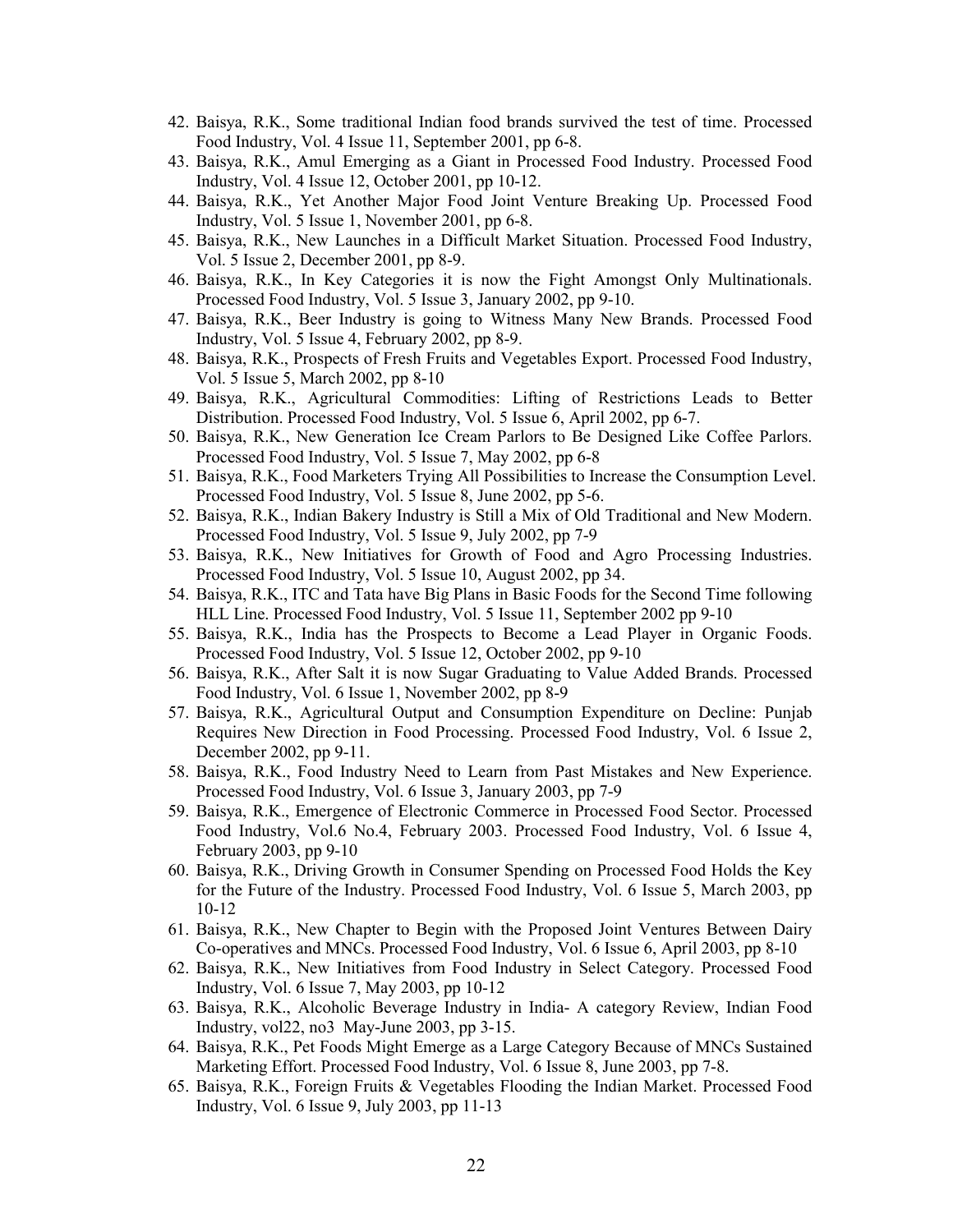- 66. Baisya, R.K., Perfect Timing for New Product Launch is One of the Key Factors for Success. Processed Food Industry, Vol. 6 Issue 10, August 2003, pp 8-10
- 67. Baisya, R.K., New Investment in Breweries to Exploit High Growth Opportunities. Processed Food Industry, Vol. 6 Issue 11, September 2003, pp 9-11.
- 68. Baisya R.K., Carbonated Soft Drink Industry, A category Review, Indian Food Industry, vol 22, No 5, Sept- Oct 2003, pp 28- 34.
- 69. Baisya, R.K., Why milk food beverages category is stagnating. Processed Food Industry, Vol. 6 Issue 12, October 2003, pp 10-12
- 70. Baisya, R.K., The Quality issue now even haunting multinationals. Processed Food Industry, Vol. 7 Issue 1, November 2003, pp 11-12
- 71. Baisya, R.K., Sugar confectionery Industry has seen many new products from the recent entrants. Processed Food Industry, Vol. 7 Issue 2, December 2003, pp 9-11.
- 72. Baisya, R.K., Mckinsey Formula for the Growth of the Indian Food Industry. Processed Food Industry, Vol. 7 Issue 3, January 2004, pp 9-10
- 73. Baisya, R.K., Recent Acquisitions in Indian Food Industry. Processed Food Industry, Vol. 7 Issue 4, February 2004, pp 7-9
- 74. Baisya, R.K., Interim Budget and Food Processing Industry. Processed Food Industry, Vol. 7 Issue 5, March 2004, pp 13-14
- 75. Baisya, R.K., Indian Dairy Industry- A category Review, Indian Food Industry, Vol 23, No 3, 2004, pp 23-29
- 76. Baisya, R.K., Food Business designed around one Fruit Variety Seabuckthorn. Processed Food Industry, Vol. 7 Issue 6, April 2004, pp 6-7.
- 77. Baisya, R.K., The Game of Two Age Old Rivals: Parle Vs. Britannia. Processed Food Industry, Vol. 7 Issue 7, May 2004, pp 8-11.
- 78. Baisya, R.K., Coffee Consumption is on the Rise. Processed Food Industry, Vol. 7 Issue 8, June 2004, pp 6-8.
- 79. Baisya, R.K., Opportunities for MNCs in Indian Processed Food Sector. Processed Food Industry, Vol. 7 Issue 9, July 2004, pp 6-7
- 80. Baisya, R.K., Breakfast Cereal Industry still struggling to Mke it Big. Processed Food Industry, Vol. 7 Issue 10, August 2004, pp 10-12
- 81. Baisya, R.K., Outsourcing a Preferred Option for Large Food Processors. Processed Food Industry, Vol. 7 Issue 11, September 2004, pp 12-14.
- 82. Baisya, R.K., Indian Food and Agro Business Trade with the Middle East Countries. Processed Food Industry, Vol. 7 Issue 12, October 2004, pp 12-14.
- 83. Baisya, R.K., Confectionery Industry is Seeing Major Activities for Growth. Processed Food Industry, Vol. 8 Issue 1, November 2004, pp 8-10
- 84. Baisya, R.K., Food Industry Now is More Customer Focused than Before. Processed Food Industry, Vol. 8 Issue 2, December 2004, pp12-15
- 85. Baisya, R.K., How Acquisitions have changed market Dynamics in India Food Industry. Processed Food Industry, Vol. 8 Issue 3, January 2005, pp 11-13
- 86. Baisya, R.K., Product Labeling- Reading Between the Lines , Times Food Processing Journal , Dec-Jan 2005, pp 40-42
- 87. Baisya, R.K., What Government can do to Promote Food and Agri-Business. Processed Food Industry, Vol. 8 Issue 4, February 2005 pp 9-12
- 88. Baisya, R.K., Prospect of Food Export to Middle East Countries, Times Food Processing Journal, Feb-March 2005, pp 3-6
- 89. Baisya, R.K., Status of Food Machinery Manufacturing Industry in India, Times Food Processing Journal, April-May 2005, pp 4-8
- 90. Baisya, R.K., Impact of Tsunami Devastation on Indian Seafood Industry Processed Food Industry, Vol. 8 Issue 5, March 2005 pp 13-15.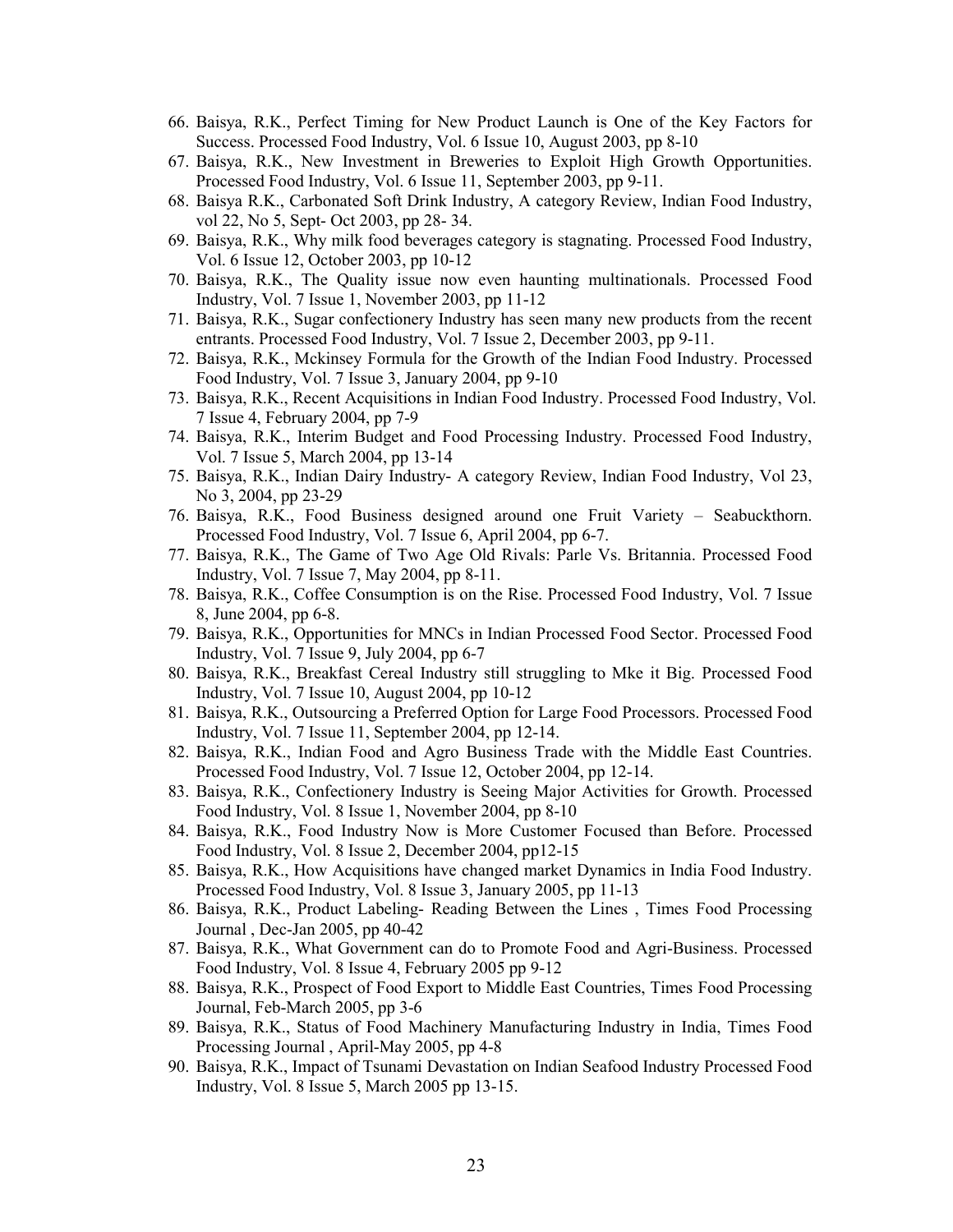- 91. Baisya, R.K., Implications of Union Budget on Processed Food Industry. Processed Food Industry, Vol. 8 Issue 6, April 2005 pp 8-11.
- 92. Baisya, R.K., New Health Beverages Launch in Summer Months. Processed Food Industry, Vol. 8 Issue 7, May 2005 pp 10-13.
- 93. Baisya, R.K., Food Retailing will Soon Become a Major Force for Growth of Indian Food Industry. Processed Food Industry, Vol. 8 Issue 8, June 2005 pp 8-10.
- 94. Baisya, R.K., Rising input cost is responsible for Declining Profitability of Processed Food Industry. Processed Food Industry, Vol. 8 Issue 9, July 2005 pp 8-10
- 95. Baisya, R.K., Industry Constantly Re-looking at Product Portfolio and Investments. Processed Food Industry, Vol. 8 Issue 10, August 2005 pp 12-14
- 96. Baisya, R.K., Efficient Logistics Management can Improve the Value Delivery. Processed Food Industry, Vol. 8 Issue 11, September 2005 pp 8-10
- 97. Baisya, R.K., Growth in Agricultural Sector Essential for Achieving Overall Growth Objective of Food Processing Sector. Processed Food Industry, Vol. 8 Issue 12, March October 2005 pp 12-14.
- 98. Baisya, R.K., Drink to your health, Times Food Processing Journal, Oct-Nov 2005 pp 21- 26.
- 99. Baisya, R.K., Confectionery Industry is Seeing Major Activities for Growth. Processed Food Industry, Vol.9 No.1, November 2005 pp 8-10.
- 100. Baisya, R.K., Proposed Integrated Food Law Needs Careful Review and Much Wider Discussion. Processed Food Industry, Vol. 9 Issue 1, November 2005, pp 10-14
- 101. Baisya, R.K., Organized Retailing Can Help Food Processing Industry to Grow. Processed Food Industry, Vol. 9 Issue 2, December 2005, pp 10-12
- 102. Baisya, R.K., India Fast Emerging as a Major Market for Wine. Processed Food Industry, Vol. 9 Issue 3, January 2006, pp 10-12
- 103. Baisya, R.K., Problems of Processed Food Industry, Indian Food Packer, Jan-Feb 2006, pp 11-12
- 104. Baisya, R.K., Industry Exploring Entry into Global Market. Processed Food Industry, Vol. 9 Issue 4, February 2006, pp 10-12
- 105. Baisya, R.K., Union Budget and Processed Food Industry. Processed Food Industry, Vol. 9 Issue 5, March 2006, pp 14-16
- 106. Baisya, R.K., Food Professionals not Playing Participative Role in Policy Making. Processed Food Industry, Vol. 9 Issue 6, April 2006, pp 8-10
- 107. Baisya, R.K., The retail Recipe, Retail Biz (a publication of Economic Times) Vol. 3 Issue 9, April 2006, pp 24-25.
- 108. Baisya, R.K., Relevance of Traditional Technology in Modern Food Industry. Processed Food Industry, Vol. 9 Issue 7, May 2006 pp 14-16
- 109. Baisya, R.K., Contract Farming will Ensure Farmers A Direct Outlet. Processed Food Industry, Vol. 9 Issue 8, June 2006, pp 8-10
- 110. Baisya, R.K., Implications of Non-Tariff Barriers in Global Trade of Processed Food. Processed Food Industry, Vol. 9 Issue 9, July 2006, pp 10-12
- 111. Baisya, R.K., Linking Farmers to Consumers through an Integrated Food Value Chain. Processed Food Industry, Vol. 9 Issue 10, August 2006, pp 10-12
- 112. Baisya, R.K., Why we Are Not Able to Export Dairy Products Despite Being The Largest Milk Producer in the World. Processed Food Industry, Vol. 9 Issue 11, September 2006, pp 11-13
- 113. Baisya, R.K., Why we are not able to export dairy products despite being the largest milk producers in the World. Process Food Industry, Vol. 9 No. 10, September 2006, pp11-13
- 114. Baisya, R.K., Strategies to Manage the Non-Tariff Barriers in Global Trade of Indian Processed Food, Indian Food Industry, Sept-Oct, 2006.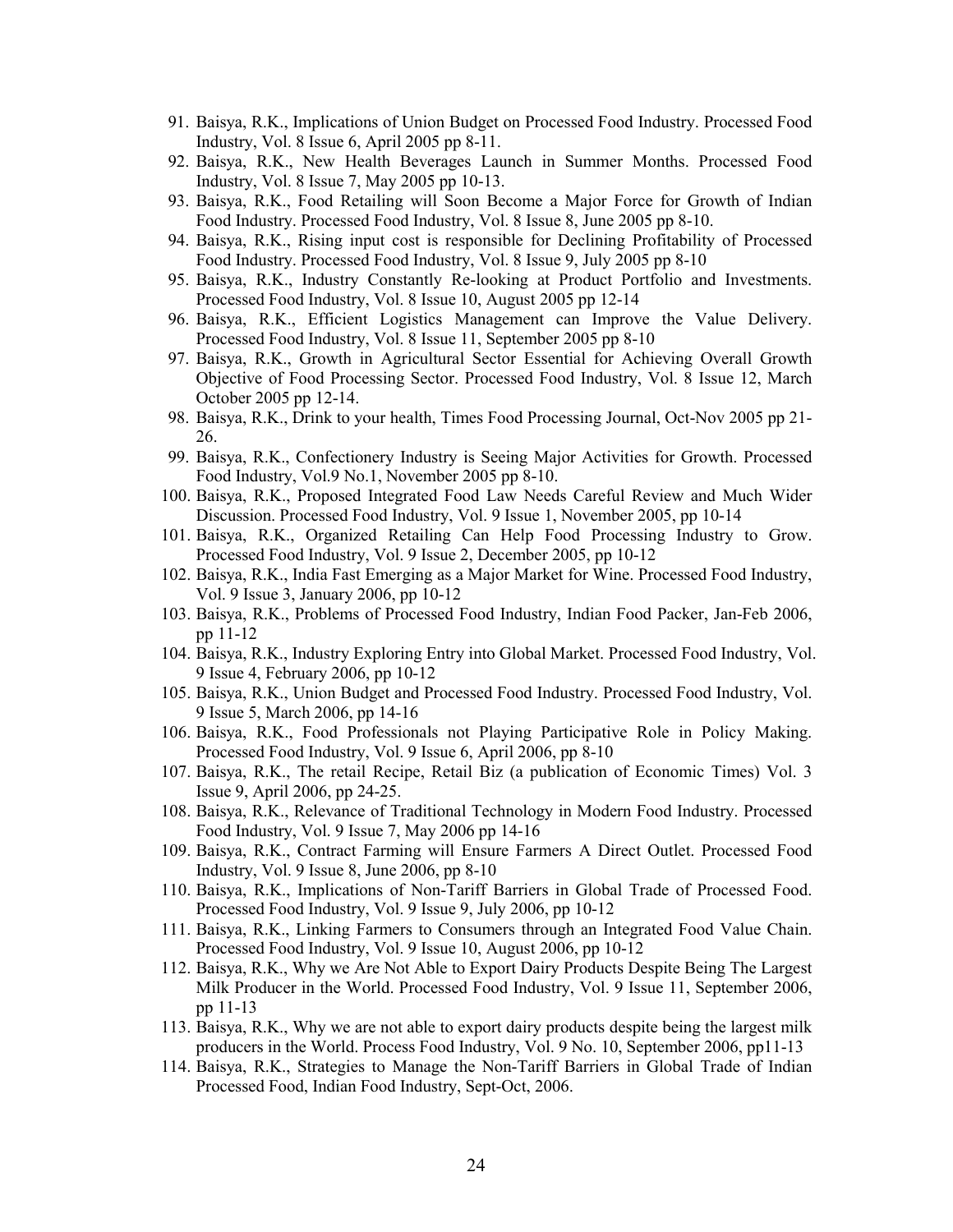- 115. Baisya, R.K., Coke and Pepsi are in Trouble on Account of Pesticide Residue Controversy in Soft Drinks. Processed Food Industry, Vol. 9 Issue 12, October 2006, pp 11-12
- 116. Baisya, R.K., Local Producers should know to Deliver Higher Value to Customers to fight MNC competition. Processed Food Industry, Vol. 10 Issue 1, November 2006, pp 15-16
- 117. Baisya, R.K., Retail Revolution is Finally Arrived Impacting Our Food Industry. Processed Food Industry, Vol. 10 Issue 2, December 2006, pp 14-16
- 118. Baisya, R.K., Bakery Industry in India A Category Review. Processed Food Industry, Vol. 10 Issue 3, January 2007, pp 10-14
- 119. Baisya, R.K., Poultry: The largest source of protein in Indian Diet, Processed Food Industry, Vol. 10, Issue 4, February 2007, pp 10-12
- 120. Baisya, R.K., A Growth Oriented Budget but nothing significant for Industry, Processed Food Industry, Vol. 10, No 5, March 2007, pp 14-16
- 121. Baisya, Rajat K., Processing and Value Addition are Major Challenges for Marine Products Industry, Processed Food Industry, Vol. 10, Issue 6, April 2007, pp 14-16
- 122. Baisya R.K., Meat Industry is Stagnating while poultry market is Fast growing, Process Food Industry, Vol. 10, Issue 7, May 2007 , pp 10-13
- 123. Baisya. R.K., Food & Grocery Retail Market in India, Processed Food Industry, Vol. 10, issue 8, June 2007, pp 10-15
- 124. Baisya, R.K. Indian wine industry is going Global, Processed Food Industry, volume 11, issue 1, January 2008, pp 11-13
- 125. Baisya, R.K., Bakery Industry in India is still same as Before, Processed Food Industry, Volume 11. Issue 2, February 2008, pp 10-13
- 126. Baisya, R.K. Food Industry Its past, Present and Future, Indian Food Industry, Indian Food Industry (Special Issue commemorating Golden Jubilee function of AFST (I) January 2008
- 127. Baisya, Rajat K., Industry is Benefitting From Collective Efforts and Investment, Processed Food Industry, Vol. 11, Issue 5, March 2008, pp 14-15
- 128. Baisya, Rajat K., Can Farm Loan Waiver Help Agricultural Sector, Processed Food Industry, Vol. 11, Issue 6, April 2008, pp 10-11
- 129. Baisya, Rajat K., Health Foods are Getting More Focus, Processed Food Industry, Vol. 11, Issue 7, May 2008, pp 14-15
- 127. Baisya, Rajat K., Inflation will Have Impact on Food Industry as well, Processed Food Industry, Vol. 11, Issue 8, June 2008, pp 14-15
- 128. Baisya, Rajat K., Food Packaging Systems in India now Comparable to best available anywhere in the world, Processed Food Industry, Vol. 11, Issue 9, July 2008, pp 14-16
- 129. Baisya, Rajat K., Opportunities and Challenges of Indian Meat Industry, Processed Food Industry, Vol. 11, Issue10, Aug 2008, pp 14-16
- 130. Baisya, Rajat K., How Food Makers Resort to Cost Cutting to Cover Fast Rising Cost, Processed Food Industry, Vol. 11, Issue 11, Sept 2008, pp 14-15
- 131. Baisya, Rajat K., Agriculture Linkages for Improving Food Value Chain Performance, Processed Food Industry, Vol. 11, Issue12, Oct 2008, pp 14-16
- 132. Baisya, Rajat K., Global Economic Meltdown and Indian Processed Food Industry, Processed Food Industry, Vol. 12, Issue 1, Nov 2008,pp 16-18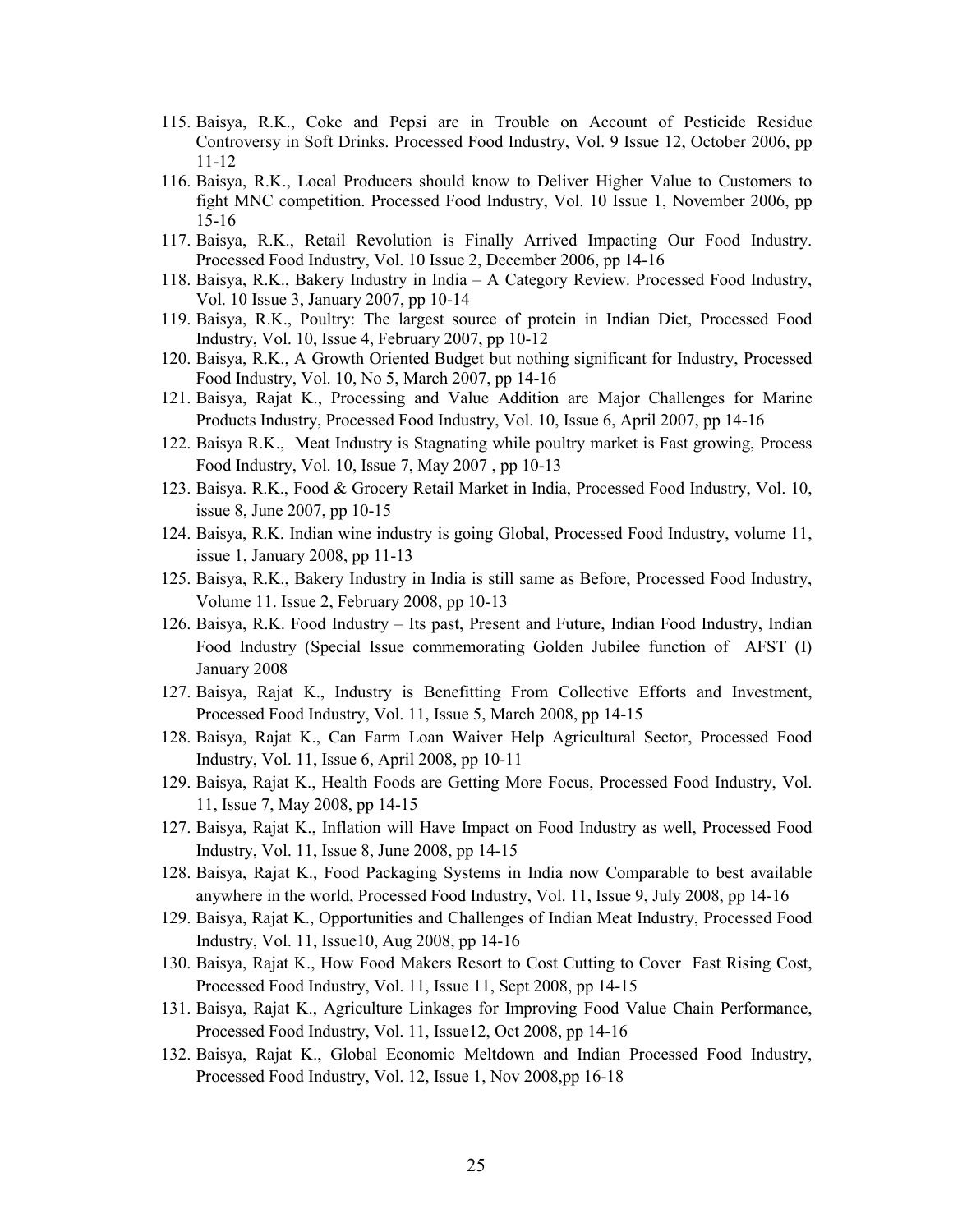- 133. Baisya, Rajat K., SME sector has better chance of Survival in this Global Economic Crisis, Processed Food Industry, Vol. 12, Issue 2, Dec 2008, pp 14-16
- 134. Baisya, Rajat K., Major Events of the year in Food Industry in India, Processed Food Industry, Vol. 12, Issue 3, Jan 2009, pp 10-13
- 135. Baisya, Rajat K., Standardization of Roadside Food For Consumer Safety, Processed Food Industry, Vol. 12, Issue 4, Feb 2009, pp 10-12
- 136. Baisya, Rajat K., Prospects of India Emerging as Global Food Manufacturing Hub, Processed Food Industry, Vol. 12, Issue4, Mar 2009, pp 14-15
- 137. Baisya, Rajat K., Choosing Right Business Model Can Create Success in Startup ventures in Agriculture Sector, Processed Food Industry, Vol. 12, Issue 5, April 2009, pp 14-15
- 138. Baisya, R.K., Fair Trade In Food Products a New Development, Processed Food Industry, Vol. 12, Issue 6, May 2009, pp 14-16
- 139. Baisya, R.K., Marketing Issues of Traditional Dairy Products, Processed Food Industry, Vol. 12, Issue 7, June 2009, pp 14-15
- 140. Baisya, R.K., Marketers making Different types of Health and Nutrition Claims, Processed Food Industry, Vol. 12, Issue 8, July 2009, pp 10-11
- 141. Baisya, R.K., Union Budget and Its Impact on Food Industry, Processed Food Industry, Vol. 10, Issue 9, Aug 2009, pp 10-11
- 142. Baisya, R.K., Who Said that License, Quota and Permit Raj is Over, Processed Food Industry, Vol. 12, Issue 10, Sept 2009, pp 14-16
- 143. Baisya, R.K., Potential for Export of Horticultural Produce from India, Processed Food Industry, Vol. 12, Issue11, Oct 2009, pp 14-16
- 144. Baisya, R.K., Winning Strategy in Food Business, Processed Food Industry, Vol. 13, Issue1, Nov 2009, pp 14-16
- 145. Baisya, R.K., The Indian Food Banking Network, Processed Food Industry, Vol. 13, Issue 2, Dec 2009, pp 8-10
- 146. Baisya, R.K., Are we all part of the problem looking for Solution: An Issue to Ponder Over, Processed Food Industry, Vol. 13, Issue 3, Jan 2010,pp 14-16
- 147. Baisya, R.K., Sustainable Food Manufacturing and Packaging System, Processed Food Industry, Vol. 13, Issue 4, Feb 2010, pp 10-14
- 148. Baisya, R.K. All Inclusive Growth and Role of Processed Industry in India, Processed Food Industry, Vol. 13, Issue 5, March 2010, pp 11-14
- 149. Baisya, R.K., Union Budget 2010-11 and its Impact on Processed Food Industry, Processed Food Industry, Vol. 13, Issue 6, April 2010, pp 10-14
- 150. Baisya R.K, Advertisement Campaign For Nutritional and Therapeutic Food In the Market, Processed Food Industry, Vol. 13, Issue 7,May 2010, pp 11-13
- 151. Baisya, R.K., Indian Processed food industry in the year 2010- a review, Processed Food Industry, Vol. 14, No 3, January 2011, pp 10-12
- 152. Baisya, R.K., ITC emerging asthreat to other big players in processed food, Processed Food Industry, Vol. 14, No 4, February 2011, pp 10-12
- 153. Baisya, R.K., What Would Make a Good Budget for Processed Food Industry? Processed Food Industry, Vol. 14, No 5, March 2011, pp 18-20
- 154. Baisya, R.K., Processed Food Marketers Trying to Get into New categories for Growth, Processed Food Industry, Vol. 14, No 6, April 2011, pp 8-10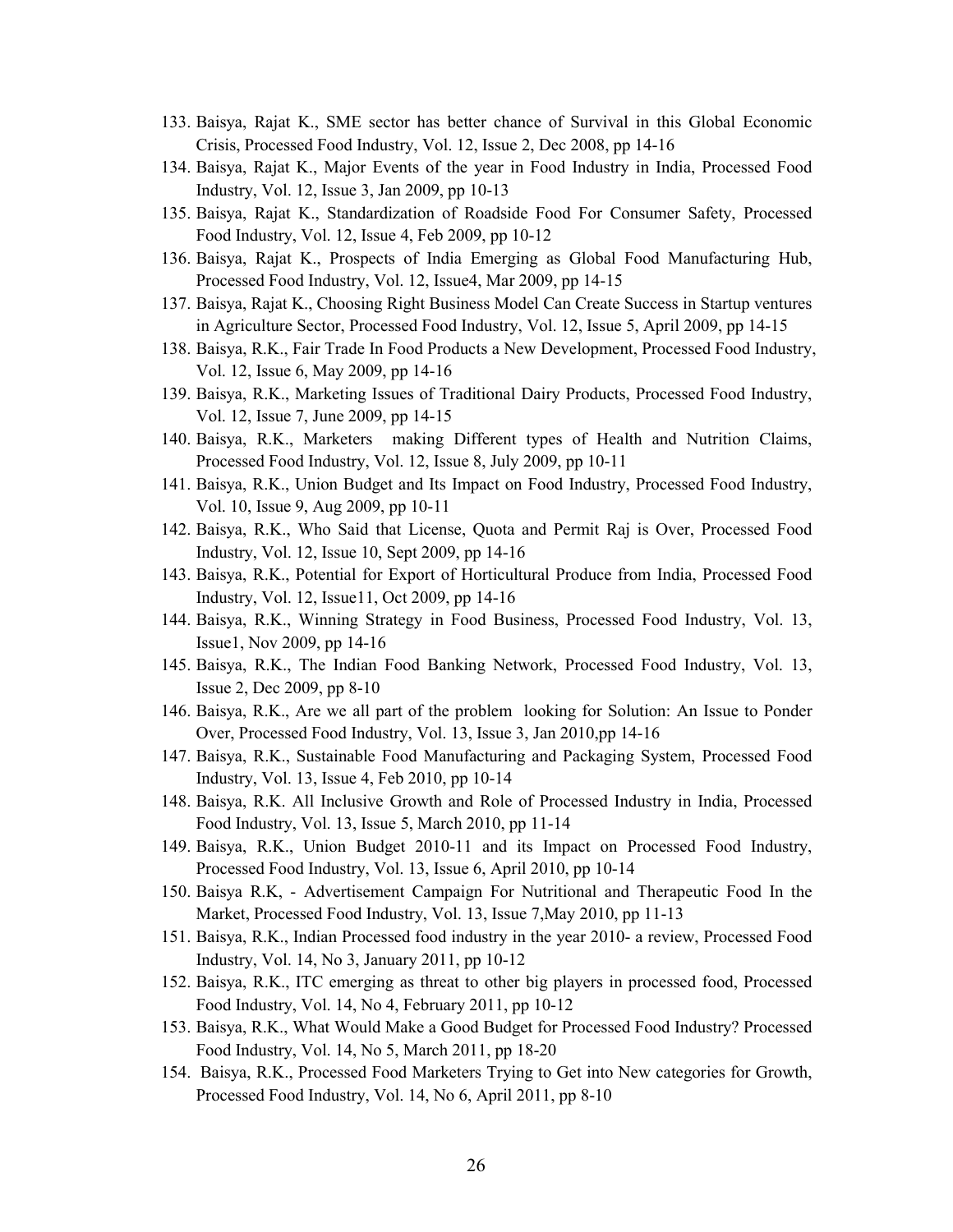- 155. Baisya, R.K., Marketers exploring New Models for Advertisement and Promotions of food products, Processed Food Industry, Vol. 14, No 7, May 2011, pp 8-10
- 156. Baisya, R.K., Diary Industry is witnessing some Major initiatives, Processed Food Industry, Vol. 14, No 8, June 2011, pp 8-10
- 157. Baisya, R.K., Application of Biotechnology in Process food Industry in Indian Context, Processed Food Industry, Vol. 14, No 9, July 2011, pp 8-10
- 158. Baisya, R.K., Why Joint Ventures in food processing industry are failing in India, Processed Food Industry, Vol. 14, No 10, August 2011, pp 8-16
- 159. Baisya, R.K., Food Ingredients and Food Additives Market in India, Processed Food Industry, Vol. 14, No 11, September 2011, pp 8-10
- 160. Baisya, R.K., Global food and beverage Majors are again acquiring brands in India, Processed Food Industry, Vol. 14, No 12, October 2011, pp 16-18
- 161. Baisya, R.K., Constraints in the growth of Organic Foods as a Category in India, Processed Food Industry, Vol. 15, No 1, Nov 2011, pp 12-16
- 162. Baisya, R.K., Implications of recent retail sector reforms on food business in India, Processed Food Industry, Vol. 15, No 2, Dec 2011, pp 8-12
- 163. Baisya, R.K., Dairy Industry in India has Predominant Status in Processed Food Industry, proceedings of the Fifth National Seminar on Integration of Indian Diary and Food Industry for Future Sustenance, page 3-6, NDRI, Karnal 23-24, Sep 2011
- 164. Baisya, R.K., FDI in Retail- the Real Issue, Indian Food Packer, Vol. 15 No 1, Jan-Feb 2012, pp 64-66
- 165. Baisya, R.K., Issues related to use of water in food Industry, Processed Food Industry, Vol. 15, No 4, Feb 2012, pp 8-10
- 166. Baisya, R.K., Why Food Research Institutions have not succeeded in Transferring Technology to Industries, Processed Food Industry, Vol. 15, No 5, March 2012, pp 18-20
- 167. Baisya, R.K., Implications of Union Budget on Food Industry, Processed Food Industry, Vol. 15, No 6, April 2012, pp 8-10
- 168. Baisya, R.K., A Success story in Fruit and Vegetable Processing Industry, Processed Food Industry, Vol. 16, No 7, May 2013, pp 9-11
- 169. Baisya, R.K., A Start up that Attracted Global Attention, Processed Food Industry; Vol. 16, No 8, June 2013, pp 8-10
- 170. Baisya, R.K., Cash & Carry Sector will witness the Serious Competition and Reliance an Advantage over others, Vol. 16, No 9, July 2013, pp 12-14
- 171. Baisya, R.K., Food Processing in Co-operative Sector in India—The Reasons for Their Miserable Existence, Processed Food Industry; Vol. 16, No 10, Aug 2013, pp 8-10
- 172. Baisya, R.K., Restructuring and Organizational Performance: A case of Mother Dairy, Processed Food Industry, Vol. 16, No 11, September 2013, pp 14-16
- 173. Baisya, R.K., India Dominates Global Trade in Spice Oleoresin, Processed Food Industry, Vol. 16, No 12, Oct 2013, pp 6-8
- 174. Baisya, R.K., Research and Development Efforts in Food section are all Led by large Global Players, Processed Food Industry, Vol. 17, No 1, November 2013, pp 8-10
- 175.Baisya, R.K., The Big Opportunity! Growth of Processed Fruits and Vegetable Products is now being witnessed. Processed Food Industry; Vol. 17, No 2, December 2013, pp 12- 14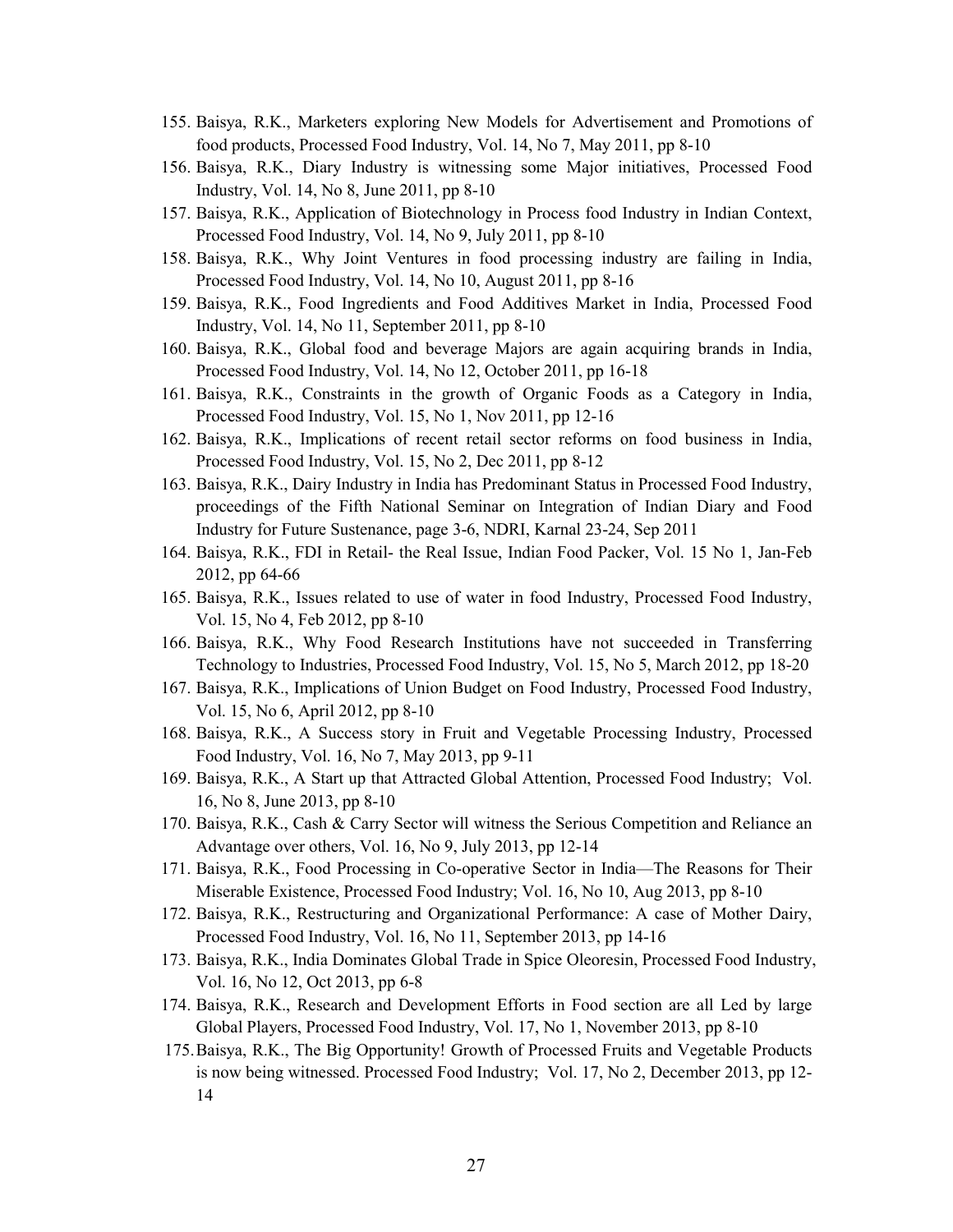- 176.Baisya, R.K, Entrepreneurship Culture in Processed Food Sector is what we need. Processed Food Industry; Vol. 17, No 3, January 2014, pp 8-10
- 177.Baisya, R.K., Baba Ramdev's Patanjali Entering Food Business in a Big Way, Vol. 17, No 4, Feb 2014, pp 8-10
- 178.Baisya, R.K., Food Industry in India: Very Low in Innovation, Processed Food Industry; Vol. 17, No 5, March 2014, pp 9-11
- 179.Baisya, R.K., Excel Foods Venture in to Ready to Eat Noodles Category in North East, Processed Food Industry; Vol. 17, No 7, May 2014, pp 12-14
- 180.Baisya, R.K., Food Processing Industry under New NDA Government, Processed Food Industry; Vol. 17, No 8, June 2014, pp 8-10
- 181.Baisya, R.K., Product Approval System: Big pain for Food Industry, Processed Food Industry; Vol. 17, No 9, July 2014, pp 10-12
- 182.Baisya, R.K., Indian Tea Industry and Its Global Competitiveness, Vol. 17, No 11, September 2014, pp 11-12
- 183.Baisya, R.K., India to Become Manufacturing help for Food Products for the rest of the World, Vol. 17, No 11, October 2014, pp 11-13
- 184.Baisya, R.K., Cashew Apple Juice: Creating Wealth from Waste, Vol. 18, No 12, December 2014, pp 8-10
- 185.Baisya, R.K., Challenges in Logistics Management –I: Complexity of Covering BOP Market, Vol. 18, No 3, January 2015, pp 9-11
- 186.Baisya, R.K., Challenges in Logistics Management –II: Choosing the Right Distribution Mix and Building Efficient Distribution System, Vol. 18, No 4, February 2015, pp 10-12
- 187.Baisya, R.K., Andhra Pradesh Govt. Trying to Attract Investment in Food Processing Industry, Vol. 18, No 5, March 2015, pp 8-10
- 188.Baisya, R.K., Minimally Processed Foods VS Ultra Heat Processing; Processed Food Industry, Vol. 18, No 6, April 2015, pp 9-11
- 189.Baisya, R.K., Integrated Sustainable Model of Food Processing Industry, Processed Food Industry, Vol. 18, No 7, May 2015, pp 8-10
- 190. Baisya, R.K., Amul will face Competition from other Milk Producing Countries, Processed Food Industry, Vol. 18, No 8, June 2015, pp 10-13
- 191.Baisya, R.K., Quality Issue of an Important Brand like Maggie! Nestle seems to be in Serious Difficulty, Processed Food Industry, Vol. 18, No 9, July 2015, pp 9-11
- 192.Baisya, R.K., License and Inspector Raj is Back in Some other Form, Processed Food Industry, Vol. 18, No10, August 2015, pp 8-10
- 193.Baisya, R.K., Great Face Loss for FSSAI and thusa Gain for the Industry, Processed Food Industry, Vol. 18, No12, September 2015, pp 12-14
- 194.Baisya, R.K., Why Successful Family-owned Domestic Food Business Losing Control? Processed Food Industry, Vol. 18, No12, October 2015, pp 8-10
- 195.Baisya, R.K., Impact of Recent Incidences on our Meat and Meat Processing Industry, Processed Food Industry, Vol. 19, No1, November 2015, pp 8-10
- 196.Baisya, R.K, Growing Numbers of On-line Food Service Ventures, Processed Food Industry; Vol. 19, No2, December 2015, pp 9-11
- 197.Baisya, R.K., Year End Review of Processed Food Industry in India, Processed Food Industry; Vol. 19, No 3, January 2016, pp 10-2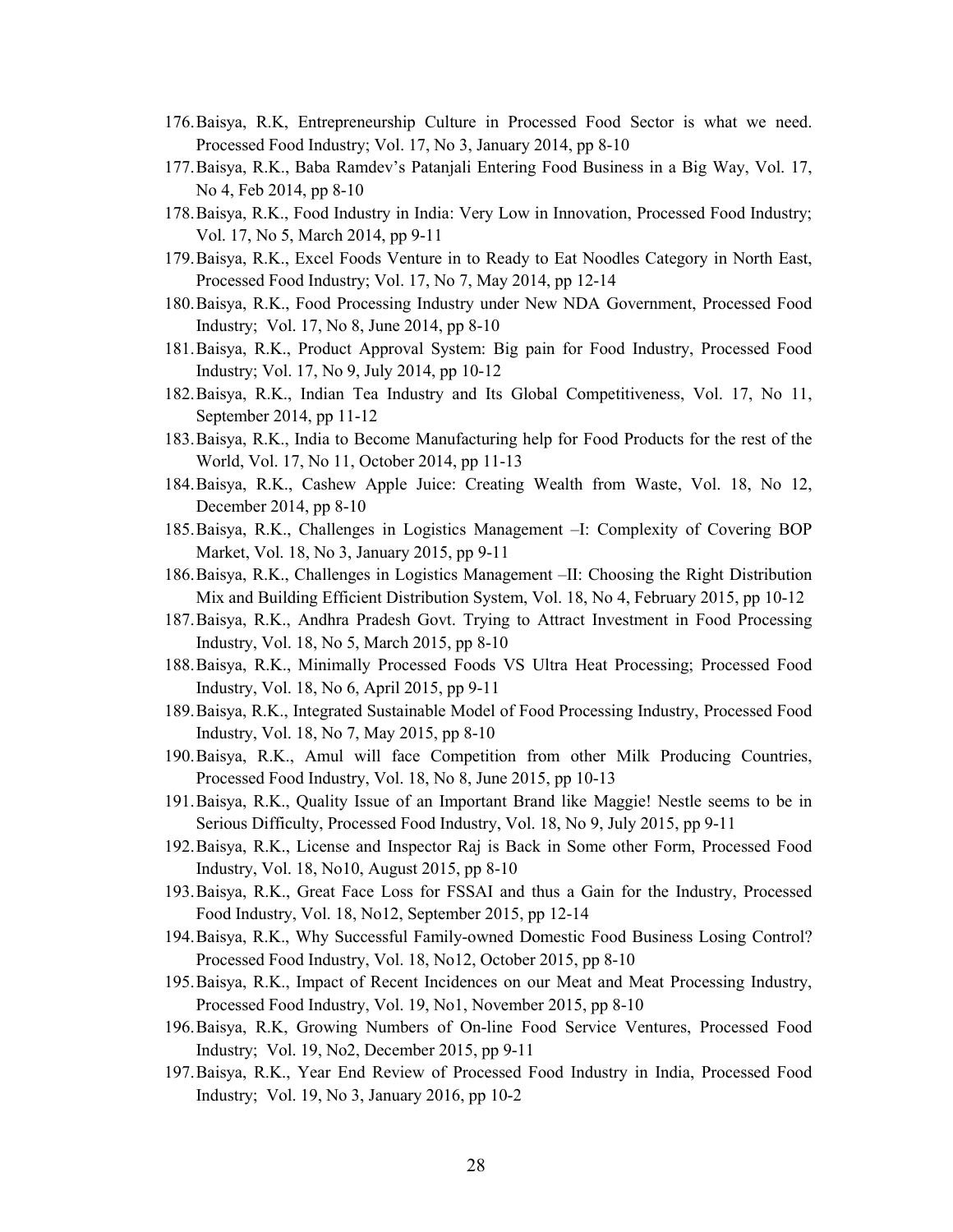- 198.Baisya, R.K., Craft Beer is Now GraduallyShowing Popularity in India, Processed Food Industry; Vol. 19, No 4, February 2016, pp 11-13
- 199.Baisya, R.K., Living Dead Companies in Food Processing Sector, Processed Food Industry; Vol. 19, No 5, March 2016, pp 8-10
- 200.Baisya, R.K., Food Tech start ups facing either closure of huge losses, Processed Food Industry; Vol. 19, No 6, April 2016, pp 11-13
- 201. Baisya, R.K., Patanjali has become very aggressive and Hitting MNCs Hard, Processed Food Industry; Vol. 19, No 7, May 2016, pp 8-10
- 202.Baisya, R.K., DESI COMPANIES Performing Better than MNCs IN MANY CATEGORIES, Processed Food Industry; Vol. 19, No 8, June 2016, pp 8-10
- 203.Baisya, R.K., Cookies has emerged as largest selling category, Processed Food Industry; Vol. 19, No 9, July 2016, pp 8-10
- 204.Baisya, R.K., Why Wholesale Retail Industry in India not able to create any success story as Yet? Processed Food Industry; Vol. 19, No. 10 August 2016, pp 8-13
- 205.Baisya, R.K., Shift In Government Policy Can Seal The Prospect Of Any Business Adversely, Processed Food Industry; Volume No. 19 No. 11 September 2016, pp 18-21
- 206.Baisya, R.K., Implications of GST Bill on Indian Processed Food Industry, Processed Food Industry; Volume No. 19, No. 12 October 2016, pp 8-12
- 207.Baisya, R.K., Public Private Partnership In Enhancing Food Value Chain In India, Processed Food Industry; Volume No. 20, No. 1 November 2016, pp 18-21
- 208.Baisya, R.K., Impact Of Demonetization On Indian Processed Foods And Retail Industry, Processed Food Industry; Volume No. 20 No. 2 December 2016, pp 8-12
- 209.Baisya, R.K., An Eventful Year For Indian Processed Food Industry, Processed Food Industry; Volume No. 20 No. 3 January 2017, pp 8-11
- 210.Baisya, R.K., Misleading Ads and Unsubstantiated Claim on Processed Food is a Disservice to Consumers, Processed Food Industry; Volume No. 20 No. 4 February 2017, pp 20-23
- 211.Baisya, R.K., Global Food Companies are Teeing Up With Start-ups to Speed Up Innovations, Processed Food Industry; Volume No. 20 No. 5 March 2017, pp 10-11
- 212.Baisya, R.K., Successful Entrepreneurs Attracting Investment from Big Investors, Processed Food Industry; Volume No. 20, No.6 April 2017, pp 8-10
- 213.Baisya, R.K., Liquor industry is again under attack This time by the judiciary, Processed Food Industry; Volume No. 20, No.7 May 2017, pp 8-12
- 214.Baisya, R.K., GST Implications on Processed Food Industry Part II, Processed Food Industry; Volume No. 20, No.8 June 2017, PP - 8-10
- 215.Baisya, R.K., Food Industry to Face Big Transition Ahead, Processed Food Industry; Volume No. 20, No.9 July 2017, pp 10-12
- 216. Baisya, R.K., Prospect of ITC Racing to the Top of Food Business in India, Processed Food Industry, Volume No. 20, No.10 August 2017, pp 20-23
- 217.Baisya, R.K., High Yielding Cross Breed Military Cows Facing Uncertainties, Processed Food Industry, Volume No. 20, No.11 September 2017, pp 20-23
- 218.Baisya, R.K., High Yielding Cross Breed Military Cows Facing Uncertainties, Processed Food Industry, Volume No. 20, No.12 October 2017, pp 10-12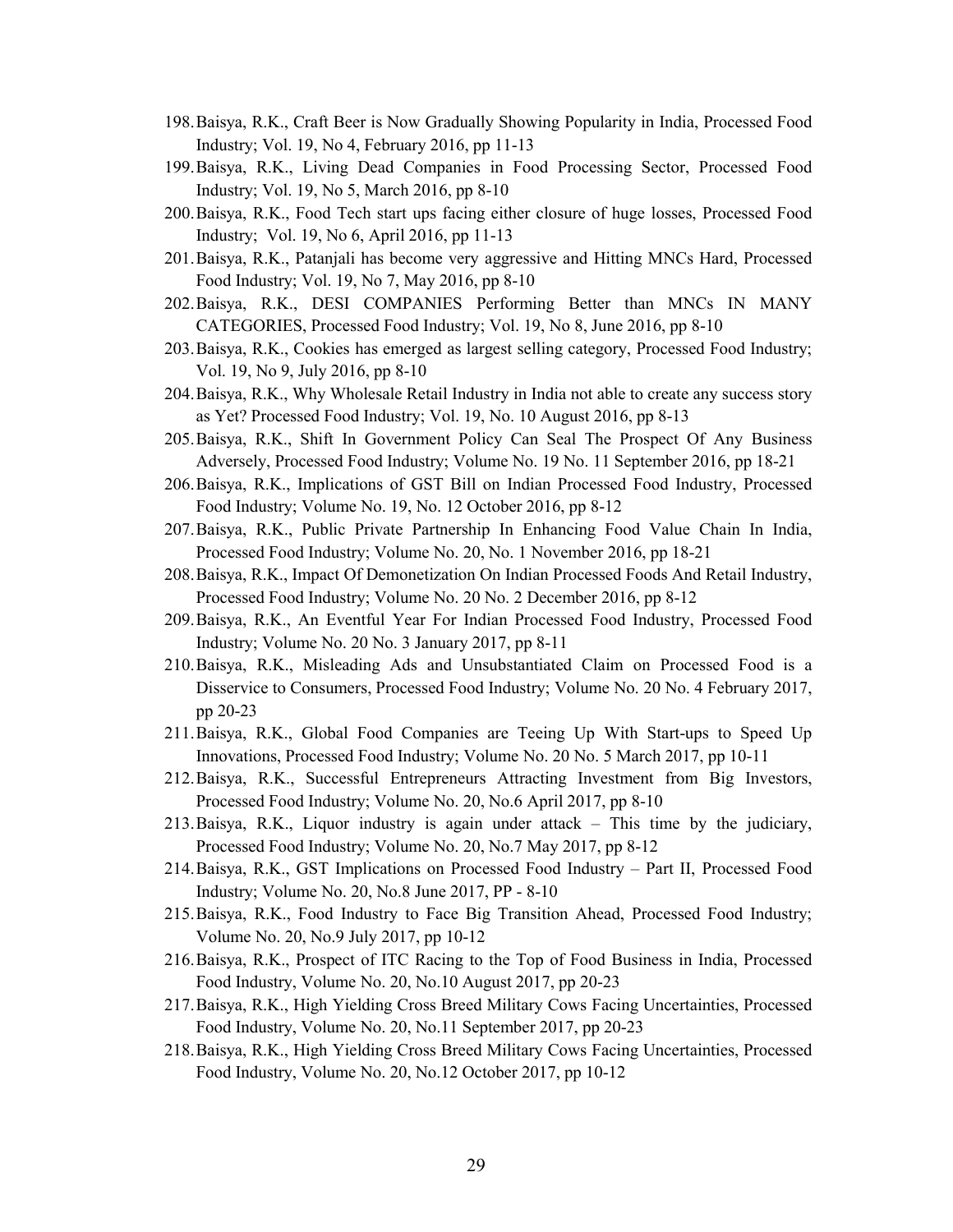- 219.Baisya, R.K., India Holds Big Promise if Constraints are Removed to Get Access to Global Market, Processed Food Industry; Volume No. 21, No.1 November 2017, pp 10- 15
- 220.Baisya, R.K., Small Scale Processors Need to be More Professional to Improve Marketability and Value of Their Products, Processed Food Industry; Volume No. 21 No.2 December 2017, pp 10-14
- 221.Baisya, R.K., Overseas Market Opening up for Indian Food Processors, Processed Food Industry; Volume No. 21 No.3 January 2018, pp 8-10
- 222.Baisya, R.K., Organic Foods Seem to be Gaining Ground in European Market India Has Thus Good Prospect, Processed Food Industry; Volume No. 21 No.4 February 2018, pp 8-10
- 223.Baisya, R.K., Food Distribution Through Organized Retailing and E-Retailing, Processed Food Industry; Volume No. 21 No.5 March 2018, pp 18-24
- 224.Baisya, R.K., Role of R&D on Growth of Processed Food Industry Processed Food Industry; Volume No. 21 No.6 April 2018, pp 8-11
- 225.Baisya, R.K., American Chicken Legs Will Soon Flood Indian Market for Poultry Products Processed Food Industry; Volume No. 21 No.7 May 2018, pp 8-10
- 226.Baisya, R.K., An Introduction to Bakery Machinery, Processed Food Industry; Volume No. 21 No.8 June 2018
- 227.Baisya, R.K., Walmart Acquisition of Flipkart Will Change Food Marketing Scenario in India? Processed Food Industry; Volume No. 21 No.9 July 2018, pp 8-10
- 228.Baisya, R.K., Indian dairy sector has the basic intrinsic capabilities to emerge globally competitive, Processed Food Industry; Volume No. 21 No.10 August 2018, pp 12-15
- 229.Baisya, R.K., Depreciating Rupee in Ultimate Analysis Processors Stand to Lose, Processed Food Industry; Volume No. 21 No.11 September 2018, pp 19-21
- 230.Baisya, R.K., War Against Food MNCS: Patanjali Food has Lost Much of its Momentum, Processed Food Industry; Volume No. 21 No.12 October 2018, pp 8-9
- 231.Baisya, R.K., Middle East an Attractive Market for Indian Processed Food and Agriculture Products, Processed Food Industry, Volume No. 22 No.1 November 2018, pp 10-12
- 232.Baisya, R.K., Application of Collaborative Robots (Cobot) in Food Industry, Processed Food Industry, Vol. No. 22, No.2 December 2018, pp 8-10
- 233.Baisya, R.K., Cobots for Productivity Improvement in Agri-Food Industry in India Part II, Processed Food Industry; Vol. No. 22, No.3 January 2019, pp 10-14
- 234.Baisya, R.K., Interim Budget Reduced Tax Burden: Consumer Expenditure on Processed Food Products Likely to Go Up, Processed Food Industry, Vol. No. 22, No.4 February 2019, pp 10-12
- 235.Baisya, R.K., MNCs Are Not Seen Trying Developing New Business Categories Using Traditional Indian Ingredients where Opportunities are Big, Processed Food Industry; Volume No. 22 No.5 March 2019, pp 18-21
- 236.Baisya, R.K., Spurious and Duplicate Food Products are Flooding the Market, Processed Food Industry; Volume No. 22 No.6 April 2019, pp 8-10
- 237.Baisya, R.K., Meat and Poultry Processing Industry in India, Processed Food Industry, Volume No. 22 No.7 May 2019, pp 8-11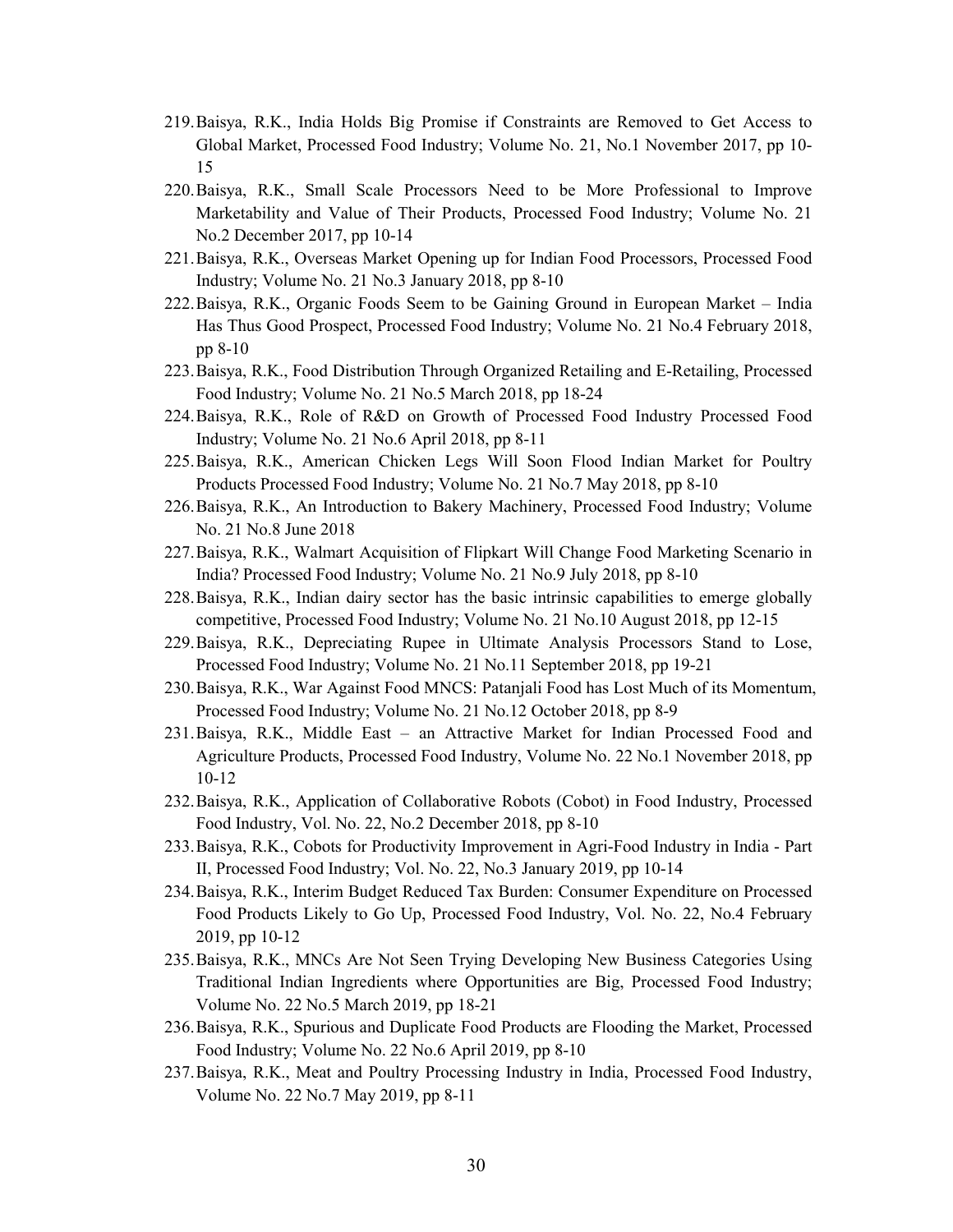- 238.Baisya, R.K., Driving the Growth of the Business in Processed Food Sector; Processed Food Industry; Vol. 22, No 8, June 2019, pp 8-10
- 239.Baisya. R.K., Baba Ramdev's Patanjali Seems to have Failed in Delivering his Dream Agenda, Processed Food Industry; Vol. 22, No 9, July 2019, pp 8-10.
- 240.Baisya, R.K., New Trends in Consumer Behaviour for Food Purchase and Consumption, Processed Food Industry; Vol. 22, No 10, August 2019, pp 16-18.
- 241.Baisya, R., K., Food Industry Faces Difficulty to Cope Up with New GST Regime and Economic Slowdown; Processed Food Industry; Vol. 22, No 9, September 2019, pp 14- 16.
- 242.Baisya, R.K.; Poor Supply Chain Management Responsible for Food Industry not being Globally Competitive; Processed Food Industry; Vol. 23, No 2, December 2019, pp 10- 12.
- 243.Baisya, R.K., Lower Consumer Demand Resulting in Decline in Production and Consumption of Processed Food, Processed Food Industry; Vol. 23, No 3, January 2020, pp 8-10.
- 244.Baisya, R.K., What is Our Achievement Against 'Vision 2020' Targets and Objectives, Processed Food Industry, Vol. 23, No. 4, February 2020, pp 8-10
- 245.Baisya, R. K., E-Retailers Amazon and Flipkart are at Loggerheads with the Regulatory Authorities, Processed Food Industry, Vol.23, No. 5, March 2020, pp 10-13
- 246.Baisya, R.K., Impact of Locked Down so far on Processed Food Industry; Processed Food Industry; Vol. 23, No 8, June 2020urchase, pp 8-10
- 247. Baisya, R.K., Industry Expecting a Bailout, But Govt. only Talks about Schemes; Processed Food Industry; Vol. 23, No 9, July 2020;pp 8-10.
- 248.Baisya, R.K., New Ways to Manage Food Supply Chain in Pandemic; Processed Food Industry; Vol. 23, No 10, August 2020, pp 8-10
- 249.Baisya, R.K., New Farmers Bill and Possible Impact on Farmers and Other stakeholders; Processed Food Industry; Vol. 23, No 12, October 2020, pp 8-10.
- 250.Baisya, R.K, Festival Season did not Push Performance of Processors and Small Food Vendors; Processed Food Industry; Vol. 24, No 1, November 2020, pp 8-10.
- 251.Why Farmers Agitation is still on and why Govt.wants to make them Unsuccessful, Processed Food Industry; Vol. 24, No 2, December 2020, pp 8-10
- 252.Baisya, R.K; Impact of Covid-19 on Future Direction of Processed Food Industry; Processed Food Industry; Vol. 24, No 3, January 2021, pp 8-10
- 253.Baisya, R.K., Performance of Agricultural sector; Initiative of Large Players in Processed Food During Pandemic, Processed Food Industry; Processed Food Industry; Vol. , 24, No 5, February 2021, pp 8-10.
- 254.Baisya, R., K., Farmers Agitation still on and Govt. still Non-relenting; Processed Food Industry; Vol. 24, No 5, March 2021, pp 8-10
- 255.Baisya, R.K., Exports of India Food and Agriculture Produce-A View on Select Commodities, Processed Food Industry; Vol. 24, No 6, April 2021, pp 14-15,
- 256.Baisya, R.K., Post Covid Trends in Food Processing Industry; Processed Food Industry; Vol. 24, No, July 2021, pp 8-10.
- 257.Baisya, R.K., Industry needs 'Industry-Led Nodal Agency' to help it Become Globally Competitive, Processed Food Industry; Vol. 24, No 10, August 2021, pp 8-10.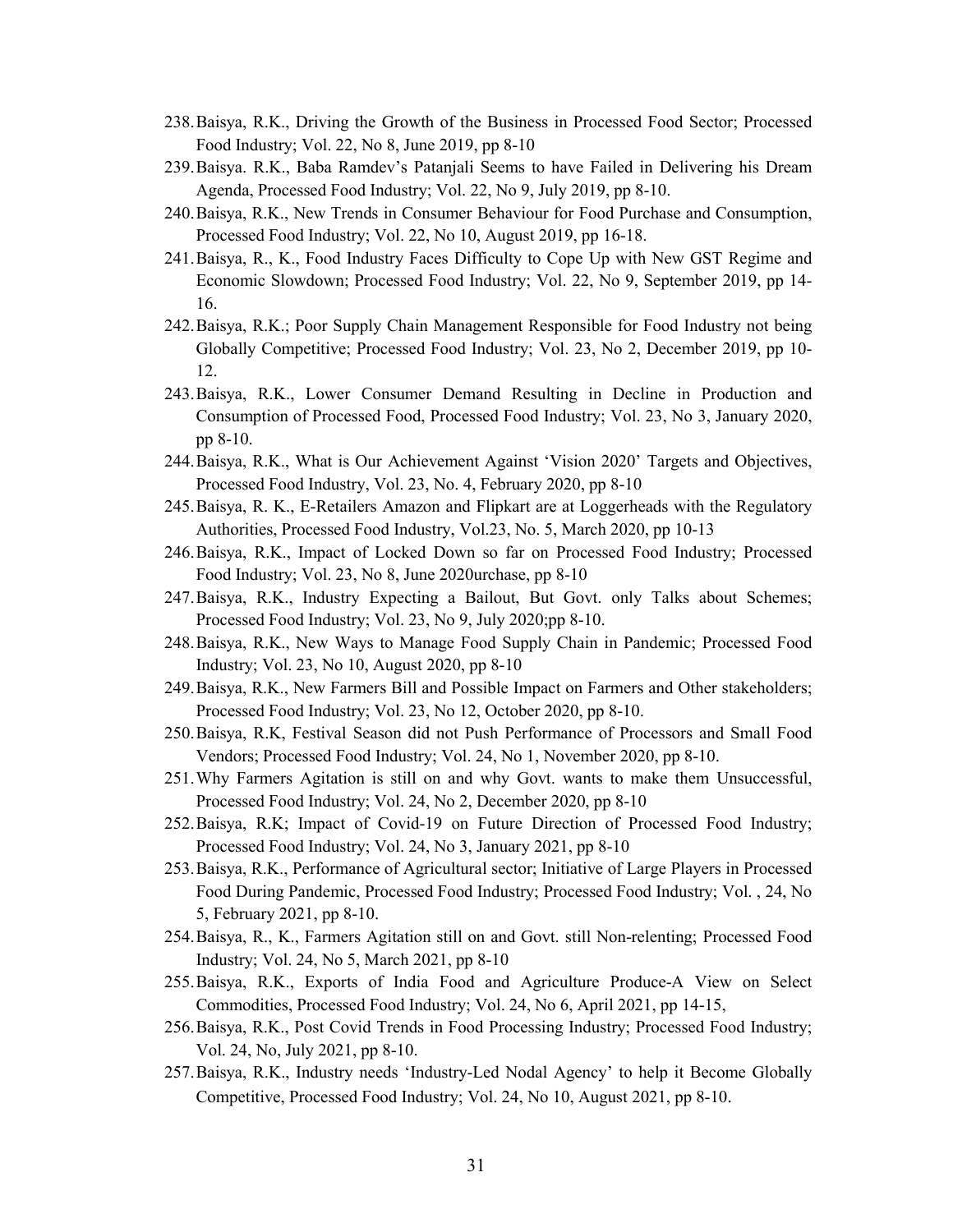#### **d. PAPERS PRESENTED AT NATIONAL & INTERNATIONAL CONFERENCES**

- 1. Baisya, R.K.-Beverage Industry- Paper presented at National Conference on Food Processing for National Development and Nutrition, Calcutta, March 1986.
- 2. Baisya, R.K., -Brewing and Distilling Industry in India- an Overview-Paper presented at National conference on Bio-process Technology in January 1993 in Calcutta.
- 3. Baisya, R.K., Processing of Food Industry effluent- Advances in Biochemical Engineering and Biotechnology, BERC, IIT Delhi, Lecture series, September 1993.
- 4. Baisya, R.K., Management of Food Industry Waste-Paper presented at National conference on Chemical Process Waste Treatment, organized by Indian Institute of Chemical Engineers, in October 1993 at Calcutta.
- 5. Baisya, R.K., Evolution of Quality Processes to Total Quality- Paper presented at the National Conference on Total Quality Management in Food and Fermentation Industries, organized by Association of Food Scientists and Technologists (India) at Calcutta, January 20-21, 1995.
- 6. Baisya, R.K., Implementing Total Quality Programme in a Processed Food Industry, Paper presented at the National Conference on Total Quality Management in Food and Fermentation Industries at Calcutta, Jan 1995.
- 7. Baisya, R.K., Cost of Quality, Paper presented at the National Conference on Food Quality and its importance in relation to Economic Liberalization of India, at Calcutta, January 20-21, 1996.
- 8. Baisya, R.K., Quality Criteria for Environment Friendly Products, -Paper presented at the National Conference on Food Quality and its importance to Economic liberalization of India, at Calcutta, January 20-21, 1996.
- 9. Baisya, R.K., Recent Trends in Food Processing Industry in India, Paper presented at the meeting of the members of the Association of Food Scientists and Technologists (India), Calcutta Chapter, January 22, 1996.
- 10. Mukhopadhya, S.N. and Baisya, R.K., Compositional Concerns of Water in Food Biotechnology and Related Industries, Paper presented at the National Conference on Food Biotechnology for better nutrition and higher production, Calcutta, January 17-18, 1997.
- 11. Mukhopadhaya, S.N. and Baisya, R.K., Compositional Concerns of Water in Food Biotechnology, - Paper presented at the Asia Pacific Biochemical Engineering Conference, China, October 20-24, 1997.
- 12. Baisya, R.K., Time competition in Technology Management, Paper presented at the International conference on Globalization, Flexibility and Technology Management held at New Delhi in December 1998.
- 13. Baisya, R.K., Linking Technology Management with Business Strategy, Paper presented at the International conference on Flexible Systems Management held at New Delhi in December, 2000.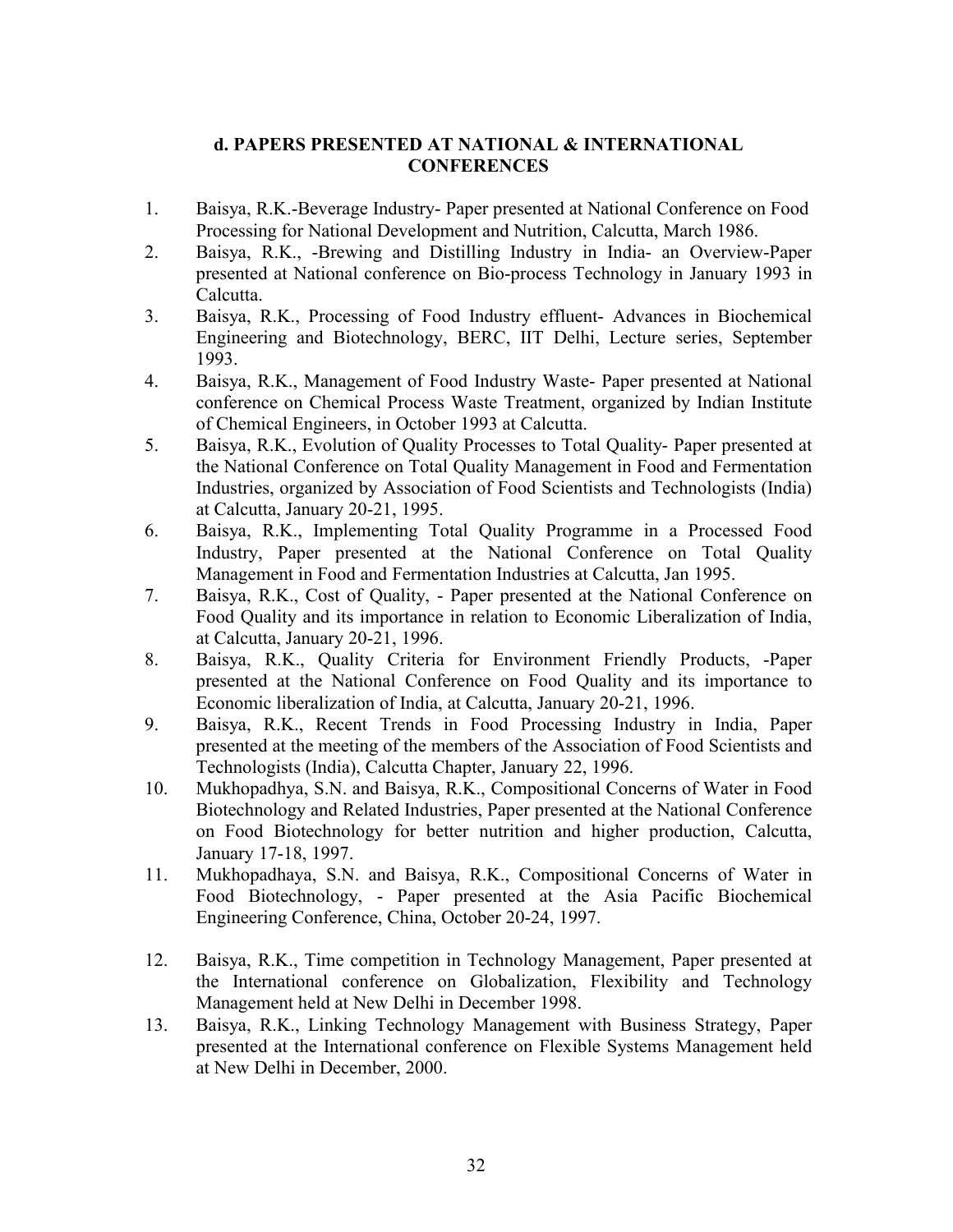- 14. Anuradha Balaram, Surendra S. Yadav and Rajat K. Baisya, Indian Apparel Export Industry: An Analysis of Challenges and Capabilities" in the **Strategic Management Forum- 5 th Convention: Competitiveness 2010: Prospects, Tasks and Challenges at MDI Gurgaon**, 25-27 April 2002, published in the proceedings of the seminar, pp S18-S30
- 15. Baisya, R. K.,Corporate Governance Practices amongst leading Indian Business House, Paper presented at the International Conference on Corporate Goverenance, held in London during  $12<sup>th</sup> - 15<sup>th</sup>$  June 2004.
- 16. Charan,P. and Baisya, R.K., 2004. Opportunities and Challenges for SMEs Under New Economy in India. III International Conference on Small and Medium Sized Enterprises in a Global Economy: "Economic Resilence in East Asia-Role of SMEs and Stakeholders", Jointly organized by : Malaysian Entrepreneurship Development Centre (MEDEC), Universiti Teknologi MARA, Malaysia; Faculty of Business Management, Universiti Tecnologi MARA, Malaysia; and Centre for SME Research and Development, Faculty of Commerce, University of Wollongong, Australia, held at Kualalumpur, Malaysia during 8<sup>th</sup> to 10<sup>th</sup> July 2004.
- 17. Charan Parikshit, Shankar, Ravi and Baisya, R.K., Productivity Management of Supply Chain Using Balanced Scored Approach, Paper presented in the VIII th Annual C of Society of Operations Management held at NITIE, Mumbai, on 19<sup>th</sup> Dec 2004.
- 18. Baisya, R.K., Prospects of Indian Alcoholic Beverage Industry Going Global , Paper presented in the National Conference on Globalisation and Indian Food Industry held during 02-04 Dec 2004 in Mysore.
- 19. Baisya, R.K., Competitiveness of Indian Process Food Industry, Paper presented in the National conference on Prospect of Indian Processd Food Industry Emerging as Global Player held during March 12-13, 2005 at NewDelhi.
- 20. Baisya, R.K., Competitiveness of Indian Process Food Industry, Paper presented in the National conference on Prospect of Indian Processd Food Industry Emerging as Global Player held during March 12-13 , 2005 at NewDelhi.
- 21. Baisya R.K., Value Addition in Indian Dairy Industry- Vision 2020, paper presented at the National Convention of Association of Dairy Technologists (India) in 21 st September 2005 at NDRI, Karnal.
- 22. Charan,P., Shankar, R. and Baisya, R.K., 2005. Analysis of Interaction among the Barriers of Performance Management System in Supply Chain. 11th International Conference on Productivity and Quality Research organized by Indian Institute of Technology Delhi, India in association with International Society for Productivity and Quality Research, USA.
- 23. Charan,P., Shankar, R. and Baisya, R.K., 2005. Performance Management of Supply Chain using Balanced Scorecard (BSC). 11th International Conference on Productivity and Quality Research organized by Indian Institute of Technology Delhi, India in association with International Society for Productivity and Quality Research, USA.
- 24. Baisya R.K., Strategies to Overcome Non-Trade Barriers in Global trade of Indian Processed Food., paper presented at the National seminar of All India Food Processors Association. During 13-14 th of March 2006.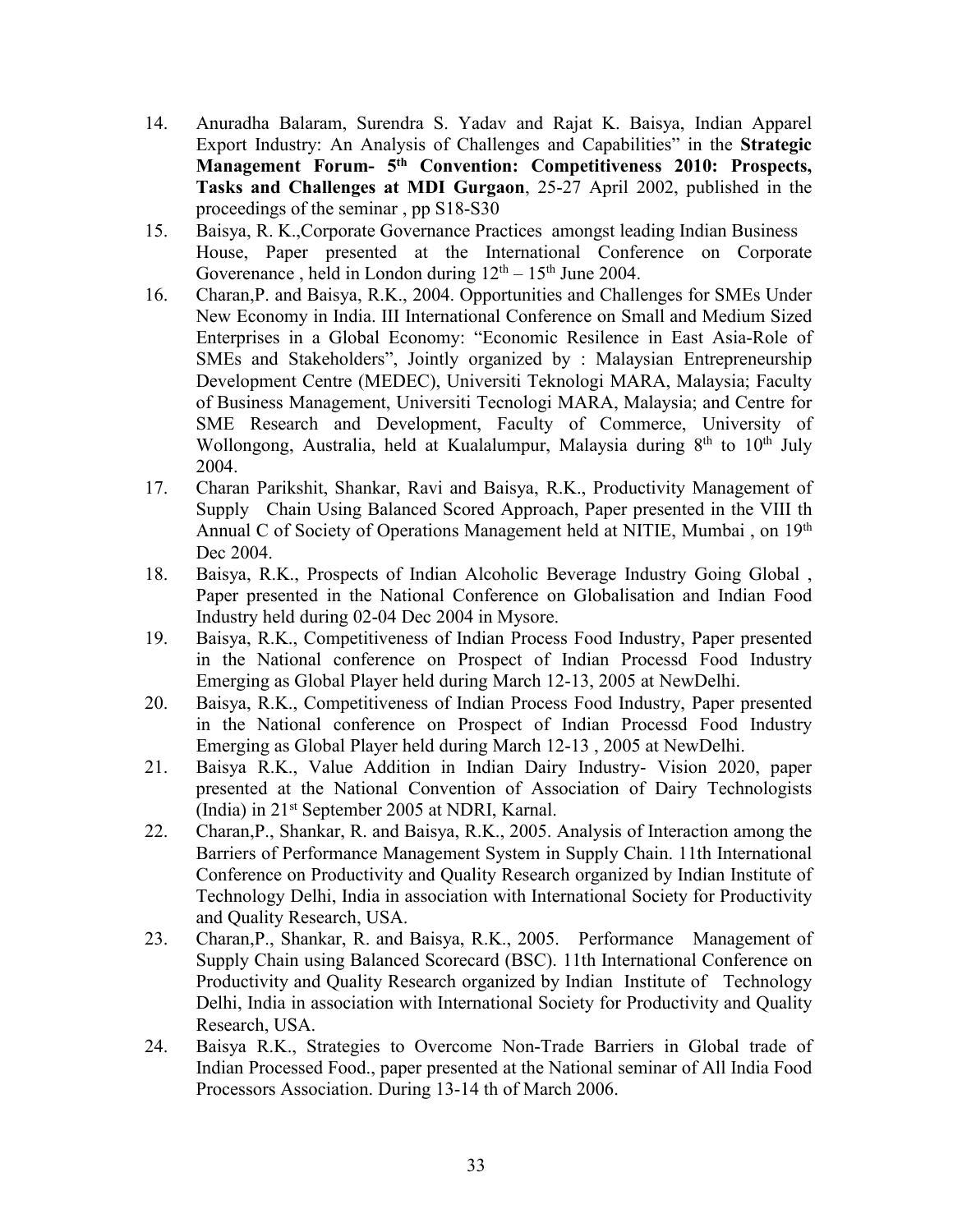- 25. Baisya, R.K., Key Issues on Improving Value Delivery For Indian Food Industry Paper presented at International Conference on Value Management – How to Ensure Value For Project Stakeholders at Global congress on Project Management in April 22-26, 2006 at Ljubljana.
- 26. Charan, P. Shankar, R. and Baisya R.K, Modelling the barriers of project implementation in Indian construction project, Paper presented at 41<sup>st</sup> World congress on project management organized by IPMA at Sanghai, October 14-17 th 2006.
- 27. Baisya, R.K., Market Intelligence in Global Food Trade, paper presented at AGM of All India Food Processors Association, August 23, 2006, New Delhi
- 28. Baisya, R.K. Status of Indian Processed Food Industry The task ahead, paper presented at National conference of AIFPA, on 17<sup>th</sup> June 2006 at India International Center, New Delhi.
- 29. Charan,P., Shankar, R. and Baisya R.K, Analysis of Interaction Among the barriers faced by SMEs in India, paper presented at Quality, Innovation and Knowledge Management 2007 held at NewDelhi during 12-14<sup>th</sup> Feb 2007 (organized by Monash University, Australia, IIT Delhi and IMT Gaziabad).
- 30. Charan,P., Shankar, R. and Baisya R.K, Analysis of the Interaction among the enablers of supply chain performance measurement system Implementation, paper presented at Quality, Innovation and Knowledge Management 2007 held at NewDelhi during 12-14<sup>th</sup> Feb 2007 (organized by Monash University, Australia, IIT Delhi and IMT Gaziabad).
- 31. Charan, P., Shankar, R. and Baisya, R.K., Selection of Supply Chain Performance Measurement System Using AHP Approach, paper submitted at 18<sup>th</sup> annual POMS conference to be held at Dallas, TX USA during 4-7<sup>th</sup> May 2007.
- 32. Charan, P., Shankar,R. and Baisya R.K, Selection of Supply Chain Performance Measurement System in Project Management Using AHP Approach, Paper submitted for presentation at the 21<sup>st</sup> World Congress of IMPA to be held in Cracow, Poland during 18-20<sup>th</sup> June 2007.
- 33. Charan, P., Shankar, R and Baisya, R.K., Sistema De Medicao de Desempenho de Cadeias de Suprimento ,Analytical Hierarchy Process Approach Supply Chain Performance Management System (SCPMS)., Mundo Project Management , Vol 15, June/July 2007 ( published in Portugese)
- 34. Charan.,P, Baisya ,R.K., Shankar , R , and Rathore, A.P.S.,,Performance Management of Supply Chain Using Balanced Score Card (BSC) and Interpretive Structural Modelling Approach, All India Seminar on Automation in Manufacturing & Process Industries Organized by the Rajasthan State Centre , The Institution of Engineers (India) during 18-19<sup>th</sup> August 2007
- 35. Charan.,P, Baisya ,R.K., Shankar , R , and Rathore, A.P.S.,,Productivity Management of Supply Chain Using Balanced Score Card (BSC) and Comprehensive Supply Chain Productivity Model All India Seminar on Automation in Manufacturing & Process Industries Organized by the Rajasthan State Centre, The Institution of Engineers (India) during 18-19<sup>th</sup> August 2007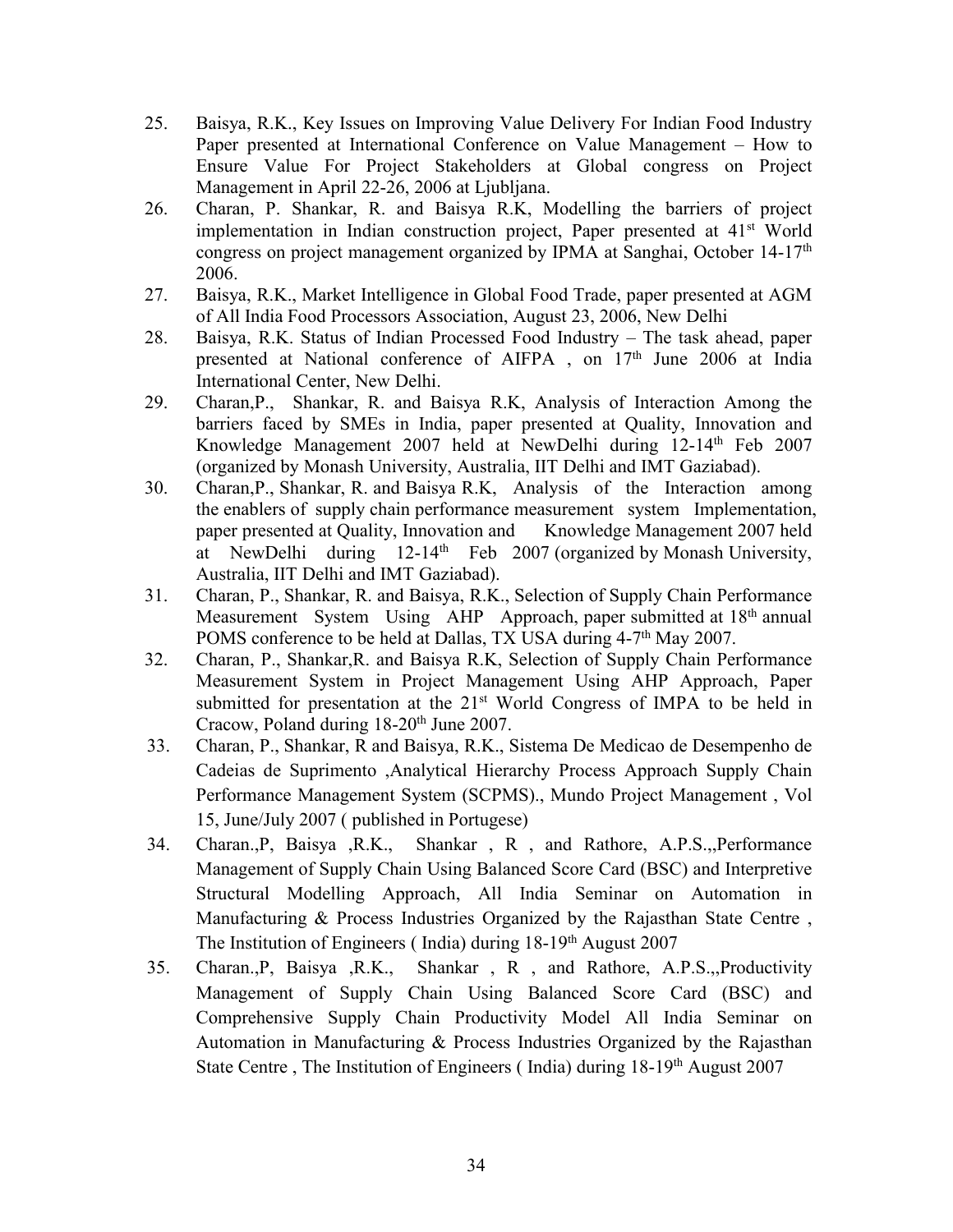- 36. Charan.,P, Baisya ,R.K., Shankar , R , and Rathore, A.P.S.,,Performance Management of Supply Chain Using Balanced Score Card (BSC) and Interpretive Structural Modelling Approach,, All India Seminar on Automation in Manufacturing & Process Industries Organized by the Rajasthan State Centre , The Institution of Engineers (India) during 18-19<sup>th</sup> August 2007
- 37. Baisya, Rajat.K. and Tiwari, Siddharth P., E-Governance Challenges and Strategies for Better Managed Projects, ICEG Publication pp 203-209, 2008
- 38. Ahuja Sohail Singh, Baisya, Rajat K., and Tiwari Siddharth Paul, Integrating Energy Efficiency with Information and Communication Technologies, World Renewable Energy Technology Congress & Expo 2010, 18-20 th March 2010
- 39. Priya, Pankaj, Baisya, Rajat K., and Seema Sharma, Profiling Consumers for Stores Brands : A study in Indian Context, Published in the Proceeding of the International Marketing Conference organized by IIM Ahmedabad at IIMA in January 2009
- 40. Baisya, R.K- New Marketing Models, paper presented at the Slovenian Knowledge Festival on Authentic New Business Models, Cleji, Slovenia (organized by University of Maribor, Slovenia),  $17<sup>th</sup>$  -19<sup>th</sup> October 2009.
- 41. Baisya, R.K- Design, Implementation and Monitoring of Enterprise-wide Customer Loyalty Programme at the Knowledge Festival and Expert Seminar on Programme Management organized by Cranefield Institute of Management, Johannesburg, South Africa, 9<sup>th</sup>-10<sup>th</sup> March 2010 at Capetown.
- **42.** Baisya, R.K., **Service Sector Led Growth-Myth & Reality- Key Note Address Delivered at the National Conference organized by Mata Vaishnudevi University on 6 th January 2007**
- **43. Baisya, R.K., Cost management in large complex public sector projects in India- Paper sent to The International conference of Association of Advancement in Cost Engineering to be held during 27-30 th June 2010 in Atlanta, USA.**
- 44. Charan.,P, Baisya ,R.K., and Shankar , R ,Selection of Supply Chain Management System Using AHP Approach, in the full proceedings of the 18<sup>th</sup> Annual Conference of the Production and Operations Management Society, Dallas, Texas, USA during  $4-7$ <sup>th</sup> May 2007
- 45. Charan.,P, Baisya ,R.K., Shankar , R , and Rathore, A.P.S.,,Performance Management of Supply Chain Using Balanced Score Card (BSC) and Interpretive Structural Modelling Approach, All India Seminar on Automation in Manufacturing & Process Industries Organized by the Rajasthan State Centre , The Institution of Engineers (India) during 18-19<sup>th</sup> August 2007
- 46. Charan.,P, Baisya ,R.K., Shankar , R , and Rathore, A.P.S.,,Productivity Management of Supply Chain Using Balanced Score Card (BSC) and Comprehensive Supply Chain Productivity Model All India Seminar on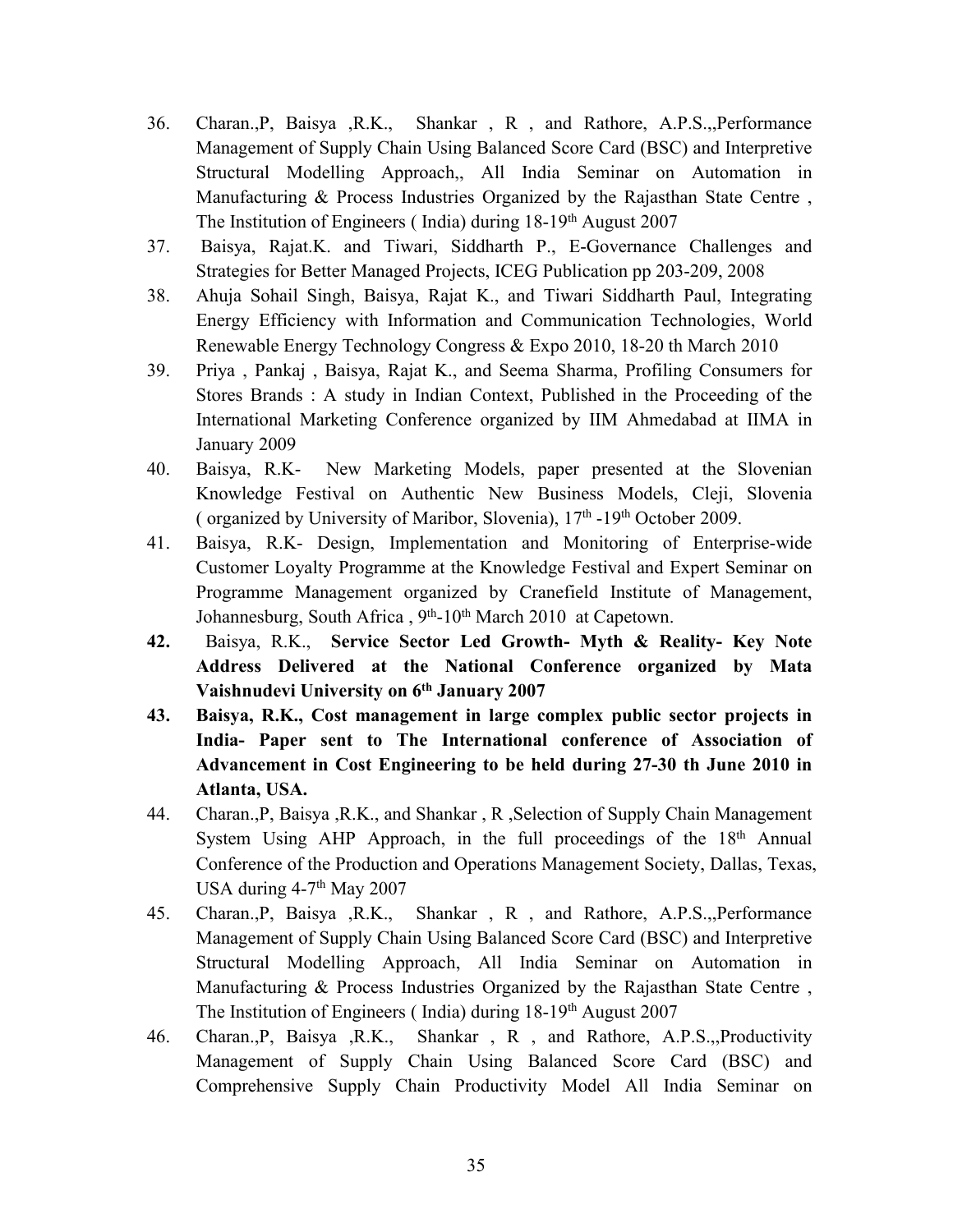Automation in Manufacturing & Process Industries Organized by the Rajasthan State Centre, The Institution of Engineers (India) during 18-19<sup>th</sup> August 2007

- 47. Baisya, Rajat.K. and Tiwari, Siddharth P., E-Governance Challenges and Strategies for Better Managed Projects, ICEG Publication pp 203-209, 2008
- 48. Ahuja Sohail Singh, Baisya, Rajat K., and Tiwari Siddharth Paul, Integrating Energy Efficiency with Information and Communication Technologies, World Renewable Energy Technology Congress & Expo 2010, 18-20 th March 2010 ( accepted)
- 49. Priya, Pankaj, Baisya, Rajat K., and Seema Sharma, Profiling Consumers for Stores Brands : A study in Indian Context, Published in the Proceeding of the International Marketing Conference organized by IIM Ahmedabad at IIMA in January 2009
- 50. Baisya, R.K- New Marketing Models, paper presented at the Slovenian Knowledge Festival on Authentic New Business Models, Cleji, Slovenia (organized by University of Maribor, Slovenia), 17<sup>th</sup> -19<sup>th</sup> October 2009.
- 51. Baisya, R.K- Design, Implementation and Monitoring of Enterprise-wide Customer Loyalty Programme at the Knowledge Festival and Expert Seminar on Programme Management organized by Cranefield Institute of Management , Johannesburg, South Africa, 9<sup>th</sup>-10<sup>th</sup> March 2010 at Capetown.
- **52.** Baisya, R.K., Service Sector Led Growth- Myth & Reality- Key Note **Address Delivered at the National Conference organized by Mata Vaishnudevi University on 6 th January 2007**
- **53. Baisya, R.K., Cost management in large complex public sector projects in India- Paper sent to The International conference of Association of Advancement in Cost Engineering to be held during 27-30 th June 2010 in Atlanta, USA.**

#### **e. PUBLICATION ON MANAGEMENT, BUSINESS STRATEGY AND POLICIES**

- 1. Baisya, R.K., Survival Strategies against competition in the Nineties- The Economic Times, December 24, 1992.
- 2. Baisya, R.K., Structure for future challenges- The Economic Times July 22, 1993.
- 3. Baisya, R.K., Managing Acquisitions- The Business Standard, October 12, 1993.
- 4. Baisya, R.K., Managing Cost- The Business Standard, November 25,1993.
- 5. Baisya, R.K., Pricing as a Strategic Tool- The Business Standard, December 25,1993.
- 6. Baisya, R.K., Benchmarking Competition- The Observer, December 14,1994.
- 7. Baisya, R.K., Managing Risk- The Observer, January 18,1995.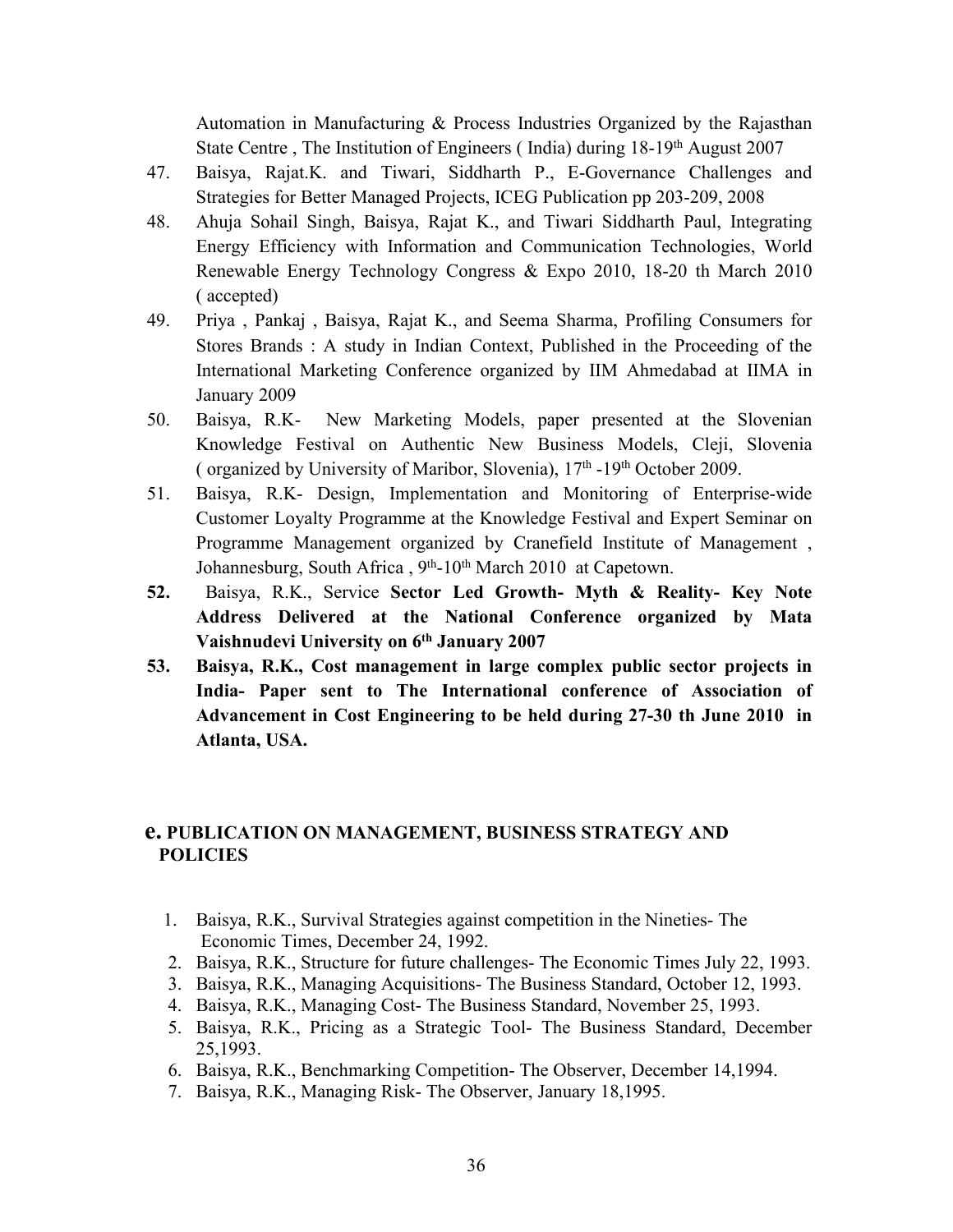- 8. Baisya, R.K., A Misleading Yardstick- The Observer, March 8, 1995.
- 9. Baisya, R.K., Strategic Alliance- Fallout of liberalization- The Observer, May 3, 1995.
- 10. Baisya, R.K., The Perils of non-related diversification- The Observer, May 17, 1995.
- 11. Baisya, R.K., The Advantage of moving first, The Observer, May 31, 1995.
- 12. Baisya, R.K., Strategies to remain ahead of the race,The Observer, June 14, 1995.
- 13. Baisya, R.K., Manufacturing in –house vs. outhouse, The Observer, June 28, 1995.
- 14. Baisya, R.K., Fighting for the Brand Share, The Observer, July 11, 1995.
- 15. Baisya, R.K., Saving through supply chain management, The Observe, July 12, 1995.
- 16. Baisya, R.K., Re-examining Brand Premium, The Observer, November 14, 1995.
- 17. Baisya, R.K., Managing Foreign Collaboration, The Observer, August 30, 1995.
- 18. Baisya, R.K., Keeping up with the change, The Observer, October 4, 1995.
- 19. Baisya, R.K., The task of tackling uncertainty, The Observer, November 1, 1995.
- 20. Baisya, R.K., Management of Information, The Observer, November 15,1995.
- 21. Baisya, R.K., A market flavoured MNCs, The Observer, December 4,1995.
- 22. Baisya, R.K., Marketing Technology, The Observer, December 27,1995.
- 23. Baisya, R.K., Management of Geographic Expansion, The Observer, January 10, 1996.
- 24. Baisya, R.K., Management of Innovation, The Observer, January 24, 1996.
- 25. Baisya, R.K., Information and Creativity go hand in hand, The Observer, February 7, 1996.
- 26. Baisya, R.K., Cost of Quality, The Observer, February 21, 1996.
- 27. Baisya, R.K., Merging to be Competitive, The Observer, March 20, 1996.
- 28. Baisya, R.K., Signs of Decay, The Observer, April 3, 1996.
- 29. Baisya, R.K., Non-strategic Acquisition, The Economic Times, July 7, 1996.
- 30. Baisya, R.K., Strategies for Transfer Pricing, The Economic Times, July 7, 1996.
- 31. Baisya, R.K., Failure of a political organization, The Observer, May 13, 1996.
- 32. Baisya, R.K., Stop Reinventing the Wheel, The Observer, September 3, 1996.
- 33. Baisya, R.K., Scotch on the Rocks, The Observer, October 25, 1996.
- 34. Baisya, R.K., Business of Education, The Observer, November 2, 1996.
- 35. Baisya, R.K., Label should indicate Quality, The Observer, July 3, 1996.
- 36. Baisya, R.K., Constraints in Managing PSUs, The Observer, January 2, 1997.
- 37. Baisya, R.K., A False Prophet,The Observer, February 10, 1997.
- 38. Baisya, R.K., MNC as Saviour, The Observer, February 25,1997.
- 39. Baisya, R.K., Health for a Handful, The Observer, April 26, 1997.
- 40. Baisya, R.K., The New Business Reality, Reckitt & Colman News Letter (STAR NEWS) May 1997.
- 41. Baisya, R.K., Whom Does Organisation Exist, The Observer, February 18, 1998.
- 42. Baisya, R.K., Medical Advise on Internet, Microcosmic Illustrate, December 1998.
- 43. Baisya, R.K., Multinational Pharma Companies are at Crossroads, The Economic Times, March 25, 1998
- 44. Baisya, R.K., Practicing Leadership, The Business Today, April 1998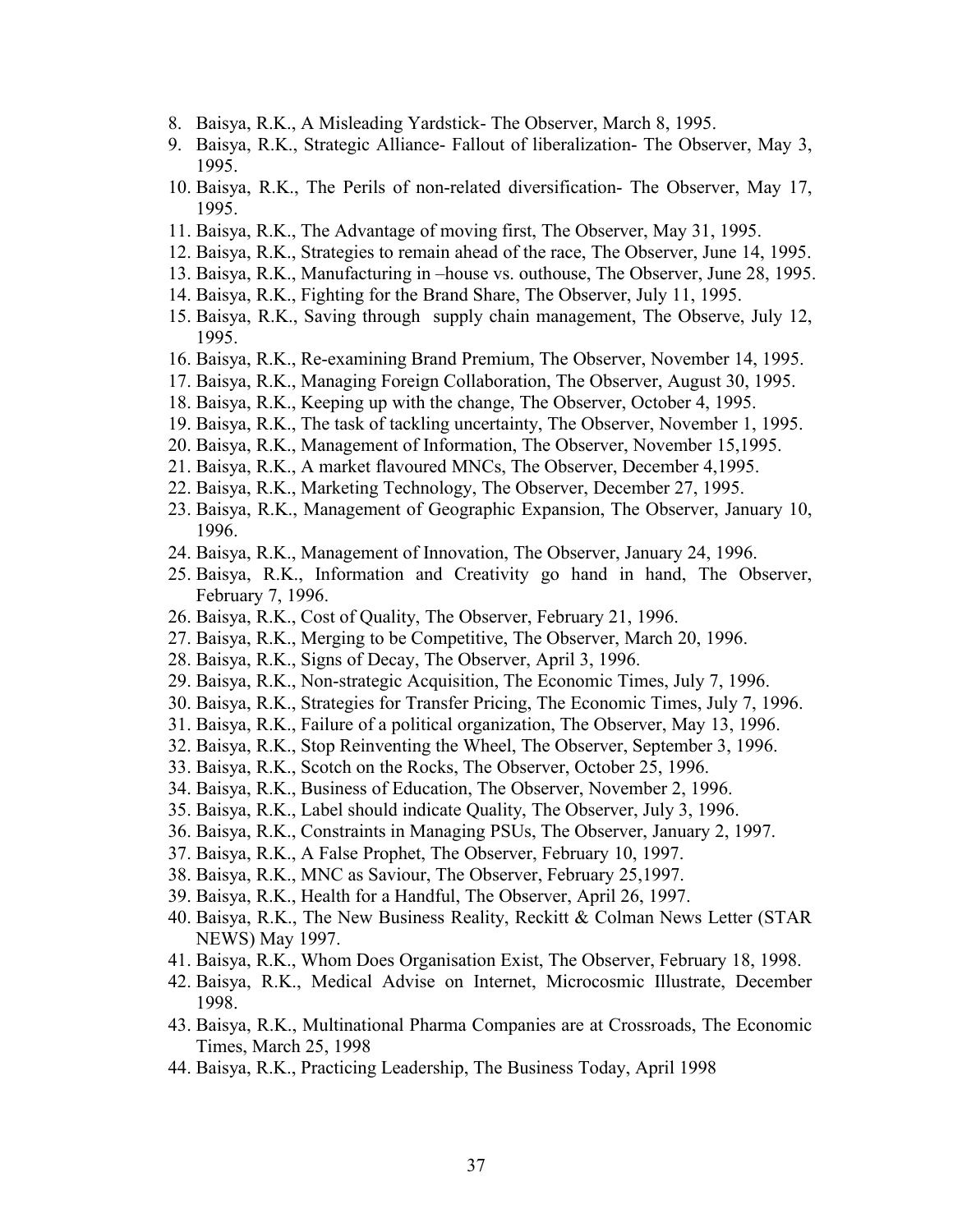**45.** Baisya, R.K., New Experiments in Distribution Management, The Economic Times, July 20,1998

# **ZA. Member of Trade Delegation:**

Was part of the trade delegation representing India to UK and South Korea

- 1. Indian trade delegation to India -UK Joint Economic & Trade Commission (JETCO) with Minister of Commerce & Industry ( Mr Anand Sharma), Govt.of India on 4th Feb 2010. I was leader of the FMCG and Supply chain Management group and from Great Britain the same group was led by Ms Lucy Neville- Rolfe , Head of Tesco
- 2. Trade Delegation to South Korea for bilateral trade promotion in June 2009
- 3. Member of the trade delegation for in 2003 to Italy for consumer products.
- 4. Member of the Food Trade Delegation to Canada in 2001.

# **ZB. Conference & Training Programme organized: Following conference were organized by me:**

- 1. Organised a national conference on "Global Warming and its Impact on India"-jointly organized by Department of Management studies, IIT Delhi and Bipin Chandra Pal Memorial Trust in New Delhi in November 2007
- 2. Organised a national conference on "Value Creation Through Innovation and Knowledge Management "jointly organized by Department of Management Studies, IIT Delhi and Institute of Management Consultants of India (IMCI) during March 14 and 15 2008 in NewDelhi.
- 3. 40 th International Congress of International Project Management Association (IPMA) first time held in India. Theme of the conference: Vision to Reality – Project Management Way, December 2005, New Delhi.
- 4. Young crew workshop(An International event ) was organized in the Department of Management Studies at IIT- Delhi in December 2005 on Project Management – The cross cultural issues.

# **ZC. Lecture in Short Term Course:**

1. Taken three courses on Biotechnology Project Management at national workshop on "Advances on Bio Process Technology and Engineering" organized by Prof S.N.Mukhopadhyay at Dept of Biotechnology and Biochemical Engineering" in December 2009 . Prof Mukhopadhyay is now publishing an edited book based on the select presentation (mine was included). Publisher Vikas Publishing

## **ZD. Collaborative Research Work:**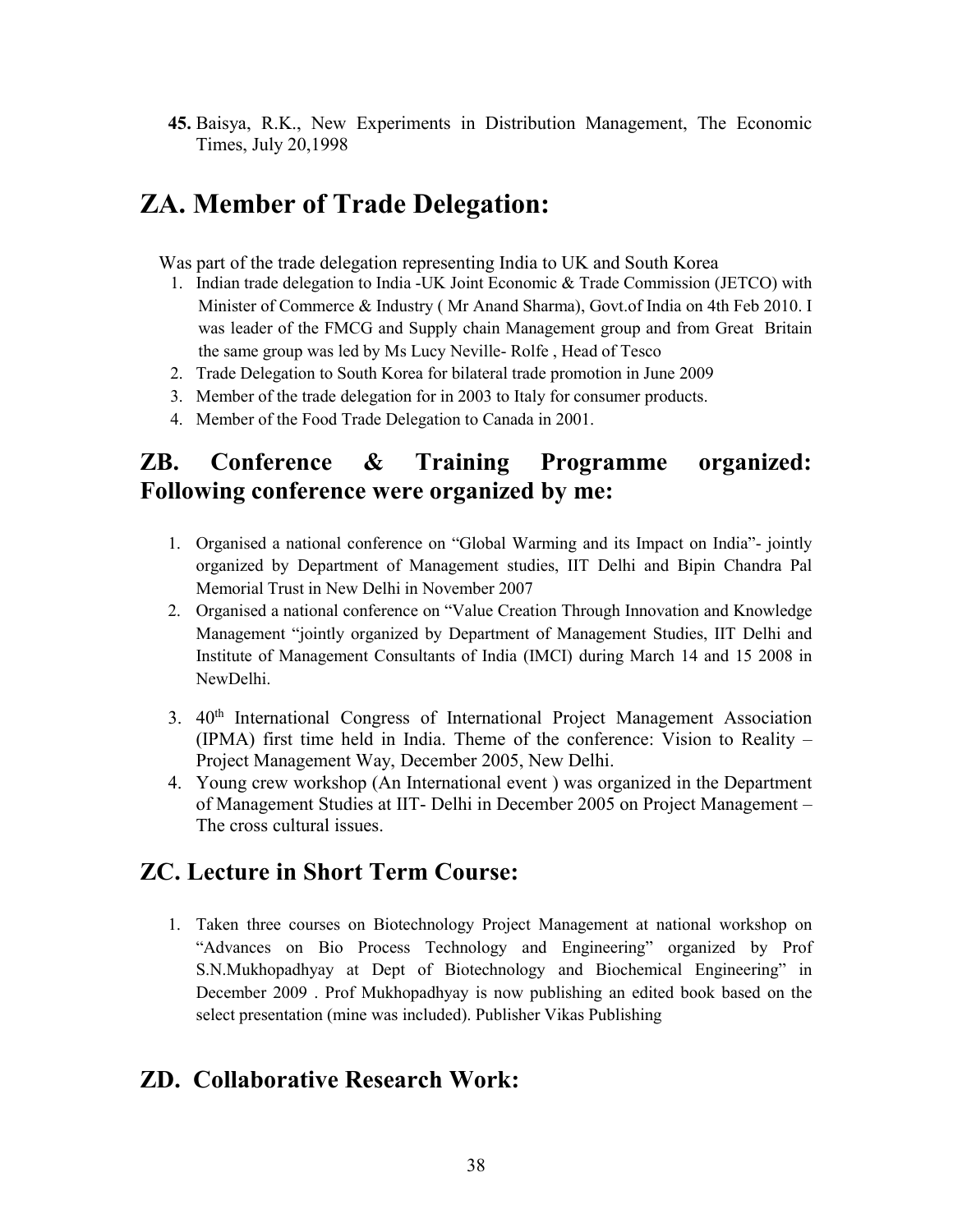- **1. Social Cost Benefit Analysis of Setting up Community Information Centers (Computer Kiosks): A case Study in India's North East – jointly carried out with National Council of Applied Economic Research (NCAER) in 2006 (Report published)**
- **2. E- Readiness: A status Report 2005 for All states and Union territories in India– jointly carried out with National Council of Applied Economic Research (NCAER) in 2006 (Report published)**
- **3. E- Readiness: A status Report 2006 for All states and Union territories in India– jointly carried out with National Council of Applied Economic Research (NCAER) in 2006 (Report Published)**
- **4. Design of HIV/AID Control programme for India: A work jointly being done with Clafflin University, USA (First Phase of the work completed and second phase under progress). The project is funded by USAID.**

# **ZE: Other Assignments, Membership of Committees:**

- **1. Founder President** of newly formed Society under the name: **"Project & Technology Management Foundation"**
- **2. Task Force of Petroleum Group, Govt of India**
- 3. **National Award for workers (Prime Minister's Shram Award equivalent to Padma Award under industry category) instituted by Ministry of Labour, Govt of India for** 2010
- 4. Programme Management Committee of Consultancy Development Center (CDC) under Ministry of Science & Technology, Govt of India
- 5. Senior Consultant of National Council of Applied Economic Research (NCAER)
- **6.** Member of the **National Food Banking Network with Mr Sam Pitroda as Chairman of the body**
- **7. Served as Visitor's nominee at University of Delhi for the year 2007-2009**
- **8. Member of the Research Management Board (RMB) of International Project Management Association, Switzerland.**
- **9. Member Executive Council of Institute of Management Consultants of India (IMCI) and also Chairman of IMCI Delhi**
- 10. I have recently joined **Supertrends Institute as a partner. Supertrends Institute** is a global, professional learning platform and peer community founded in Switzerland. The institute aims to be an influential centre of futures-oriented thinking and learning to enable decision makers to design and craft their most desired futures for their organization, their teams and for themselves. [\(https://inkd.in/dnYeZhr](https://inkd.in/dnYeZhr); [www.supertrendsinstitute.com](http://www.supertrendsinstitute.com))
- **11. Core faculty for Advanced Certificate program for senior management on Business Consulting of six months duration of All India Management Association(AIMA). Two such programs run in a year.**